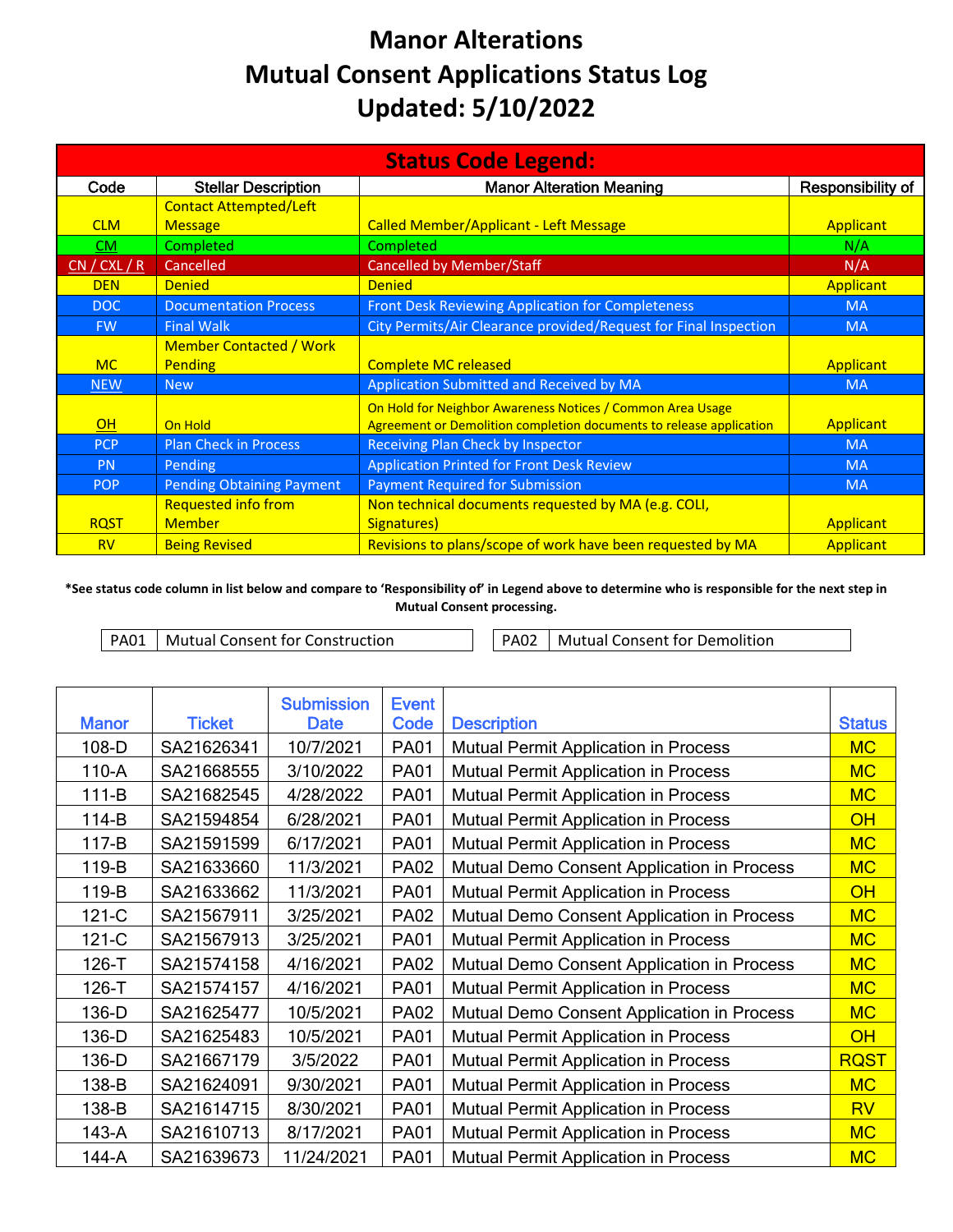|              |               | <b>Submission</b> | <b>Event</b> |                                             |               |
|--------------|---------------|-------------------|--------------|---------------------------------------------|---------------|
| <b>Manor</b> | <b>Ticket</b> | <b>Date</b>       | Code         | <b>Description</b>                          | <b>Status</b> |
| 147-A        | SA21681281    | 4/25/2022         | <b>PA01</b>  | Mutual Permit Application in Process        | <b>MC</b>     |
| $14-H$       | SA21641905    | 12/3/2021         | <b>PA01</b>  | <b>Mutual Permit Application in Process</b> | <b>FW</b>     |
| $14-H$       | SA21684270    | 5/5/2022          | <b>PA01</b>  | Mutual Permit Application in Process        | <b>RQST</b>   |
| 157-A        | SA21590722    | 6/15/2021         | <b>PA01</b>  | Mutual Permit Application in Process        | <b>MC</b>     |
| $15-U$       | SA21650991    | 1/6/2022          | <b>PA01</b>  | Mutual Permit Application in Process        | <b>FW</b>     |
| $161-B$      | SA21660298    | 2/8/2022          | <b>PA01</b>  | Mutual Permit Application in Process        | <b>MC</b>     |
| 162-N        | SA21672056    | 3/23/2022         | <b>PA01</b>  | Mutual Permit Application in Process        | <b>CLM</b>    |
| 162-P        | SA21654481    | 1/19/2022         | <b>PA01</b>  | Mutual Permit Application in Process        | <b>MC</b>     |
| 164-N        | SA21561877    | 3/1/2021          | <b>PA02</b>  | Mutual Demo Consent Application in Process  | <b>MC</b>     |
| 164-N        | SA21561881    | 3/1/2021          | <b>PA01</b>  | Mutual Permit Application in Process        | <b>FW</b>     |
| 165-N        | SA21607036    | 8/6/2021          | <b>PA01</b>  | Mutual Permit Application in Process        | <b>MC</b>     |
| 167-D        | SA21681984    | 4/27/2022         | <b>PA01</b>  | Mutual Permit Application in Process        | <b>MC</b>     |
| 172-E        | SA21640167    | 11/29/2021        | <b>PA01</b>  | Mutual Permit Application in Process        | <b>POP</b>    |
| 172-G        | SA21605210    | 7/30/2021         | <b>PA01</b>  | <b>Mutual Permit Application in Process</b> | <b>MC</b>     |
| $173-B$      | SA21645430    | 12/14/2021        | <b>PA01</b>  | <b>Mutual Permit Application in Process</b> | <b>MC</b>     |
| 178-A        | SA21583986    | 5/21/2021         | <b>PA01</b>  | Mutual Permit Application in Process        | <b>MC</b>     |
| 181-B        | SA21622229    | 11/1/2021         | <b>PA01</b>  | Mutual Permit Application in Process        | <b>MC</b>     |
| 183-B        | SA21616271    | 9/3/2021          | <b>PA01</b>  | Mutual Permit Application in Process        | OH            |
| $18-D$       | SA21679031    | 4/15/2022         | <b>PA01</b>  | <b>Mutual Permit Application in Process</b> | <b>CLM</b>    |
| $18-H$       | SA21665596    | 2/28/2022         | <b>PA01</b>  | Mutual Permit Application in Process        | <b>MC</b>     |
| 190-A        | SA21683626    | 5/3/2022          | <b>PA01</b>  | Mutual Permit Application in Process        | <b>RQST</b>   |
| 195-D        | SA21677017    | 4/8/2022          | <b>PA01</b>  | <b>Mutual Permit Application in Process</b> | <b>MC</b>     |
| 195-G        | SA21579026    | 5/5/2021          | <b>PA02</b>  | Mutual Demo Consent Application in Process  | <b>MC</b>     |
| 195-G        | SA21569542    | 3/31/2021         | <b>PA01</b>  | Mutual Permit Application in Process        | <b>MC</b>     |
| 195-G        | SA21591501    | 6/17/2021         | <b>PA01</b>  | Mutual Permit Application in Process        | <b>MC</b>     |
| 199-B        | SA21649526    | 12/30/2021        | <b>PA01</b>  | <b>Mutual Permit Application in Process</b> | <b>MC</b>     |
| 2003-B       | SA21673119    | 3/26/2022         | <b>PA01</b>  | <b>Mutual Permit Application in Process</b> | <b>MC</b>     |
| 200-C        | SA21582652    | 5/17/2021         | <b>PA01</b>  | Mutual Permit Application in Process        | <b>MC</b>     |
| 200-D        | SA21676972    | 4/7/2022          | <b>PA01</b>  | Mutual Permit Application in Process        | <b>POP</b>    |
| 2010-C       | SA21600157    | 7/16/2021         | <b>PA01</b>  | Mutual Permit Application in Process        | <b>MC</b>     |
| 2010-C       | SA21626032    | 10/7/2021         | <b>PA01</b>  | Mutual Permit Application in Process        | OH            |
| 2010-C       | SA21666370    | 2/28/2022         | <b>PA01</b>  | Mutual Permit Application in Process        | OH            |
| 2017-A       | SA21597429    | 7/8/2021          | <b>PA01</b>  | Mutual Permit Application in Process        | <b>MC</b>     |
| 2018-N       | SA21652025    | 1/10/2022         | <b>PA01</b>  | Mutual Permit Application in Process        | <b>MC</b>     |
| 2018-N       | SA21667002    | 3/4/2022          | <b>PA01</b>  | Mutual Permit Application in Process        | <b>MC</b>     |
| $201-G$      | SA21682944    | 5/2/2022          | <b>PA01</b>  | Mutual Permit Application in Process        | <b>MC</b>     |
| 2022-C       | SA21682422    | 4/28/2022         | <b>PA01</b>  | Mutual Permit Application in Process        | <b>MC</b>     |
| 2027-C       | SA21683087    | 5/2/2022          | <b>PA01</b>  | Mutual Permit Application in Process        | <b>RV</b>     |
| 202-G        | SA21637357    | 11/17/2021        | <b>PA01</b>  | Mutual Permit Application in Process        | <b>MC</b>     |
| 2030-C       | SA21683448    | 5/3/2022          | <b>PA02</b>  | Mutual Demo Consent Application in Process  | <b>MC</b>     |
| 2030-C       | SA21683454    | 5/3/2022          | <b>PA01</b>  | Mutual Permit Application in Process        | <b>RQST</b>   |
| 2031-C       | SA21575559    | 4/22/2021         | <b>PA01</b>  | Mutual Permit Application in Process        | <b>MC</b>     |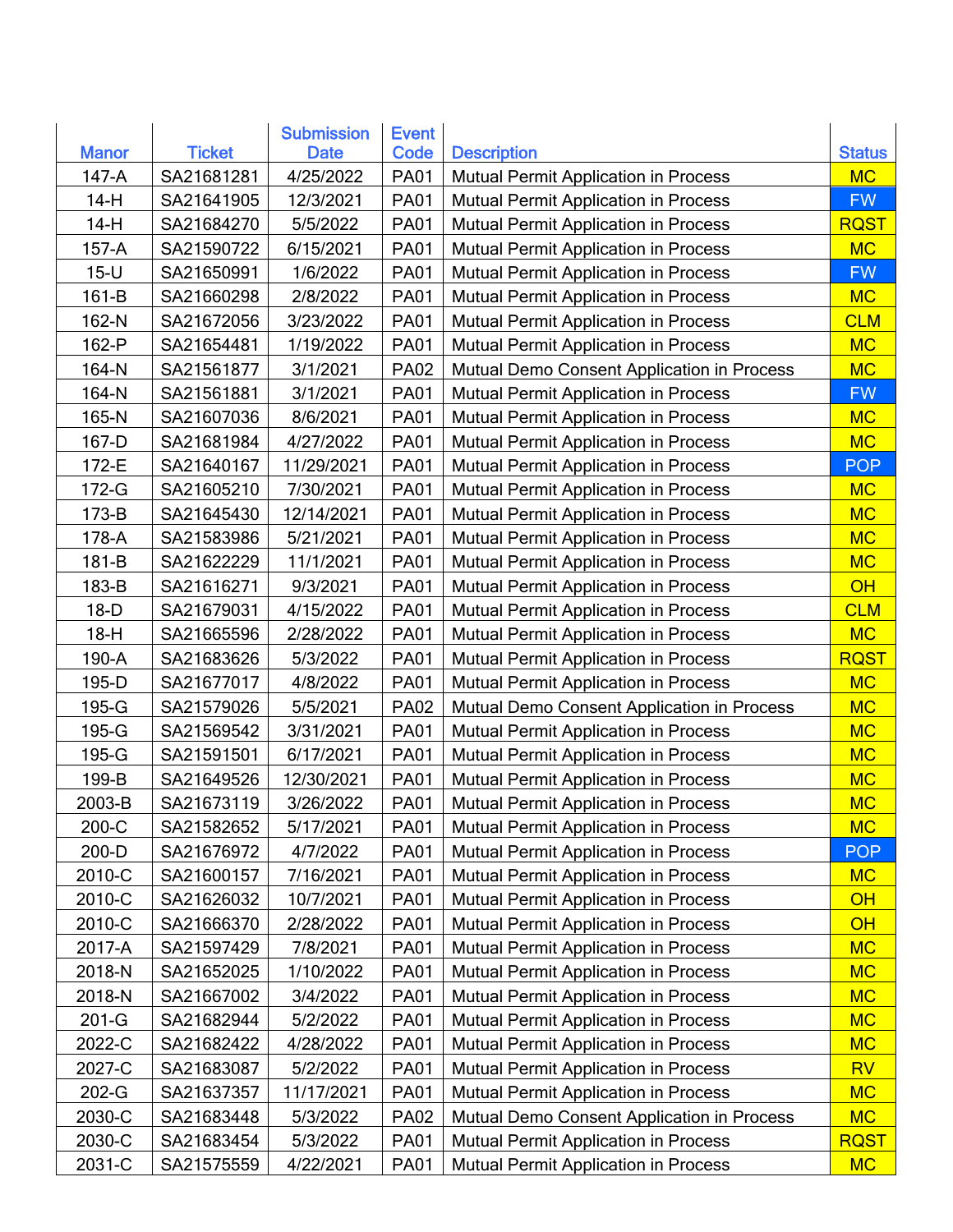| <b>Event</b><br><b>Submission</b>                                                                |               |
|--------------------------------------------------------------------------------------------------|---------------|
| <b>Ticket</b><br><b>Manor</b><br>Code<br><b>Description</b><br><b>Date</b>                       | <b>Status</b> |
| 2032-D<br>SA21652909<br>1/13/2022<br><b>PA01</b><br>Mutual Permit Application in Process         | <b>POP</b>    |
| 2035-C<br>SA21625322<br>10/5/2021<br><b>PA01</b><br>Mutual Permit Application in Process         | <b>MC</b>     |
| 2041-A<br>SA21573082<br>4/13/2021<br><b>PA02</b><br>Mutual Demo Consent Application in Process   | OH            |
| 2041-A<br>SA21573083<br>4/13/2021<br><b>PA01</b><br>Mutual Permit Application in Process         | OH            |
| 2043-A<br>SA21593883<br>6/24/2021<br><b>PA02</b><br>Mutual Demo Consent Application in Process   | <b>RV</b>     |
| 2043-A<br>SA21593884<br>6/24/2021<br><b>PA01</b><br>Mutual Permit Application in Process         | <b>RV</b>     |
| 2044-C<br>SA21622338<br>9/24/2021<br><b>PA01</b><br>Mutual Permit Application in Process         | <b>MC</b>     |
| 2046-N<br>SA21593593<br>6/24/2021<br><b>PA01</b><br>Mutual Permit Application in Process         | <b>MC</b>     |
| 2049-G<br>SA21607628<br>8/9/2021<br><b>PA01</b><br>Mutual Permit Application in Process          | <b>MC</b>     |
| 2051-B<br>SA21677242<br>4/8/2022<br><b>PA01</b><br><b>Mutual Permit Application in Process</b>   | <b>MC</b>     |
| 2059-B<br>SA21594148<br>6/25/2021<br><b>PA01</b><br>Mutual Permit Application in Process         | <b>MC</b>     |
| 205-B<br>SA21642051<br>12/4/2021<br><b>PA01</b><br>Mutual Permit Application in Process          | <b>MC</b>     |
| 2060-C<br>11/3/2021<br>SA21633837<br><b>PA01</b><br><b>Mutual Permit Application in Process</b>  | <b>MC</b>     |
| 2063-D<br>SA21634220<br>11/4/2021<br><b>PA01</b><br>Mutual Permit Application in Process         | <b>MC</b>     |
| 2065-B<br>SA21675639<br>4/4/2022<br><b>PA01</b><br><b>Mutual Permit Application in Process</b>   | <b>MC</b>     |
| SA21630936<br>2066-D<br>10/25/2021<br><b>PA01</b><br>Mutual Permit Application in Process        | <b>MC</b>     |
| 2067-D<br>SA21662157<br>2/15/2022<br><b>PA01</b><br>Mutual Permit Application in Process         | <b>MC</b>     |
| 2072-C<br>3/3/2022<br>SA21666784<br><b>PA01</b><br>Mutual Permit Application in Process          | <b>MC</b>     |
| 2073-D<br>SA21602150<br>7/22/2021<br><b>PA02</b><br>Mutual Demo Consent Application in Process   | <b>RV</b>     |
| 2073-D<br>SA21636148<br>11/12/2021<br><b>PA01</b><br><b>Mutual Permit Application in Process</b> | <b>MC</b>     |
| 2082-D<br>SA21671752<br>3/22/2022<br><b>PA01</b><br><b>Mutual Permit Application in Process</b>  | <b>MC</b>     |
| 2085-B<br>SA21581410<br>5/13/2021<br><b>PA01</b><br><b>Mutual Permit Application in Process</b>  | <b>MC</b>     |
| 2087-F<br>SA21681229<br>4/25/2022<br><b>PA01</b><br>Mutual Permit Application in Process         | <b>CLM</b>    |
| 2091-D<br>SA21662855<br>2/17/2022<br><b>PA01</b><br>Mutual Permit Application in Process         | OH            |
| 2109-O<br>SA21660278<br>2/8/2022<br><b>PA01</b><br>Mutual Permit Application in Process          | <b>MC</b>     |
| 2114-A<br>SA21639070<br>11/22/2021<br><b>PA01</b><br>Mutual Permit Application in Process        | <b>MC</b>     |
| 2121-U<br>SA21616038<br>9/3/2021<br><b>PA01</b><br><b>Mutual Permit Application in Process</b>   | <b>FW</b>     |
| 2125-D<br>SA21660864<br>2/10/2022<br><b>PA01</b><br>Mutual Permit Application in Process         | <b>RQST</b>   |
| SA21642642<br>2132-G<br>12/6/2021<br><b>PA01</b><br>Mutual Permit Application in Process         | <b>RQST</b>   |
| 2133-C<br>SA21647106<br>12/20/2021<br><b>PA02</b><br>Mutual Demo Consent Application in Process  | <b>RQST</b>   |
| 2133-C<br>SA21647139<br>12/20/2021<br><b>PA01</b><br>Mutual Permit Application in Process        | <u>RQST</u>   |
| 2135-B<br>SA21681779<br>4/26/2022<br><b>PA02</b><br>Mutual Demo Consent Application in Process   | <b>MC</b>     |
| 2135-B<br>SA21683967<br>5/4/2022<br><b>PA01</b><br>Mutual Permit Application in Process          | <b>PCP</b>    |
| SA21640243<br>2136-N<br>11/29/2021<br>Mutual Demo Consent Application in Process<br><b>PA02</b>  | <b>MC</b>     |
| 2136-Q<br>SA21578305<br>5/3/2021<br>Mutual Demo Consent Application in Process<br><b>PA02</b>    | <b>MC</b>     |
| 2139-O<br>SA21668559<br>3/10/2022<br><b>PA01</b><br>Mutual Permit Application in Process         | <b>MC</b>     |
| 2140-P<br>SA21667842<br>3/8/2022<br><b>PA02</b><br>Mutual Demo Consent Application in Process    | <b>PCP</b>    |
| 2140-P<br>SA21587994<br>6/7/2021<br><b>PA01</b><br>Mutual Permit Application in Process          | <b>MC</b>     |
| 2140-P<br>SA21637699<br>11/17/2021<br><b>PA01</b><br>Mutual Permit Application in Process        | OH            |
| 2145-C<br>SA21667189<br>Mutual Demo Consent Application in Process<br>3/5/2022<br><b>PA02</b>    | <b>MC</b>     |
| 2145-C<br>SA21667190<br>3/5/2022<br><b>PA01</b><br>Mutual Permit Application in Process          | OH            |
| 2145-C<br>SA21627988<br>10/13/2021<br><b>PA01</b><br>Mutual Permit Application in Process        | <b>RQST</b>   |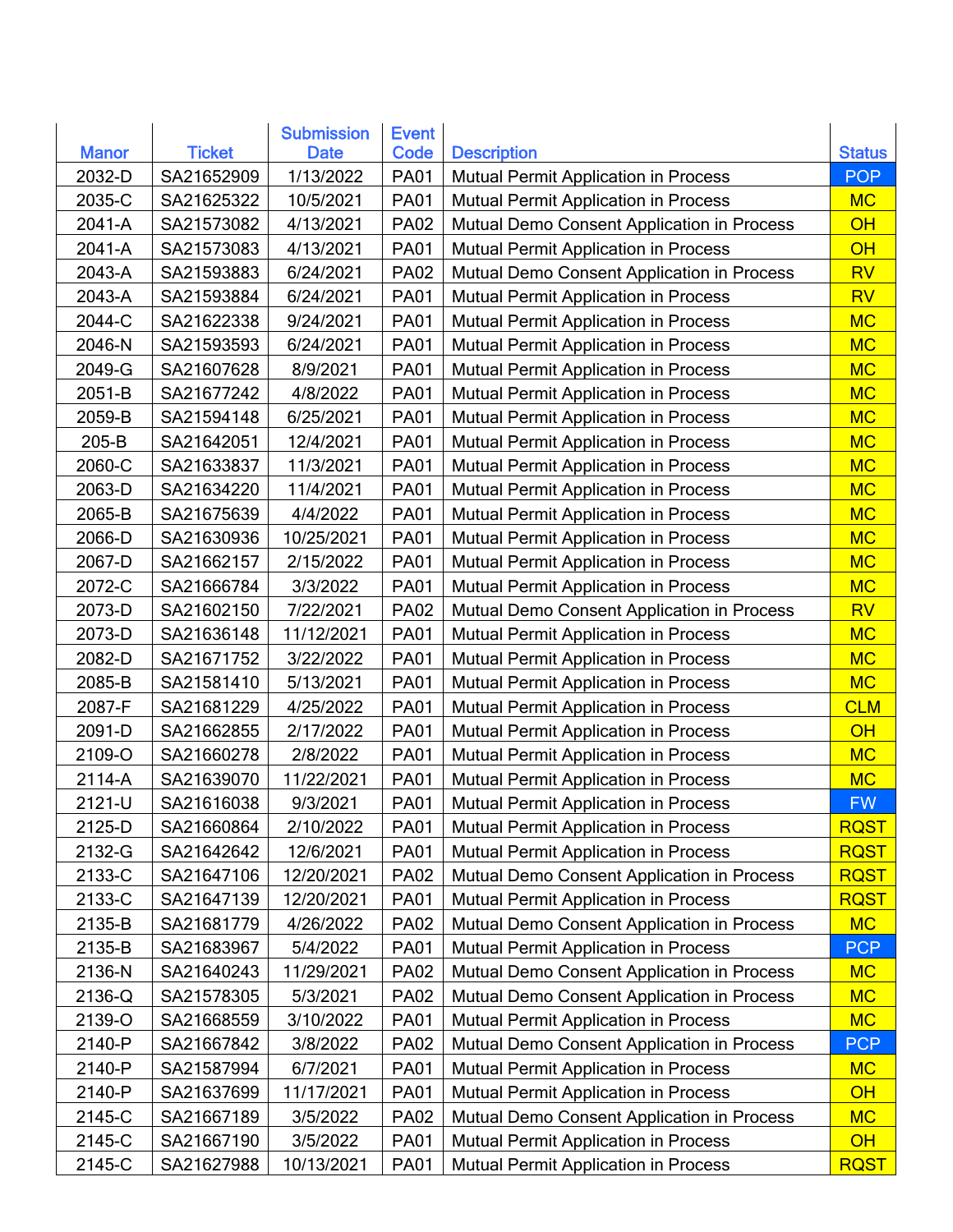|              |               | <b>Submission</b> | <b>Event</b> |                                             |               |
|--------------|---------------|-------------------|--------------|---------------------------------------------|---------------|
| <b>Manor</b> | <b>Ticket</b> | <b>Date</b>       | Code         | <b>Description</b>                          | <b>Status</b> |
| 2150-D       | SA21627975    | 10/13/2021        | <b>PA01</b>  | Mutual Permit Application in Process        | <b>RQST</b>   |
| 2159-D       | SA21593907    | 6/24/2021         | <b>PA01</b>  | Mutual Permit Application in Process        | <b>MC</b>     |
| $215-B$      | SA21632275    | 10/28/2021        | <b>PA01</b>  | Mutual Permit Application in Process        | <b>FW</b>     |
| 2165-D       | SA21629069    | 10/18/2021        | <b>PA01</b>  | Mutual Permit Application in Process        | <b>MC</b>     |
| 2169-H       | SA21566742    | 3/22/2021         | <b>PA01</b>  | Mutual Permit Application in Process        | <b>MC</b>     |
| 2172-N       | SA21650471    | 1/4/2022          | <b>PA01</b>  | Mutual Permit Application in Process        | <b>RQST</b>   |
| 2173-A       | SA21583641    | 5/20/2021         | <b>PA01</b>  | Mutual Permit Application in Process        | <b>MC</b>     |
| 2173-D       | SA21682865    | 4/29/2022         | <b>PA01</b>  | <b>Mutual Permit Application in Process</b> | <b>FW</b>     |
| 2176-P       | SA21684606    | 5/6/2022          | <b>PA01</b>  | Mutual Permit Application in Process        | <b>RQST</b>   |
| 2177-P       | SA21655040    | 1/20/2022         | <b>PA02</b>  | Mutual Demo Consent Application in Process  | OH            |
| 2177-P       | SA21655046    | 1/20/2022         | <b>PA01</b>  | Mutual Permit Application in Process        | <b>PCP</b>    |
| 217-D        | SA21679042    | 4/15/2022         | <b>PA01</b>  | Mutual Permit Application in Process        | <b>MC</b>     |
| 2181-B       | SA21626531    | 10/8/2021         | <b>PA01</b>  | Mutual Permit Application in Process        | <b>MC</b>     |
| 2185-N       | SA21608035    | 8/9/2021          | <b>PA02</b>  | Mutual Demo Consent Application in Process  | OH            |
| 2186-P       | SA21576270    | 4/26/2021         | <b>PA01</b>  | <b>Mutual Permit Application in Process</b> | <b>MC</b>     |
| 2188-P       | SA21647711    | 12/22/2021        | <b>PA01</b>  | Mutual Permit Application in Process        | <b>MC</b>     |
| 2194-D       | SA21683497    | 5/3/2022          | <b>PA01</b>  | Mutual Permit Application in Process        | <b>PCP</b>    |
| 2195-D       | SA21632709    | 10/29/2021        | <b>PA02</b>  | Mutual Demo Consent Application in Process  | <b>RQST</b>   |
| 2195-D       | SA21632710    | 10/29/2021        | <b>PA01</b>  | <b>Mutual Permit Application in Process</b> | <b>RQST</b>   |
| 2196-P       | SA21653834    | 1/17/2022         | <b>PA01</b>  | Mutual Permit Application in Process        | <b>MC</b>     |
| 2197-C       | SA21647411    | 12/21/2021        | <b>PA01</b>  | Mutual Permit Application in Process        | <b>MC</b>     |
| 2198-B       | SA21682699    | 4/29/2022         | <b>PA02</b>  | Mutual Demo Consent Application in Process  | <b>MC</b>     |
| 2198-B       | SA21682705    | 4/29/2022         | <b>PA01</b>  | Mutual Permit Application in Process        | <b>PCP</b>    |
| 2204-A       | SA21681811    | 4/26/2022         | <b>PA02</b>  | Mutual Demo Consent Application in Process  | <b>RQST</b>   |
| 2204-A       | SA21681812    | 4/26/2022         | <b>PA01</b>  | Mutual Permit Application in Process        | <b>RQST</b>   |
| 2207-C       | SA21682541    | 4/28/2022         | <b>PA01</b>  | Mutual Permit Application in Process        | <b>RV</b>     |
| 2209-D       | SA21677371    | 4/9/2022          | <b>PA02</b>  | Mutual Demo Consent Application in Process  | <b>POP</b>    |
| 2209-D       | SA21677372    | 4/9/2022          | <b>PA01</b>  | Mutual Permit Application in Process        | <b>POP</b>    |
| 2211-B       | SA21561058    | 2/26/2021         | <b>PA02</b>  | Mutual Demo Consent Application in Process  | <b>MC</b>     |
| 2213-F       | SA21650398    | 1/4/2022          | <b>PA01</b>  | Mutual Permit Application in Process        | <b>FW</b>     |
| 2214-C       | SA21669619    | 3/15/2022         | <b>PA02</b>  | Mutual Demo Consent Application in Process  | <b>RQST</b>   |
| 2225-D       | SA21584582    | 5/24/2021         | <b>PA01</b>  | Mutual Permit Application in Process        | <b>MC</b>     |
| 2232-Q       | SA21638255    | 11/19/2021        | <b>PA01</b>  | Mutual Permit Application in Process        | <b>RQST</b>   |
| 2234-E       | SA21568802    | 3/29/2021         | <b>PA02</b>  | Mutual Demo Consent Application in Process  | <b>MC</b>     |
| 2234-E       | SA21568803    | 3/29/2021         | <b>PA01</b>  | Mutual Permit Application in Process        | <b>MC</b>     |
| 2237-N       | SA21660024    | 2/8/2022          | <b>PA01</b>  | Mutual Permit Application in Process        | <b>CLM</b>    |
| 2241-C       | SA21683875    | 5/4/2022          | <b>PA02</b>  | Mutual Demo Consent Application in Process  | <b>RV</b>     |
| 2241-C       | SA21683876    | 5/4/2022          | <b>PA01</b>  | Mutual Permit Application in Process        | <b>RV</b>     |
| 2241-O       | SA21674166    | 3/30/2022         | <b>PA01</b>  | Mutual Permit Application in Process        | <b>MC</b>     |
| 2241-O       | SA21661096    | 2/11/2022         | <b>PA01</b>  | Mutual Permit Application in Process        | <b>MC</b>     |
| 2242-D       | SA21664944    | 2/25/2022         | <b>PA01</b>  | Mutual Permit Application in Process        | <b>MC</b>     |
| 2249-O       | SA21636435    | 11/15/2021        | <b>PA01</b>  | Mutual Permit Application in Process        | <b>MC</b>     |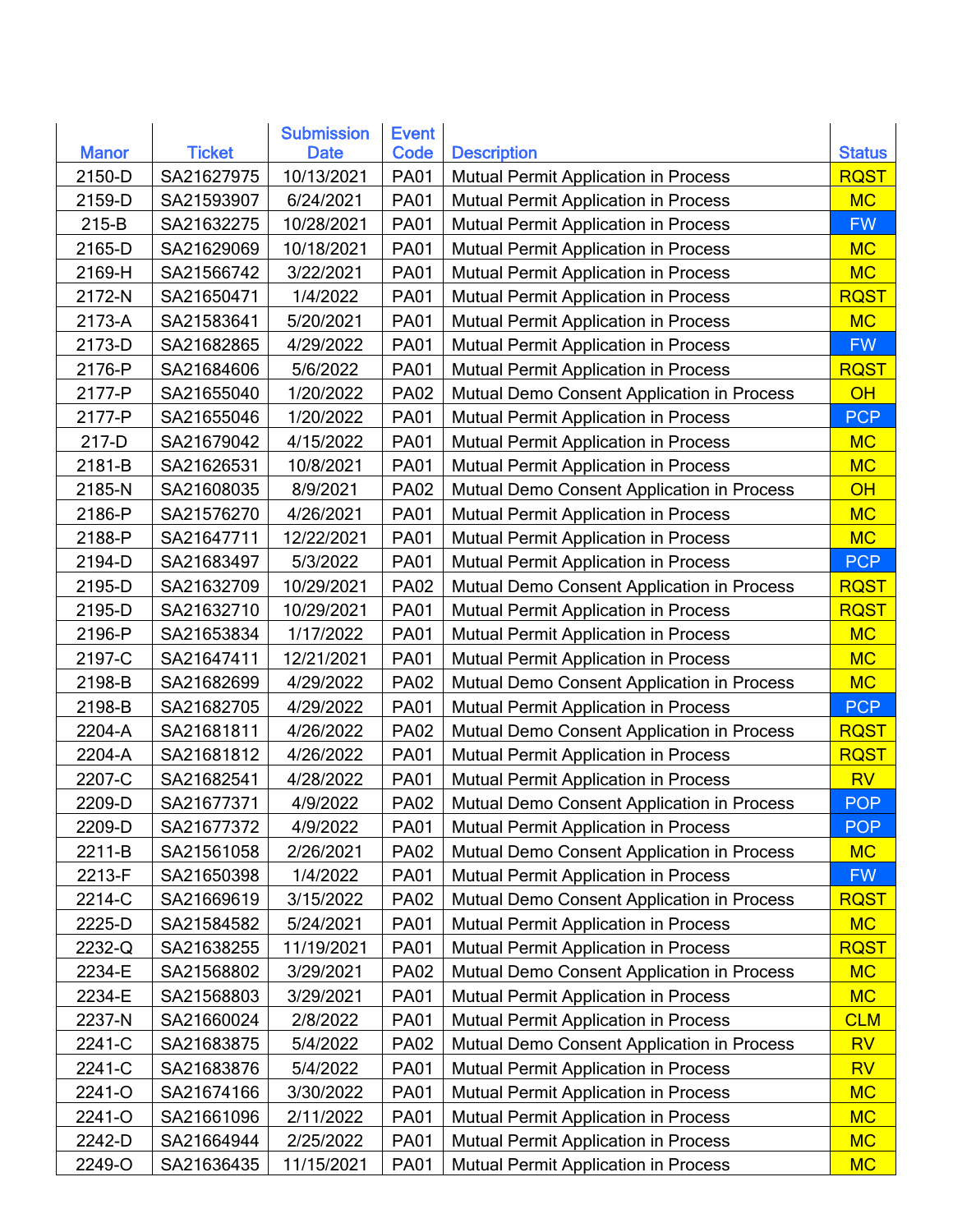|              |               | <b>Submission</b> | <b>Event</b> |                                             |               |
|--------------|---------------|-------------------|--------------|---------------------------------------------|---------------|
| <b>Manor</b> | <b>Ticket</b> | <b>Date</b>       | Code         | <b>Description</b>                          | <b>Status</b> |
| 2250-A       | SA21678456    | 4/13/2022         | <b>PA02</b>  | Mutual Demo Consent Application in Process  | <b>MC</b>     |
| 2250-A       | SA21680626    | 4/21/2022         | <b>PA01</b>  | Mutual Permit Application in Process        | OH            |
| 2254-A       | SA21644737    | 12/13/2021        | <b>PA01</b>  | <b>Mutual Permit Application in Process</b> | <b>MC</b>     |
| 2255-C       | SA21588737    | 6/8/2021          | <b>PA01</b>  | Mutual Permit Application in Process        | <b>MC</b>     |
| 2255-C       | SA21671956    | 3/22/2022         | <b>PA01</b>  | <b>Mutual Permit Application in Process</b> | <b>MC</b>     |
| $225-Q$      | SA21585854    | 5/27/2021         | <b>PA02</b>  | Mutual Demo Consent Application in Process  | <b>MC</b>     |
| $225-Q$      | SA21585856    | 5/27/2021         | <b>PA01</b>  | <b>Mutual Permit Application in Process</b> | <b>MC</b>     |
| 2262-A       | SA21564516    | 3/11/2021         | <b>PA01</b>  | <b>Mutual Permit Application in Process</b> | <b>MC</b>     |
| 2262-D       | SA21581469    | 5/13/2021         | <b>PA01</b>  | <b>Mutual Permit Application in Process</b> | <b>MC</b>     |
| 226-D        | SA21668342    | 3/9/2022          | <b>PA01</b>  | <b>Mutual Permit Application in Process</b> | <b>FW</b>     |
| 2270-C       | SA21666913    | 3/4/2022          | <b>PA01</b>  | Mutual Permit Application in Process        | <b>MC</b>     |
| 2270-Q       | SA21566689    | 3/22/2021         | <b>PA01</b>  | Mutual Permit Application in Process        | <b>MC</b>     |
| 2277-N       | SA21643868    | 12/9/2021         | <b>PA01</b>  | Mutual Permit Application in Process        | <b>MC</b>     |
| 2279-P       | SA21682633    | 4/29/2022         | <b>PA02</b>  | Mutual Demo Consent Application in Process  | <b>MC</b>     |
| 2279-P       | SA21596807    | 7/6/2021          | <b>PA01</b>  | <b>Mutual Permit Application in Process</b> | <b>MC</b>     |
| 2279-P       | SA21682636    | 4/29/2022         | <b>PA01</b>  | Mutual Permit Application in Process        | <b>PCP</b>    |
| 2281-C       | SA21685145    | 5/10/2022         | <b>PA01</b>  | <b>Mutual Permit Application in Process</b> | <b>POP</b>    |
| 2285-B       | SA21636212    | 11/12/2021        | <b>PA01</b>  | Mutual Permit Application in Process        | <b>FW</b>     |
| 2288-A       | SA21665255    | 2/28/2022         | <b>PA01</b>  | Mutual Permit Application in Process        | <b>FW</b>     |
| 2288-A       | SA21671535    | 3/22/2022         | <b>PA01</b>  | <b>Mutual Permit Application in Process</b> | <b>MC</b>     |
| 228-C        | SA21591779    | 6/17/2021         | <b>PA02</b>  | Mutual Demo Consent Application in Process  | OH            |
| 228-C        | SA21591780    | 6/17/2021         | <b>PA01</b>  | <b>Mutual Permit Application in Process</b> | OH            |
| 2292-P       | SA21636929    | 11/16/2021        | <b>PA01</b>  | Mutual Permit Application in Process        | <b>MC</b>     |
| 2293-O       | SA21588745    | 6/8/2021          | <b>PA01</b>  | <b>Mutual Permit Application in Process</b> | <b>MC</b>     |
| 2295-A       | SA21661930    | 2/15/2022         | <b>PA01</b>  | Mutual Permit Application in Process        | <b>POP</b>    |
| 2295-P       | SA21682872    | 4/30/2022         | <b>PA01</b>  | Mutual Permit Application in Process        | <b>RQST</b>   |
| 2297-D       | SA21572473    | 4/12/2021         | <b>PA01</b>  | <b>Mutual Permit Application in Process</b> | <b>MC</b>     |
| 2299-B       | SA21666543    | 2/28/2022         | <b>PA01</b>  | Mutual Permit Application in Process        | <b>MC</b>     |
| $22-C$       | SA21591110    | 6/16/2021         | <b>PA01</b>  | Mutual Permit Application in Process        | <b>MC</b>     |
| 2306-D       | SA21600399    | 7/16/2021         | <b>PA01</b>  | Mutual Permit Application in Process        | <b>MC</b>     |
| 2309-C       | SA21681615    | 4/26/2022         | <b>PA02</b>  | Mutual Demo Consent Application in Process  | <b>RV</b>     |
| 2309-C       | SA21681620    | 4/26/2022         | <b>PA01</b>  | <b>Mutual Permit Application in Process</b> | <b>RV</b>     |
| 2314-D       | SA21568384    | 3/8/2021          | <b>PA01</b>  | <b>Mutual Permit Application in Process</b> | <b>MC</b>     |
| 2315-A       | SA21588118    | 6/7/2021          | <b>PA01</b>  | <b>Mutual Permit Application in Process</b> | <b>MC</b>     |
| $231 - B$    | SA21576624    | 4/27/2021         | <b>PA02</b>  | Mutual Demo Consent Application in Process  | <b>MC</b>     |
| $231 - B$    | SA21576659    | 4/27/2021         | <b>PA01</b>  | Mutual Permit Application in Process        | <b>MC</b>     |
| 231-H        | SA21679168    | 4/15/2022         | <b>PA01</b>  | Mutual Permit Application in Process        | <b>MC</b>     |
| 2321-F       | SA21677376    | 4/9/2022          | <b>PA01</b>  | Mutual Permit Application in Process        | <b>MC</b>     |
| 2322-D       | SA21560480    | 2/24/2021         | <b>PA02</b>  | Mutual Demo Consent Application in Process  | <b>MC</b>     |
| 2322-D       | SA21560485    | 2/24/2021         | <b>PA01</b>  | <b>Mutual Permit Application in Process</b> | <b>MC</b>     |
| 2334-D       | SA21682867    | 4/29/2022         | <b>PA01</b>  | Mutual Permit Application in Process        | <b>FW</b>     |
| 2338-B       | SA21661805    | 2/15/2022         | <b>PA01</b>  | Mutual Permit Application in Process        | <b>FW</b>     |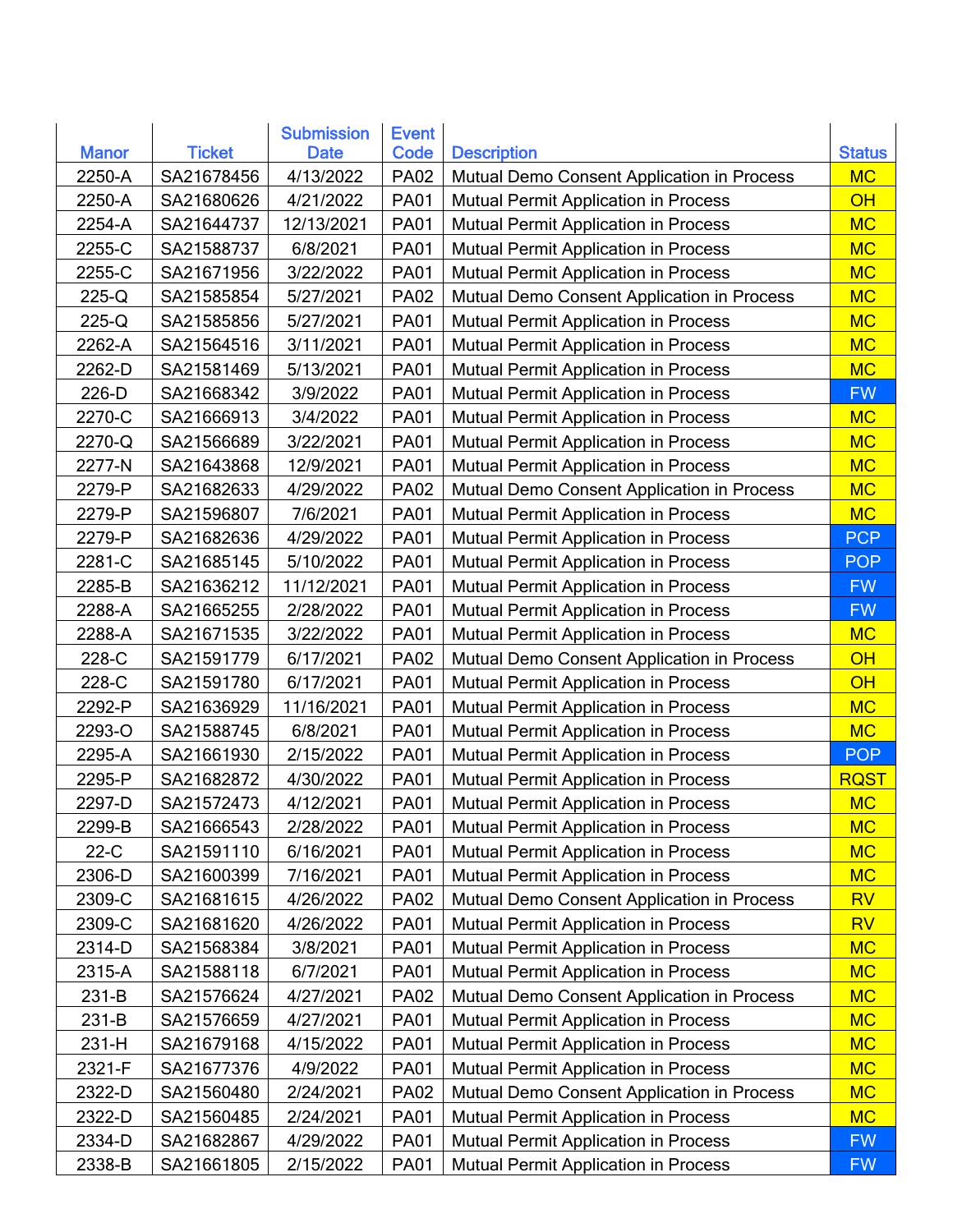|              |               | <b>Submission</b> | <b>Event</b> |                                             |               |
|--------------|---------------|-------------------|--------------|---------------------------------------------|---------------|
| <b>Manor</b> | <b>Ticket</b> | <b>Date</b>       | Code         | <b>Description</b>                          | <b>Status</b> |
| 2341-A       | SA21671442    | 3/21/2022         | <b>PA02</b>  | Mutual Demo Consent Application in Process  | <b>RV</b>     |
| 2341-A       | SA21671443    | 3/21/2022         | <b>PA01</b>  | Mutual Permit Application in Process        | <b>RV</b>     |
| 2343-D       | SA21611835    | 7/23/2021         | <b>PA01</b>  | <b>Mutual Permit Application in Process</b> | <b>MC</b>     |
| 2346-C       | SA21674480    | 3/30/2022         | <b>PA02</b>  | Mutual Demo Consent Application in Process  | <b>MC</b>     |
| 2346-C       | SA21674501    | 3/30/2022         | <b>PA01</b>  | <b>Mutual Permit Application in Process</b> | OH            |
| 2349-C       | SA21623479    | 9/29/2021         | <b>PA01</b>  | Mutual Permit Application in Process        | <b>POP</b>    |
| 2353-2G      | SA21638005    | 11/18/2021        | <b>PA01</b>  | Mutual Permit Application in Process        | <b>MC</b>     |
| 2353-3E      | SA21672651    | 3/24/2022         | <b>PA01</b>  | Mutual Permit Application in Process        | <b>RV</b>     |
| 2354-1F      | SA21565292    | 3/15/2021         | <b>PA01</b>  | Mutual Permit Application in Process        | <b>FW</b>     |
| 2354-2E      | SA21574784    | 4/19/2021         | <b>PA01</b>  | Mutual Permit Application in Process        | <b>MC</b>     |
| 2368-B       | SA21611293    | 8/18/2021         | <b>PA02</b>  | Mutual Demo Consent Application in Process  | <b>MC</b>     |
| 2369-1F      | SA21666633    | 3/3/2022          | <b>PA01</b>  | Mutual Permit Application in Process        | <b>MC</b>     |
| 2369-3E      | SA21589066    | 6/9/2021          | <b>PA01</b>  | <b>Mutual Permit Application in Process</b> | <b>MC</b>     |
| 2370-3E      | SA21569203    | 3/30/2021         | <b>PA01</b>  | Mutual Permit Application in Process        | <b>MC</b>     |
| 2371-B       | SA21610441    | 7/21/2021         | <b>PA02</b>  | Mutual Demo Consent Application in Process  | <b>MC</b>     |
| 2371-B       | SA21610442    | 7/21/2021         | <b>PA01</b>  | Mutual Permit Application in Process        | <b>MC</b>     |
| 2377-A       | SA21631748    | 10/26/2021        | <b>PA01</b>  | Mutual Permit Application in Process        | <b>MC</b>     |
| 2381-2C      | SA21682866    | 4/29/2022         | <b>PA01</b>  | Mutual Permit Application in Process        | <b>MC</b>     |
| 2381-2H      | SA21629406    | 10/18/2021        | <b>PA01</b>  | Mutual Permit Application in Process        | <b>MC</b>     |
| 2381-3E      | SA21611178    | 8/18/2021         | <b>PA01</b>  | Mutual Permit Application in Process        | <b>MC</b>     |
| 2384-3B      | SA21613419    | 8/25/2021         | <b>PA01</b>  | Mutual Permit Application in Process        | <b>MC</b>     |
| 2385-1F      | SA21651336    | 1/7/2022          | <b>PA01</b>  | Mutual Permit Application in Process        | <b>MC</b>     |
| 2387-2A      | SA21566720    | 3/22/2021         | <b>PA01</b>  | Mutual Permit Application in Process        | <b>MC</b>     |
| 2387-3E      | SA21653678    | 1/17/2022         | <b>PA01</b>  | Mutual Permit Application in Process        | <b>MC</b>     |
| 2388-3H      | SA21672386    | 3/24/2022         | <b>PA02</b>  | Mutual Demo Consent Application in Process  | <b>MC</b>     |
| 2388-3H      | SA21672388    | 3/24/2022         | <b>PA01</b>  | <b>Mutual Permit Application in Process</b> | OH            |
| 2389-1H      | SA21579689    | 5/7/2021          | <b>PA01</b>  | <b>Mutual Permit Application in Process</b> | <b>MC</b>     |
| 2389-3G      | SA21684195    | 5/5/2022          | <b>PA01</b>  | Mutual Permit Application in Process        | <b>MC</b>     |
| 238-A        | SA21648623    | 12/28/2021        | <b>PA02</b>  | Mutual Demo Consent Application in Process  | <b>MC</b>     |
| 238-A        | SA21648625    | 12/28/2021        | <b>PA01</b>  | <b>Mutual Permit Application in Process</b> | OH            |
| 238-E        | SA21567914    | 3/25/2021         | <b>PA01</b>  | <b>Mutual Permit Application in Process</b> | <b>RQST</b>   |
| 2390-3C      | SA21655803    | 1/24/2022         | <b>PA01</b>  | <b>Mutual Permit Application in Process</b> | <b>MC</b>     |
| 2390-3F      | SA21684051    | 5/4/2022          | <b>PA01</b>  | <b>Mutual Permit Application in Process</b> | <b>CLM</b>    |
| 2390-3F      | SA21681782    | 4/26/2022         | <b>PA01</b>  | Mutual Permit Application in Process        | <b>MC</b>     |
| 2391-1B      | SA21655823    | 1/24/2022         | <b>PA01</b>  | Mutual Permit Application in Process        | MC            |
| 2393-3C      | SA21655819    | 1/24/2022         | <b>PA01</b>  | <b>Mutual Permit Application in Process</b> | <b>MC</b>     |
| 2393-3F      | SA21592509    | 6/21/2021         | <b>PA01</b>  | Mutual Permit Application in Process        | <b>MC</b>     |
| 2397-1C      | SA21573920    | 4/16/2021         | <b>PA02</b>  | Mutual Demo Consent Application in Process  | <b>MC</b>     |
| 2397-1C      | SA21573922    | 4/16/2021         | <b>PA01</b>  | <b>Mutual Permit Application in Process</b> | <b>MC</b>     |
| 2398-2F      | SA21592412    | 6/21/2021         | <b>PA01</b>  | Mutual Permit Application in Process        | <b>MC</b>     |
| 2398-3D      | SA21636285    | 11/12/2021        | <b>PA01</b>  | Mutual Permit Application in Process        | <b>MC</b>     |
| 2398-3G      | SA21681739    | 4/26/2022         | <b>PA02</b>  | Mutual Demo Consent Application in Process  | <b>POP</b>    |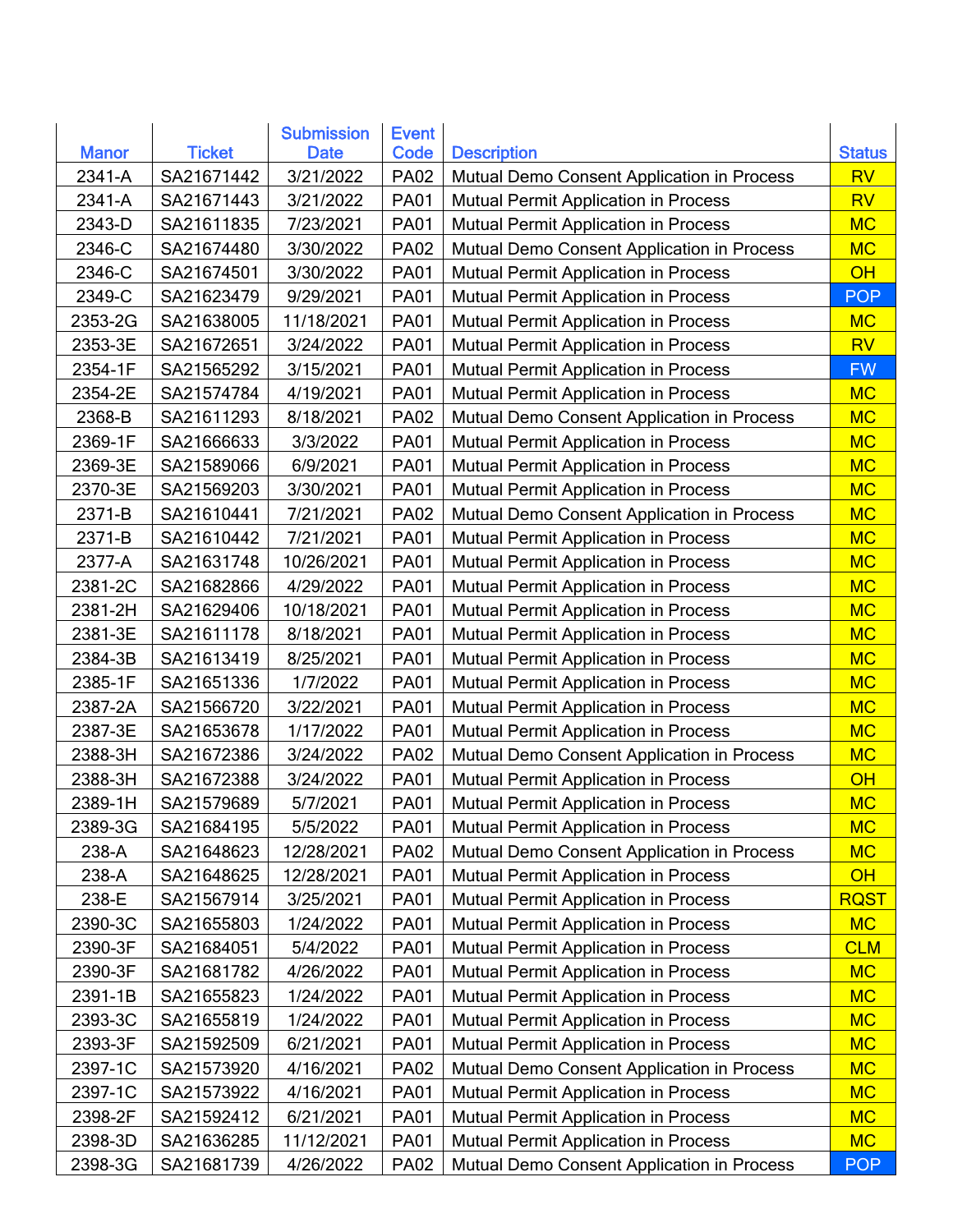|              |               | <b>Submission</b> | <b>Event</b> |                                             |               |
|--------------|---------------|-------------------|--------------|---------------------------------------------|---------------|
| <b>Manor</b> | <b>Ticket</b> | <b>Date</b>       | Code         | <b>Description</b>                          | <b>Status</b> |
| 2398-3G      | SA21681740    | 4/26/2022         | <b>PA01</b>  | Mutual Permit Application in Process        | <b>PCP</b>    |
| 2399-1C      | SA21595849    | 7/1/2021          | <b>PA01</b>  | Mutual Permit Application in Process        | <b>MC</b>     |
| $23-H$       | SA21628813    | 10/15/2021        | <b>PA01</b>  | <b>Mutual Permit Application in Process</b> | <b>MC</b>     |
| 2400-1E      | SA21563430    | 3/8/2021          | <b>PA02</b>  | Mutual Demo Consent Application in Process  | <b>MC</b>     |
| 2400-1E      | SA21563422    | 3/8/2021          | <b>PA01</b>  | Mutual Permit Application in Process        | <b>MC</b>     |
| 2401-3B      | SA21625436    | 10/5/2021         | <b>PA01</b>  | <b>Mutual Permit Application in Process</b> | <b>MC</b>     |
| 2402-1B      | SA21567037    | 3/22/2021         | <b>PA01</b>  | <b>Mutual Permit Application in Process</b> | <b>MC</b>     |
| 2402-2C      | SA21653696    | 1/17/2022         | <b>PA02</b>  | Mutual Demo Consent Application in Process  | <b>MC</b>     |
| 2402-2C      | SA21634055    | 11/4/2021         | <b>PA01</b>  | Mutual Permit Application in Process        | <b>MC</b>     |
| 2402-3B      | SA21678566    | 4/13/2022         | <b>PA01</b>  | Mutual Permit Application in Process        | <b>MC</b>     |
| 2402-3H      | SA21658855    | 2/3/2022          | <b>PA02</b>  | Mutual Demo Consent Application in Process  | <b>MC</b>     |
| 2402-3H      | SA21658886    | 2/3/2022          | <b>PA01</b>  | Mutual Permit Application in Process        | OH            |
| 2403-2D      | SA21665820    | 3/1/2022          | <b>PA01</b>  | <b>Mutual Permit Application in Process</b> | <b>RQST</b>   |
| 2403-3A      | SA21575173    | 4/21/2021         | <b>PA01</b>  | <b>Mutual Permit Application in Process</b> | <b>RV</b>     |
| 2404-3B      | SA21685161    | 5/10/2022         | <b>PA01</b>  | <b>Mutual Permit Application in Process</b> | <b>RQST</b>   |
| 2405-3F      | SA21668322    | 3/9/2022          | <b>PA01</b>  | Mutual Permit Application in Process        | <b>MC</b>     |
| 240-D        | SA21608153    | 8/10/2021         | <b>PA01</b>  | Mutual Permit Application in Process        | <b>MC</b>     |
| 242-F        | SA21619255    | 9/15/2021         | <b>PA01</b>  | Mutual Permit Application in Process        | <b>MC</b>     |
| 243-F        | SA21602626    | 7/23/2021         | <b>PA01</b>  | <b>Mutual Permit Application in Process</b> | <b>MC</b>     |
| 248-G        | SA21642781    | 12/7/2021         | <b>PA01</b>  | <b>Mutual Permit Application in Process</b> | <b>MC</b>     |
| 250-C        | SA21642049    | 12/4/2021         | <b>PA01</b>  | <b>Mutual Permit Application in Process</b> | <b>FW</b>     |
| 250-H        | SA21567299    | 3/23/2021         | <b>PA01</b>  | <b>Mutual Permit Application in Process</b> | <b>MC</b>     |
| 253-B        | SA21683535    | 5/3/2022          | <b>PA01</b>  | Mutual Permit Application in Process        | <b>RQST</b>   |
| 254-Q        | SA21635419    | 11/9/2021         | <b>PA01</b>  | <b>Mutual Permit Application in Process</b> | <b>MC</b>     |
| 256-D        | SA21681407    | 4/25/2022         | <b>PA02</b>  | Mutual Demo Consent Application in Process  | <b>MC</b>     |
| 256-D        | SA21681441    | 4/25/2022         | <b>PA01</b>  | <b>Mutual Permit Application in Process</b> | <b>RQST</b>   |
| 256-O        | SA21612824    | 8/24/2021         | <b>PA01</b>  | <b>Mutual Permit Application in Process</b> | <b>MC</b>     |
| 259-C        | SA21578611    | 5/4/2021          | <b>PA01</b>  | Mutual Permit Application in Process        | <b>MC</b>     |
| 25-E         | SA21609277    | 8/12/2021         | <b>PA01</b>  | Mutual Permit Application in Process        | <b>MC</b>     |
| $25-F$       | SA21597544    | 7/8/2021          | <b>PA02</b>  | Mutual Demo Consent Application in Process  | <b>MC</b>     |
| $25-F$       | SA21575078    | 4/20/2021         | <b>PA01</b>  | Mutual Permit Application in Process        | <b>MC</b>     |
| $25-F$       | SA21597546    | 7/8/2021          | <b>PA01</b>  | Mutual Permit Application in Process        | <b>MC</b>     |
| 260-B        | SA21564781    | 3/12/2021         | <b>PA02</b>  | Mutual Demo Consent Application in Process  | <b>RV</b>     |
| 260-B        | SA21564782    | 3/12/2021         | <b>PA01</b>  | <b>Mutual Permit Application in Process</b> | <b>RV</b>     |
| 269-Q        | SA21681038    | 4/22/2022         | <b>PA02</b>  | Mutual Demo Consent Application in Process  | <b>RV</b>     |
| 269-Q        | SA21681039    | 4/22/2022         | <b>PA01</b>  | Mutual Permit Application in Process        | <b>RV</b>     |
| 273-C        | SA21629104    | 10/18/2021        | <b>PA02</b>  | Mutual Demo Consent Application in Process  | <b>MC</b>     |
| 273-C        | SA21656850    | 1/27/2022         | <b>PA01</b>  | Mutual Permit Application in Process        | <b>FW</b>     |
| 273-C        | SA21629106    | 10/18/2021        | <b>PA01</b>  | <b>Mutual Permit Application in Process</b> | <b>MC</b>     |
| 274-D        | SA21683723    | 5/3/2022          | <b>PA01</b>  | Mutual Permit Application in Process        | <b>MC</b>     |
| 286-B        | SA21642021    | 12/3/2021         | <b>PA01</b>  | Mutual Permit Application in Process        | <b>MC</b>     |
| 288-A        | SA21674206    | 3/30/2022         | <b>PA02</b>  | Mutual Demo Consent Application in Process  | OH            |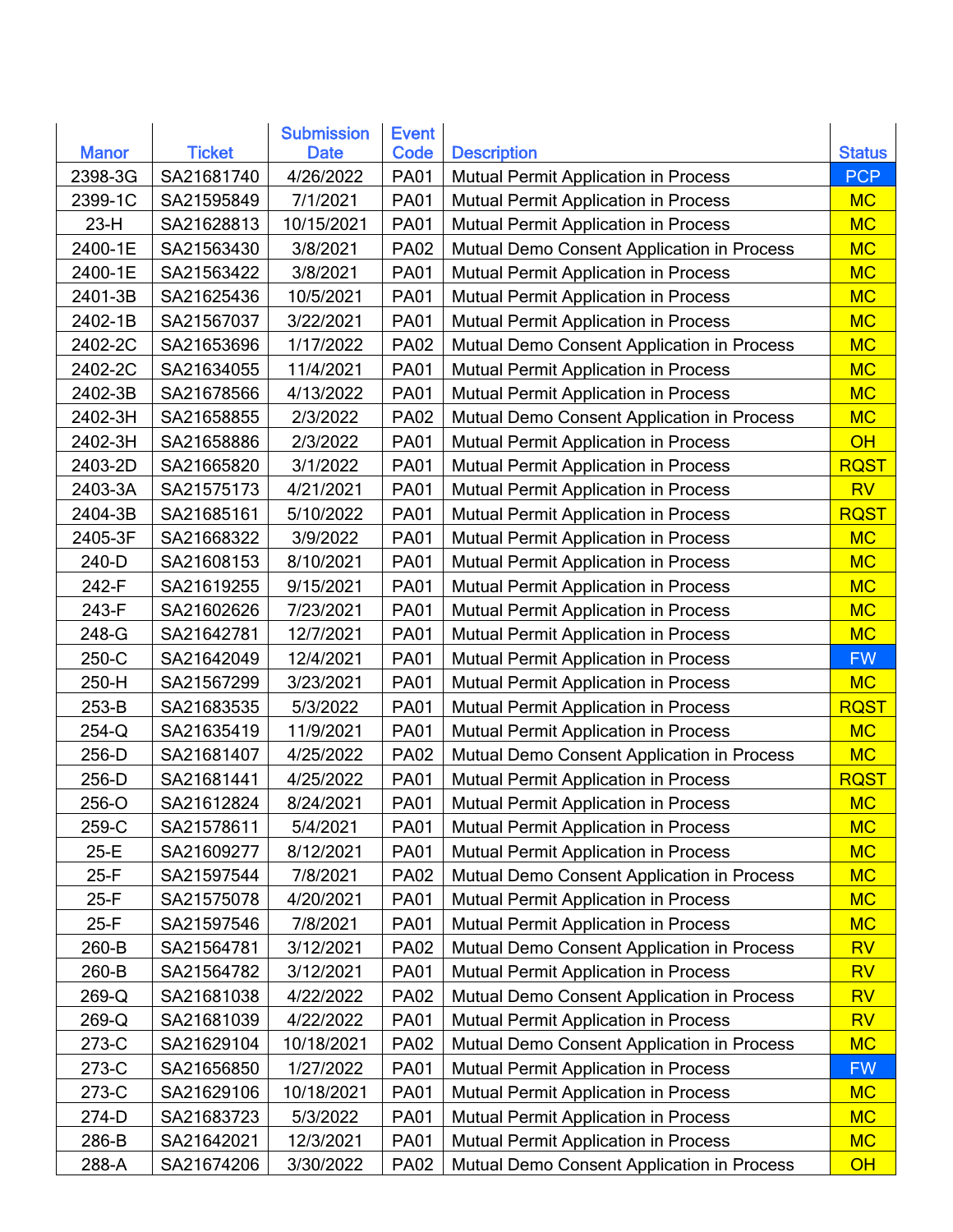|              |               | <b>Submission</b> | <b>Event</b> |                                             |               |
|--------------|---------------|-------------------|--------------|---------------------------------------------|---------------|
| <b>Manor</b> | <b>Ticket</b> | <b>Date</b>       | Code         | <b>Description</b>                          | <b>Status</b> |
| 288-A        | SA21620355    | 8/30/2021         | <b>PA01</b>  | Mutual Permit Application in Process        | <b>FW</b>     |
| 288-A        | SA21661211    | 2/11/2022         | <b>PA01</b>  | Mutual Permit Application in Process        | OH            |
| 295-B        | SA21577389    | 4/29/2021         | <b>PA01</b>  | <b>Mutual Permit Application in Process</b> | <b>MC</b>     |
| 296-B        | SA21578604    | 5/4/2021          | <b>PA01</b>  | Mutual Permit Application in Process        | <b>MC</b>     |
| 297-A        | SA21659787    | 2/7/2022          | <b>PA01</b>  | Mutual Permit Application in Process        | OH            |
| 299-B        | SA21654261    | 1/18/2022         | <b>PA01</b>  | <b>Mutual Permit Application in Process</b> | <b>FW</b>     |
| $29-0$       | SA21568610    | 3/29/2021         | <b>PA01</b>  | <b>Mutual Permit Application in Process</b> | <b>MC</b>     |
| 3006-B       | SA21659139    | 2/4/2022          | <b>PA01</b>  | <b>Mutual Permit Application in Process</b> | <b>POP</b>    |
| 3006-D       | SA21650488    | 1/4/2022          | <b>PA01</b>  | Mutual Permit Application in Process        | <b>FW</b>     |
| 300-A        | SA21655728    | 1/24/2022         | <b>PA01</b>  | <b>Mutual Permit Application in Process</b> | <b>MC</b>     |
| 300-A        | SA21634043    | 11/4/2021         | <b>PA01</b>  | Mutual Permit Application in Process        | <b>MC</b>     |
| 3010-C       | SA21679626    | 4/18/2022         | <b>PA01</b>  | Mutual Permit Application in Process        | <b>MC</b>     |
| 3011-N       | SA21581497    | 5/13/2021         | <b>PA01</b>  | <b>Mutual Permit Application in Process</b> | <b>MC</b>     |
| 3015-B       | SA21628863    | 10/15/2021        | <b>PA01</b>  | Mutual Permit Application in Process        | <b>RQST</b>   |
| 3016-A       | SA21673118    | 3/26/2022         | <b>PA01</b>  | <b>Mutual Permit Application in Process</b> | <b>CLM</b>    |
| 3017-A       | SA21681809    | 4/26/2022         | <b>PA01</b>  | Mutual Permit Application in Process        | <b>MC</b>     |
| 3017-D       | SA21673120    | 3/26/2022         | <b>PA02</b>  | Mutual Demo Consent Application in Process  | <b>MC</b>     |
| 3017-D       | SA21673121    | 3/26/2022         | <b>PA01</b>  | Mutual Permit Application in Process        | <b>PCP</b>    |
| 3019-P       | SA21589042    | 6/9/2021          | <b>PA02</b>  | Mutual Demo Consent Application in Process  | <b>MC</b>     |
| 3019-P       | SA21678280    | 4/12/2022         | <b>PA01</b>  | <b>Mutual Permit Application in Process</b> | <b>RQST</b>   |
| 3022-B       | SA21608557    | 8/5/2021          | <b>PA01</b>  | <b>Mutual Permit Application in Process</b> | <b>MC</b>     |
| 3022-B       | SA21661123    | 2/11/2022         | <b>PA01</b>  | <b>Mutual Permit Application in Process</b> | <b>MC</b>     |
| 3022-C       | SA21602461    | 7/22/2021         | <b>PA01</b>  | Mutual Permit Application in Process        | <b>MC</b>     |
| 3024-D       | SA21675152    | 4/1/2022          | <b>PA01</b>  | <b>Mutual Permit Application in Process</b> | <b>MC</b>     |
| 3025-A       | SA21565900    | 3/17/2021         | <b>PA02</b>  | Mutual Demo Consent Application in Process  | <b>MC</b>     |
| 3026-Q       | SA21642442    | 12/6/2021         | <b>PA01</b>  | <b>Mutual Permit Application in Process</b> | <b>MC</b>     |
| 3026-Q       | SA21639744    | 11/24/2021        | <b>PA01</b>  | <b>Mutual Permit Application in Process</b> | <b>MC</b>     |
| 302-B        | SA21654823    | 1/20/2022         | <b>PA02</b>  | Mutual Demo Consent Application in Process  | <b>RQST</b>   |
| 3033-C       | SA21627454    | 10/12/2021        | <b>PA01</b>  | Mutual Permit Application in Process        | <b>MC</b>     |
| 3033-Q       | SA21666112    | 3/1/2022          | <b>PA01</b>  | Mutual Permit Application in Process        | <b>FW</b>     |
| 3033-Q       | SA21611932    | 8/20/2021         | <b>PA01</b>  | Mutual Permit Application in Process        | <b>MC</b>     |
| 3035-P       | SA21674394    | 3/30/2022         | <b>PA01</b>  | Mutual Permit Application in Process        | <b>POP</b>    |
| 3037-C       | SA21573064    | 4/13/2021         | <b>PA01</b>  | Mutual Permit Application in Process        | <b>MC</b>     |
| 303-D        | SA21658035    | 2/1/2022          | <b>PA01</b>  | Mutual Permit Application in Process        | <b>MC</b>     |
| 3044-O       | SA21578494    | 5/4/2021          | <b>PA01</b>  | Mutual Permit Application in Process        | <b>MC</b>     |
| 3045-N       | SA21682815    | 4/29/2022         | <b>PA02</b>  | Mutual Demo Consent Application in Process  | <b>MC</b>     |
| 3045-N       | SA21682819    | 4/29/2022         | <b>PA01</b>  | Mutual Permit Application in Process        | OH            |
| 3049-C       | SA21637709    | 11/17/2021        | <b>PA01</b>  | Mutual Permit Application in Process        | <b>MC</b>     |
| 3051-A       | SA21669976    | 3/16/2022         | <b>PA01</b>  | <b>Mutual Permit Application in Process</b> | <b>MC</b>     |
| 3051-B       | SA21665716    | 2/28/2022         | <b>PA01</b>  | Mutual Permit Application in Process        | <b>FW</b>     |
| 3054-C       | SA21679167    | 4/15/2022         | <b>PA01</b>  | Mutual Permit Application in Process        | <b>MC</b>     |
| 3060-C       | SA21681430    | 4/25/2022         | <b>PA01</b>  | Mutual Permit Application in Process        | <b>POP</b>    |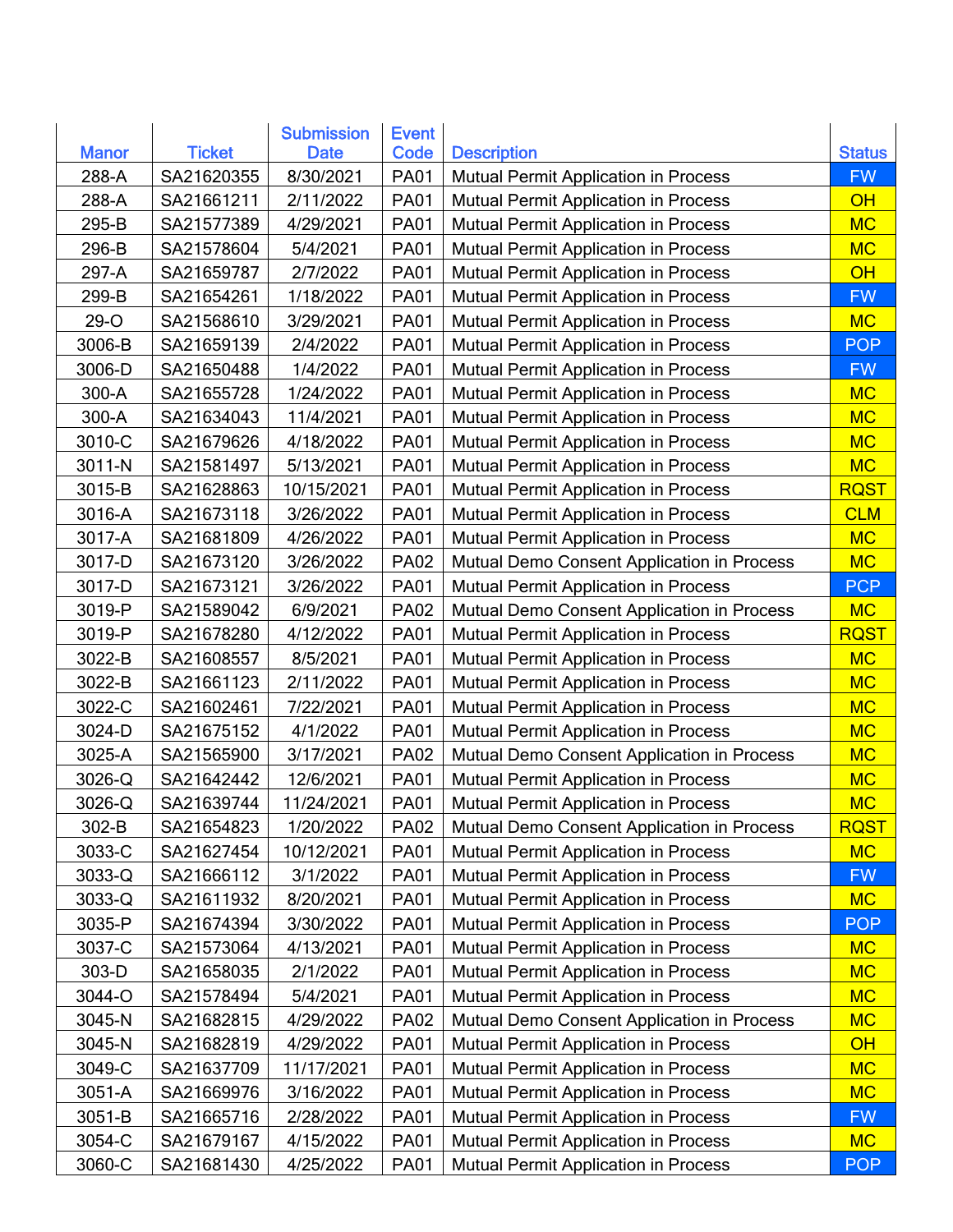|              |               | <b>Submission</b> | <b>Event</b> |                                             |               |
|--------------|---------------|-------------------|--------------|---------------------------------------------|---------------|
| <b>Manor</b> | <b>Ticket</b> | <b>Date</b>       | Code         | <b>Description</b>                          | <b>Status</b> |
| 3061-A       | SA21617523    | 9/9/2021          | <b>PA01</b>  | Mutual Permit Application in Process        | <b>MC</b>     |
| 3061-D       | SA21683191    | 5/2/2022          | <b>PA01</b>  | <b>Mutual Permit Application in Process</b> | <b>PCP</b>    |
| 3064-B       | SA21638012    | 11/18/2021        | <b>PA01</b>  | <b>Mutual Permit Application in Process</b> | OH            |
| 3067-B       | SA21668001    | 3/8/2022          | <b>PA02</b>  | Mutual Demo Consent Application in Process  | <b>RQST</b>   |
| 3067-B       | SA21668003    | 3/8/2022          | <b>PA01</b>  | <b>Mutual Permit Application in Process</b> | <b>RQST</b>   |
| 3069-C       | SA21570666    | 4/5/2021          | <b>PA01</b>  | Mutual Permit Application in Process        | OH            |
| 3071-A       | SA21646361    | 12/16/2021        | <b>PA01</b>  | Mutual Permit Application in Process        | <b>MC</b>     |
| 3075-A       | SA21684930    | 5/9/2022          | <b>PA02</b>  | Mutual Demo Consent Application in Process  | <b>MC</b>     |
| 3075-C       | SA21589904    | 6/11/2021         | <b>PA01</b>  | Mutual Permit Application in Process        | <b>MC</b>     |
| 3075-C       | SA21580954    | 5/12/2021         | <b>PA01</b>  | Mutual Permit Application in Process        | <b>MC</b>     |
| 3075-D       | SA21589897    | 6/11/2021         | <b>PA02</b>  | Mutual Demo Consent Application in Process  | <b>RV</b>     |
| 3075-D       | SA21589898    | 6/11/2021         | <b>PA01</b>  | Mutual Permit Application in Process        | <b>RV</b>     |
| 3080-D       | SA21642060    | 12/4/2021         | <b>PA01</b>  | <b>Mutual Permit Application in Process</b> | <b>FW</b>     |
| 3083-B       | SA21621477    | 9/22/2021         | <b>PA01</b>  | Mutual Permit Application in Process        | <b>MC</b>     |
| 3084-B       | SA21590866    | 6/15/2021         | <b>PA01</b>  | <b>Mutual Permit Application in Process</b> | <b>MC</b>     |
| 3085-A       | SA21636363    | 11/15/2021        | <b>PA01</b>  | Mutual Permit Application in Process        | <b>MC</b>     |
| 3087-A       | SA21570732    | 4/5/2021          | <b>PA01</b>  | Mutual Permit Application in Process        | <b>MC</b>     |
| 308-H        | SA21601758    | 7/21/2021         | <b>PA02</b>  | Mutual Demo Consent Application in Process  | <b>MC</b>     |
| 308-H        | SA21601772    | 7/21/2021         | <b>PA01</b>  | Mutual Permit Application in Process        | <b>MC</b>     |
| 3095-D       | SA21563037    | 3/5/2021          | <b>PA01</b>  | <b>Mutual Permit Application in Process</b> | <b>MC</b>     |
| 309-H        | SA21683804    | 5/4/2022          | <b>PA01</b>  | Mutual Permit Application in Process        | <b>CLM</b>    |
| 3100-A       | SA21602908    | 7/23/2021         | <b>PA01</b>  | <b>Mutual Permit Application in Process</b> | <b>MC</b>     |
| 3100-D       | SA21681593    | 4/26/2022         | <b>PA01</b>  | Mutual Permit Application in Process        | <b>MC</b>     |
| 3101-A       | SA21619443    | 9/15/2021         | <b>PA01</b>  | <b>Mutual Permit Application in Process</b> | <b>MC</b>     |
| 3106-P       | SA21603667    | 7/27/2021         | <b>PA01</b>  | Mutual Permit Application in Process        | <b>MC</b>     |
| 3108-B       | SA21567898    | 3/25/2021         | <b>PA01</b>  | Mutual Permit Application in Process        | <b>MC</b>     |
| 3109-A       | SA21594095    | 6/25/2021         | <b>PA01</b>  | <b>Mutual Permit Application in Process</b> | <b>MC</b>     |
| 3109-B       | SA21575237    | 4/21/2021         | <b>PA01</b>  | Mutual Permit Application in Process        | <b>FW</b>     |
| 3111-N       | SA21664152    | 2/23/2022         | <b>PA01</b>  | Mutual Permit Application in Process        | <b>MC</b>     |
| 3112-A       | SA21580791    | 5/11/2021         | <b>PA01</b>  | Mutual Permit Application in Process        | <b>MC</b>     |
| 3112-A       | SA21625138    | 10/5/2021         | <b>PA01</b>  | <b>Mutual Permit Application in Process</b> | <b>MC</b>     |
| 3112-A       | SA21666432    | 3/2/2022          | <b>PA01</b>  | <b>Mutual Permit Application in Process</b> | <b>MC</b>     |
| 3116-D       | SA21682803    | 4/29/2022         | <b>PA01</b>  | <b>Mutual Permit Application in Process</b> | <b>FW</b>     |
| 3119-D       | SA21642045    | 12/3/2021         | <b>PA01</b>  | Mutual Permit Application in Process        | <b>RQST</b>   |
| 311-D        | SA21671002    | 3/19/2022         | <b>PA01</b>  | Mutual Permit Application in Process        | <b>MC</b>     |
| 3124-B       | SA21655787    | 1/24/2022         | <b>PA01</b>  | <b>Mutual Permit Application in Process</b> | <b>MC</b>     |
| 3125-N       | SA21560868    | 2/25/2021         | <b>PA01</b>  | Mutual Permit Application in Process        | <b>MC</b>     |
| 3125-P       | SA21654256    | 1/18/2022         | <b>PA02</b>  | Mutual Demo Consent Application in Process  | <b>MC</b>     |
| 3125-P       | SA21654258    | 1/18/2022         | <b>PA01</b>  | <b>Mutual Permit Application in Process</b> | OH            |
| 3126-C       | SA21608879    | 8/11/2021         | <b>PA01</b>  | Mutual Permit Application in Process        | <b>MC</b>     |
| 312-D        | SA21596827    | 7/6/2021          | <b>PA02</b>  | Mutual Demo Consent Application in Process  | <b>MC</b>     |
| 312-D        | SA21604044    | 7/28/2021         | <b>PA01</b>  | Mutual Permit Application in Process        | <b>MC</b>     |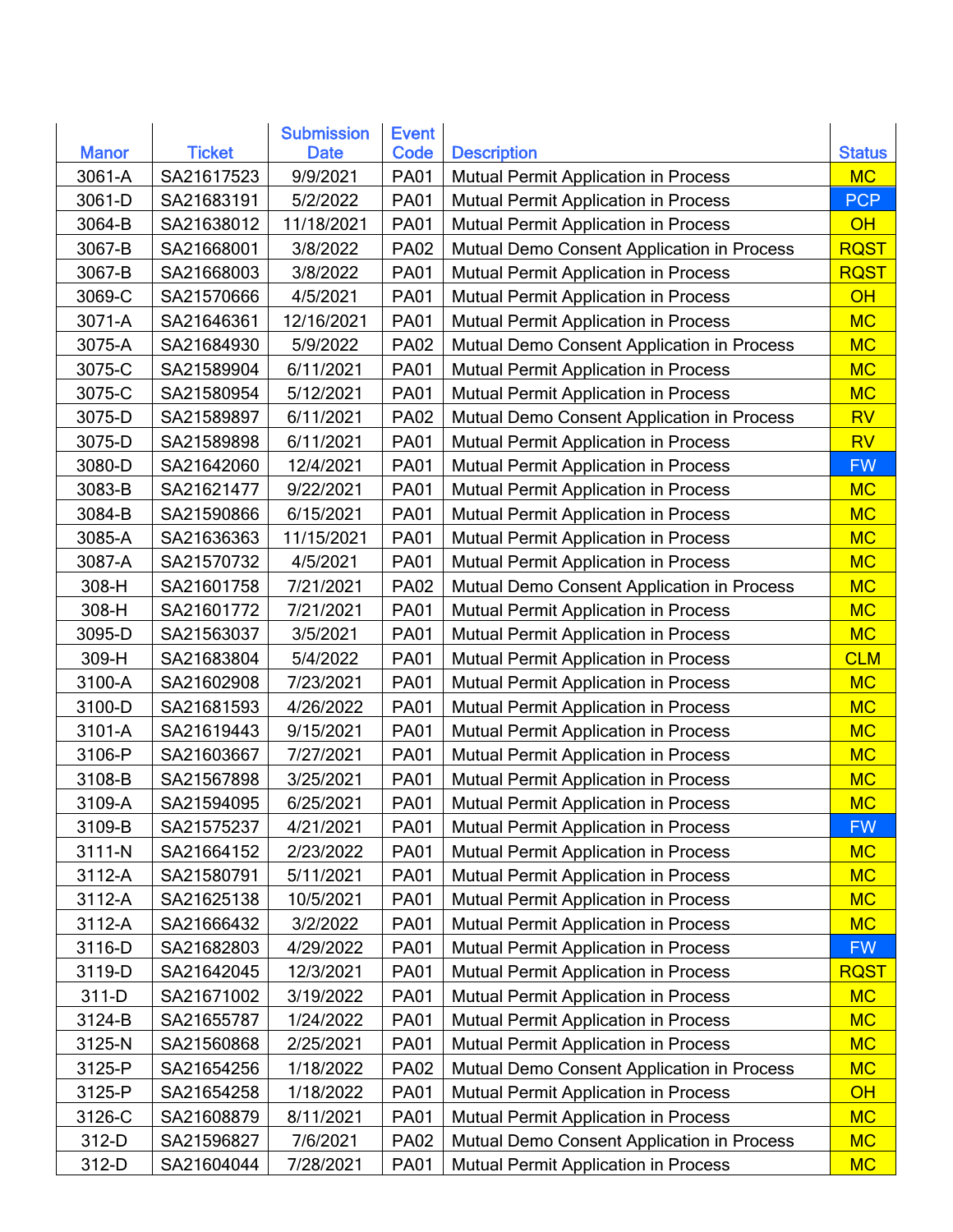|              |               | <b>Submission</b> | <b>Event</b> |                                             |               |
|--------------|---------------|-------------------|--------------|---------------------------------------------|---------------|
| <b>Manor</b> | <b>Ticket</b> | <b>Date</b>       | Code         | <b>Description</b>                          | <b>Status</b> |
| 312-D        | SA21596828    | 7/6/2021          | <b>PA01</b>  | Mutual Permit Application in Process        | <b>MC</b>     |
| 3132-C       | SA21656639    | 1/26/2022         | <b>PA01</b>  | Mutual Permit Application in Process        | <b>MC</b>     |
| 3133-D       | SA21640555    | 11/29/2021        | <b>PA01</b>  | <b>Mutual Permit Application in Process</b> | <b>MC</b>     |
| 3133-D       | SA21666194    | 2/28/2022         | <b>PA01</b>  | Mutual Permit Application in Process        | <b>POP</b>    |
| 3141-C       | SA21684555    | 5/6/2022          | <b>PA01</b>  | Mutual Permit Application in Process        | <b>POP</b>    |
| 3147-A       | SA21596002    | 7/1/2021          | <b>PA01</b>  | <b>Mutual Permit Application in Process</b> | <b>MC</b>     |
| 3149-D       | SA21609322    | 8/10/2021         | <b>PA01</b>  | <b>Mutual Permit Application in Process</b> | <b>MC</b>     |
| 3151-B       | SA21608544    | 8/11/2021         | <b>PA02</b>  | Mutual Demo Consent Application in Process  | <b>MC</b>     |
| 3151-B       | SA21608551    | 8/11/2021         | <b>PA01</b>  | Mutual Permit Application in Process        | <b>MC</b>     |
| 3152-B       | SA21622354    | 9/24/2021         | <b>PA02</b>  | Mutual Demo Consent Application in Process  | <b>MC</b>     |
| 3152-B       | SA21622357    | 9/24/2021         | <b>PA01</b>  | Mutual Permit Application in Process        | <b>PCP</b>    |
| 3154-B       | SA21640584    | 11/29/2021        | <b>PA01</b>  | <b>Mutual Permit Application in Process</b> | <b>FW</b>     |
| 3155-C       | SA21644302    | 12/11/2021        | <b>PA01</b>  | Mutual Permit Application in Process        | <b>MC</b>     |
| 3162-A       | SA21585328    | 5/26/2021         | <b>PA01</b>  | Mutual Permit Application in Process        | <b>MC</b>     |
| 3162-A       | SA21660680    | 2/9/2022          | <b>PA01</b>  | <b>Mutual Permit Application in Process</b> | <b>RQST</b>   |
| 3162-C       | SA21671573    | 3/22/2022         | <b>PA01</b>  | Mutual Permit Application in Process        | <b>CLM</b>    |
| 3164-B       | SA21593337    | 6/23/2021         | <b>PA01</b>  | Mutual Permit Application in Process        | <b>MC</b>     |
| 3165-A       | SA21669048    | 3/12/2022         | <b>PA01</b>  | Mutual Permit Application in Process        | <b>FW</b>     |
| 3167-O       | SA21652418    | 1/11/2022         | <b>PA01</b>  | <b>Mutual Permit Application in Process</b> | <b>MC</b>     |
| 3168-P       | SA21627965    | 10/13/2021        | <b>PA01</b>  | <b>Mutual Permit Application in Process</b> | <b>MC</b>     |
| 3168-P       | SA21627962    | 10/13/2021        | <b>PA01</b>  | <b>Mutual Permit Application in Process</b> | <b>MC</b>     |
| 316-D        | SA21672452    | 3/24/2022         | <b>PA02</b>  | Mutual Demo Consent Application in Process  | <b>MC</b>     |
| 316-D        | SA21672456    | 3/24/2022         | <b>PA01</b>  | Mutual Permit Application in Process        | <b>MC</b>     |
| 3176-C       | SA21674099    | 3/29/2022         | <b>PA01</b>  | Mutual Permit Application in Process        | <b>MC</b>     |
| 3179-B       | SA21672875    | 3/25/2022         | <b>PA02</b>  | Mutual Demo Consent Application in Process  | OH            |
| 3179-B       | SA21672884    | 3/25/2022         | <b>PA01</b>  | <b>Mutual Permit Application in Process</b> | <b>RV</b>     |
| 3180-C       | SA21637632    | 11/17/2021        | <b>PA01</b>  | <b>Mutual Permit Application in Process</b> | <b>MC</b>     |
| 3183-B       | SA21677131    | 4/8/2022          | <b>PA01</b>  | Mutual Permit Application in Process        | <b>MC</b>     |
| 3184-C       | SA21606221    | 8/4/2021          | <b>PA01</b>  | Mutual Permit Application in Process        | <b>MC</b>     |
| 3184-C       | SA21609310    | 8/10/2021         | <b>PA01</b>  | Mutual Permit Application in Process        | <b>MC</b>     |
| 3185-A       | SA21614416    | 8/30/2021         | <b>PA01</b>  | Mutual Permit Application in Process        | <b>MC</b>     |
| 3185-D       | SA21669058    | 3/12/2022         | <b>PA01</b>  | Mutual Permit Application in Process        | <b>MC</b>     |
| 3188-C       | SA21650277    | 1/4/2022          | <b>PA01</b>  | Mutual Permit Application in Process        | <b>RQST</b>   |
| 3197-B       | SA21670193    | 3/16/2022         | <b>PA01</b>  | Mutual Permit Application in Process        | <b>MC</b>     |
| 3199-D       | SA21667170    | 3/5/2022          | <b>PA01</b>  | Mutual Permit Application in Process        | <b>RQST</b>   |
| 3204-B       | SA21575972    | 4/23/2021         | <b>PA01</b>  | Mutual Permit Application in Process        | <b>MC</b>     |
| 3209-C       | SA21670979    | 3/18/2022         | <b>PA02</b>  | Mutual Demo Consent Application in Process  | <b>RV</b>     |
| 3209-C       | SA21670980    | 3/18/2022         | <b>PA01</b>  | Mutual Permit Application in Process        | <b>RV</b>     |
| 3211-C       | SA21653977    | 1/18/2022         | <b>PA01</b>  | <b>Mutual Permit Application in Process</b> | <b>MC</b>     |
| 3213-D       | SA21675047    | 4/1/2022          | <b>PA01</b>  | Mutual Permit Application in Process        | <b>PCP</b>    |
| 3214-A       | SA21639562    | 11/23/2021        | <b>PA01</b>  | Mutual Permit Application in Process        | <b>MC</b>     |
| 3214-B       | SA21670361    | 3/17/2022         | <b>PA02</b>  | Mutual Demo Consent Application in Process  | <b>MC</b>     |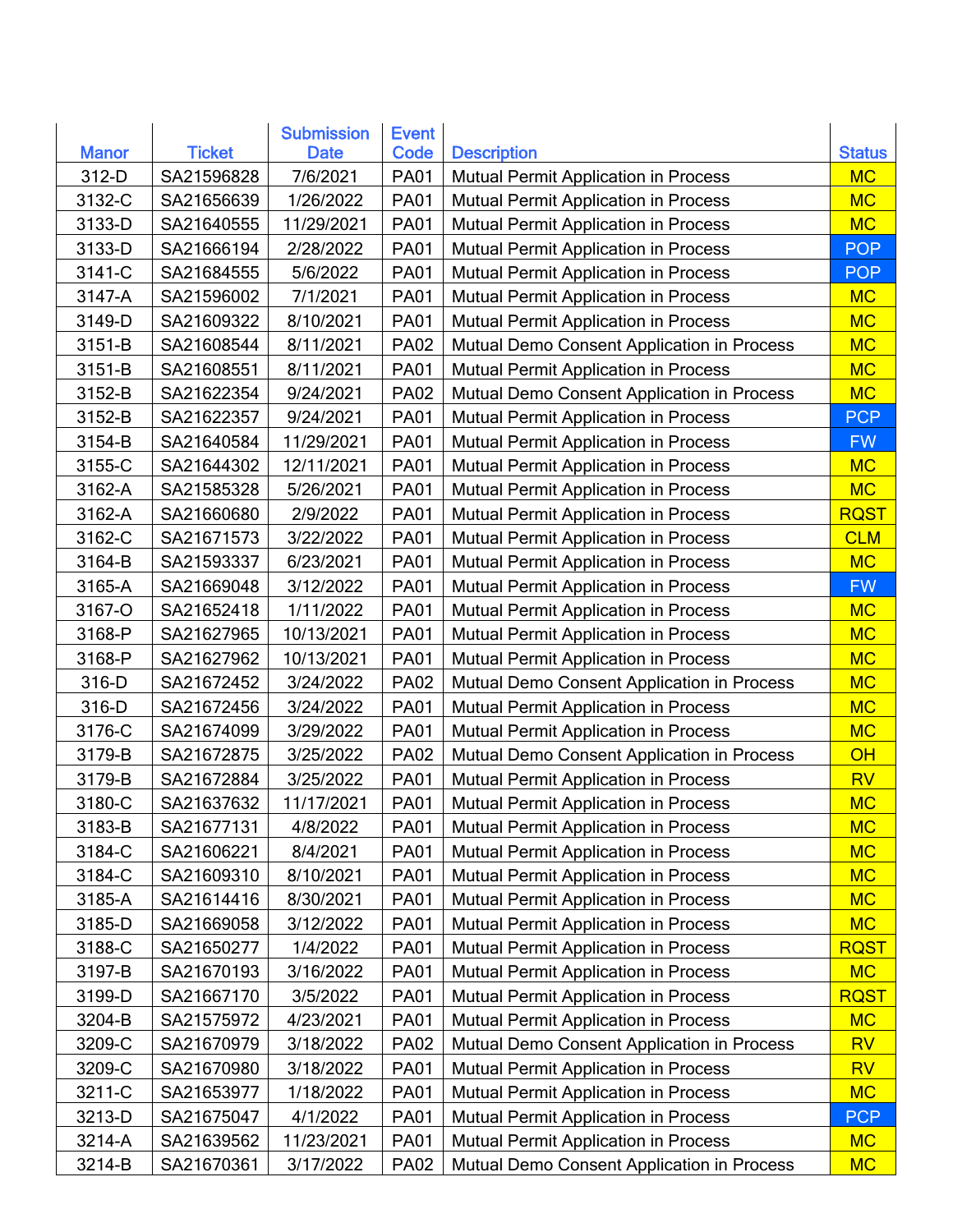| <b>Event</b><br><b>Submission</b>                                                                |               |
|--------------------------------------------------------------------------------------------------|---------------|
| <b>Ticket</b><br><b>Code</b><br><b>Manor</b><br><b>Description</b><br><b>Date</b>                | <b>Status</b> |
| 3214-B<br>SA21670365<br>3/17/2022<br><b>PA01</b><br>Mutual Permit Application in Process         | <b>MC</b>     |
| 3218-B<br>SA21562668<br>3/4/2021<br><b>PA01</b><br>Mutual Permit Application in Process          | <b>MC</b>     |
| 3220-B<br>SA21684398<br>5/5/2022<br><b>PA01</b><br><b>Mutual Permit Application in Process</b>   | <b>MC</b>     |
| 3222-A<br>SA21661686<br>2/14/2022<br><b>PA01</b><br>Mutual Permit Application in Process         | <b>MC</b>     |
| 8/11/2021<br>3226-A<br>SA21608831<br><b>PA01</b><br>Mutual Permit Application in Process         | <b>RV</b>     |
| <b>PA01</b><br>3231-A<br>SA21659192<br>2/4/2022<br><b>Mutual Permit Application in Process</b>   | <b>CLM</b>    |
| 3231-B<br>SA21675401<br>4/4/2022<br><b>PA01</b><br><b>Mutual Permit Application in Process</b>   | <b>MC</b>     |
| 3231-C<br>SA21619451<br>9/15/2021<br><b>PA01</b><br>Mutual Permit Application in Process         | <b>MC</b>     |
| 3233-C<br>SA21629980<br>10/20/2021<br><b>PA01</b><br>Mutual Permit Application in Process        | <b>MC</b>     |
| 323-C<br>SA21594842<br>6/28/2021<br><b>PA01</b><br><b>Mutual Permit Application in Process</b>   | <b>MC</b>     |
| 323-E<br>SA21625235<br>10/5/2021<br><b>PA01</b><br>Mutual Permit Application in Process          | <b>MC</b>     |
| 3241-1A<br>SA21643847<br>12/9/2021<br><b>PA01</b><br><b>Mutual Permit Application in Process</b> | <b>MC</b>     |
| 3241-1H<br>SA21654469<br>1/19/2022<br><b>PA01</b><br><b>Mutual Permit Application in Process</b> | <b>MC</b>     |
| SA21670568<br>3/17/2022<br><b>PA01</b><br>3241-2F<br>Mutual Permit Application in Process        | <b>FW</b>     |
| 3242-2E<br>SA21671247<br>3/21/2022<br><b>PA01</b><br><b>Mutual Permit Application in Process</b> | <b>RQST</b>   |
| 3242-3G<br>SA21637332<br>11/17/2021<br><b>PA01</b><br>Mutual Permit Application in Process       | <b>MC</b>     |
| 3243-1A<br>SA21566089<br>3/18/2021<br><b>PA02</b><br>Mutual Demo Consent Application in Process  | OH            |
| 3243-1F<br><b>PA01</b><br>SA21575381<br>4/21/2021<br>Mutual Permit Application in Process        | <b>MC</b>     |
| 3243-3E<br>SA21677382<br>4/9/2022<br><b>PA01</b><br><b>Mutual Permit Application in Process</b>  | <b>MC</b>     |
| 3244-1A<br>SA21677373<br>4/9/2022<br><b>PA01</b><br><b>Mutual Permit Application in Process</b>  | <b>MC</b>     |
| 3246-C<br>SA21585767<br>5/27/2021<br><b>PA01</b><br>Mutual Permit Application in Process         | <b>MC</b>     |
| SA21635049<br>11/8/2021<br>324-A<br><b>PA02</b><br>Mutual Demo Consent Application in Process    | <b>MC</b>     |
| 324-A<br>SA21635063<br>11/8/2021<br><b>PA01</b><br>Mutual Permit Application in Process          | <b>RQST</b>   |
| 3251-A<br>SA21677377<br>4/9/2022<br><b>PA02</b><br>Mutual Demo Consent Application in Process    | <b>POP</b>    |
| <b>PA01</b><br>3251-A<br>SA21677378<br>4/9/2022<br>Mutual Permit Application in Process          | <b>PCP</b>    |
| 3/15/2022<br>3251-P<br>SA21669770<br><b>PA01</b><br>Mutual Permit Application in Process         | <b>MC</b>     |
| 7/15/2021<br>3254-A<br>SA21600091<br><b>PA01</b><br><b>Mutual Permit Application in Process</b>  | <b>MC</b>     |
| 3254-A<br>SA21617445<br>9/9/2021<br><b>PA01</b><br>Mutual Permit Application in Process          | <b>POP</b>    |
| 3258-B<br>SA21660468<br>2/9/2022<br><b>PA01</b><br>Mutual Permit Application in Process          | <b>FW</b>     |
| 3259-D<br>SA21588570<br>6/8/2021<br><b>PA01</b><br>Mutual Permit Application in Process          | <b>MC</b>     |
| 1/5/2022<br>325-P<br>SA21650924<br><b>PA01</b><br><b>Mutual Permit Application in Process</b>    | <b>MC</b>     |
| $325-Q$<br>SA21572045<br>4/9/2021<br><b>PA01</b><br><b>Mutual Permit Application in Process</b>  | <b>MC</b>     |
| 3260-B<br>SA21669051<br>3/12/2022<br><b>PA01</b><br><b>Mutual Permit Application in Process</b>  | <b>MC</b>     |
| SA21642010<br>3262-A<br>12/3/2021<br><b>PA02</b><br>Mutual Demo Consent Application in Process   | <b>RQST</b>   |
| 3262-A<br>SA21642009<br>10/19/2021<br><b>PA02</b><br>Mutual Demo Consent Application in Process  | <b>RQST</b>   |
| SA21589963<br>6/11/2021<br>3266-A<br><b>PA01</b><br>Mutual Permit Application in Process         | <b>FW</b>     |
| 3266-A<br>SA21674422<br><b>PA01</b><br>3/30/2022<br>Mutual Permit Application in Process         | <b>MC</b>     |
| 3267-C<br>SA21676349<br>4/6/2022<br>Mutual Demo Consent Application in Process<br><b>PA02</b>    | <b>RQST</b>   |
| SA21671001<br>3267-C<br>3/19/2022<br><b>PA01</b><br>Mutual Permit Application in Process         | <b>RQST</b>   |
| SA21617460<br>9/9/2021<br>3268-A<br><b>PA01</b><br>Mutual Permit Application in Process          | <b>FW</b>     |
| SA21571220<br>Mutual Permit Application in Process<br>3271-Q<br>4/7/2021<br><b>PA01</b>          | <b>MC</b>     |
| 3273-C<br>SA21670214<br>3/16/2022<br><b>PA01</b><br>Mutual Permit Application in Process         | <b>CLM</b>    |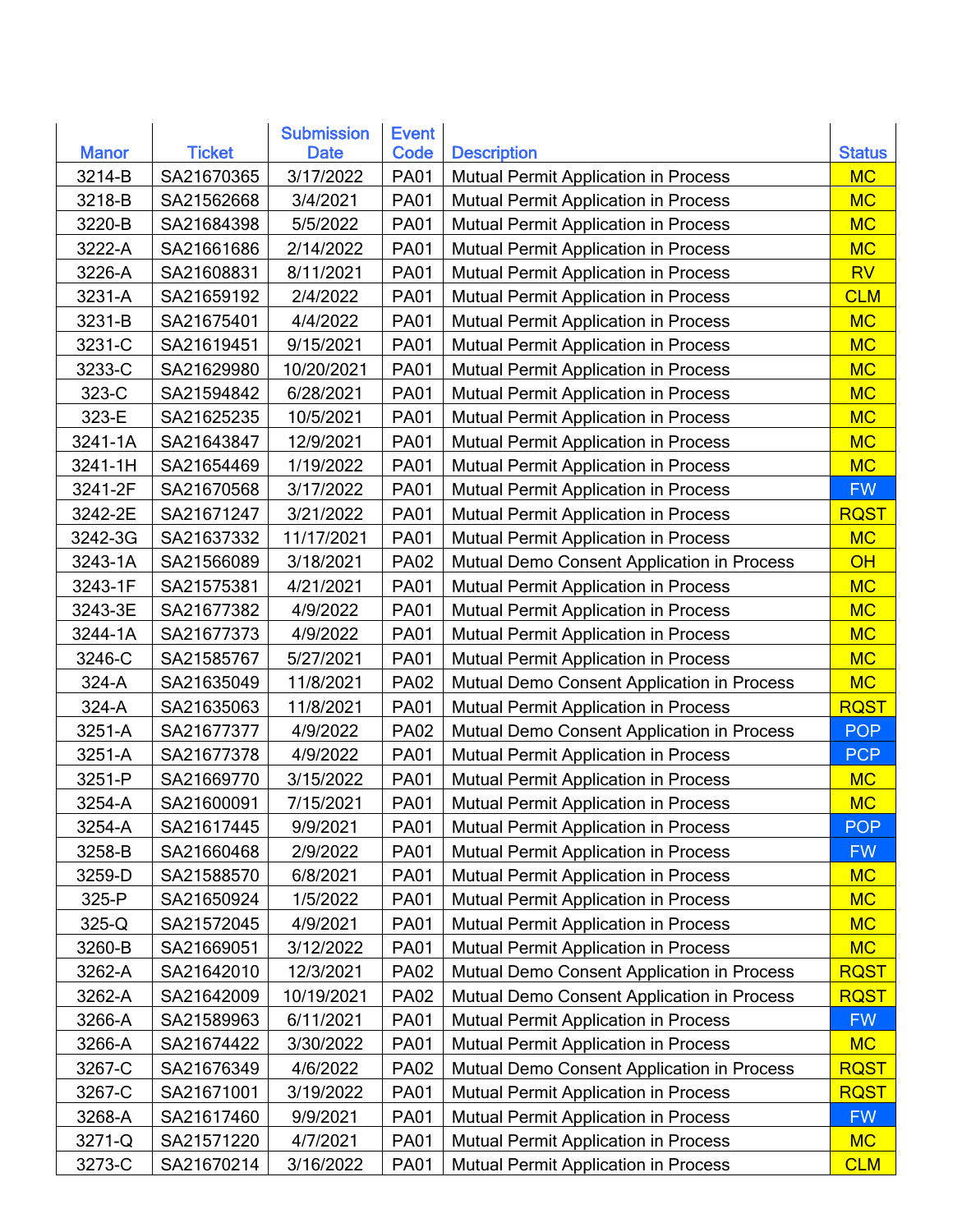|              |               | <b>Submission</b> | <b>Event</b> |                                             |               |
|--------------|---------------|-------------------|--------------|---------------------------------------------|---------------|
| <b>Manor</b> | <b>Ticket</b> | <b>Date</b>       | Code         | <b>Description</b>                          | <b>Status</b> |
| 3276-N       | SA21669054    | 3/12/2022         | <b>PA01</b>  | Mutual Permit Application in Process        | <b>MC</b>     |
| 3278-N       | SA21676604    | 4/6/2022          | <b>PA01</b>  | Mutual Permit Application in Process        | <b>FW</b>     |
| 3282-C       | SA21579773    | 5/7/2021          | <b>PA01</b>  | Mutual Permit Application in Process        | <b>MC</b>     |
| 3289-C       | SA21631843    | 10/27/2021        | <b>PA01</b>  | Mutual Permit Application in Process        | <b>MC</b>     |
| 3296-C       | SA21661288    | 2/11/2022         | <b>PA01</b>  | Mutual Permit Application in Process        | <b>MC</b>     |
| 3296-D       | SA21568326    | 3/26/2021         | <b>PA01</b>  | Mutual Permit Application in Process        | <b>MC</b>     |
| 3298-Q       | SA21613947    | 8/27/2021         | <b>PA01</b>  | Mutual Permit Application in Process        | <b>MC</b>     |
| 3299-A       | SA21573933    | 4/16/2021         | <b>PA02</b>  | Mutual Demo Consent Application in Process  | <b>MC</b>     |
| 3299-A       | SA21573934    | 4/16/2021         | <b>PA01</b>  | Mutual Permit Application in Process        | <b>MC</b>     |
| 3303-N       | SA21585025    | 5/25/2021         | <b>PA01</b>  | <b>Mutual Permit Application in Process</b> | <b>MC</b>     |
| 3305-O       | SA21674966    | 4/1/2022          | <b>PA01</b>  | Mutual Permit Application in Process        | <b>CLM</b>    |
| 3305-O       | SA21654059    | 1/18/2022         | <b>PA01</b>  | Mutual Permit Application in Process        | <b>FW</b>     |
| 3305-O       | SA21664941    | 2/25/2022         | <b>PA01</b>  | Mutual Permit Application in Process        | <b>MC</b>     |
| 3306-N       | SA21680586    | 4/21/2022         | <b>PA01</b>  | Mutual Permit Application in Process        | <b>MC</b>     |
| 3307-B       | SA21653744    | 1/17/2022         | <b>PA01</b>  | <b>Mutual Permit Application in Process</b> | <b>MC</b>     |
| 330-C        | SA21643293    | 12/8/2021         | <b>PA02</b>  | Mutual Demo Consent Application in Process  | <b>MC</b>     |
| 330-C        | SA21643305    | 12/8/2021         | <b>PA01</b>  | Mutual Permit Application in Process        | OH            |
| 3310-P       | SA21637047    | 11/16/2021        | <b>PA01</b>  | Mutual Permit Application in Process        | <b>MC</b>     |
| 3311-P       | SA21659481    | 2/7/2022          | <b>PA01</b>  | Mutual Permit Application in Process        | <b>MC</b>     |
| 3318-A       | SA21641054    | 12/1/2021         | <b>PA02</b>  | Mutual Demo Consent Application in Process  | <b>MC</b>     |
| 3318-A       | SA21641085    | 12/1/2021         | <b>PA01</b>  | Mutual Permit Application in Process        | <b>PCP</b>    |
| 3322-C       | SA21572149    | 4/9/2021          | <b>PA01</b>  | <b>Mutual Permit Application in Process</b> | <b>CLM</b>    |
| 3326-B       | SA21683573    | 5/3/2022          | <b>PA01</b>  | Mutual Permit Application in Process        | <b>MC</b>     |
| 3332-O       | SA21642241    | 12/6/2021         | <b>PA01</b>  | Mutual Permit Application in Process        | <b>MC</b>     |
| 3335-1A      | SA21683316    | 5/2/2022          | <b>PA02</b>  | Mutual Demo Consent Application in Process  | <b>PCP</b>    |
| 3335-1A      | SA21656519    | 1/26/2022         | <b>PA01</b>  | Mutual Permit Application in Process        | <b>MC</b>     |
| 3335-1A      | SA21672453    | 3/24/2022         | <b>PA01</b>  | <b>Mutual Permit Application in Process</b> | <b>MC</b>     |
| 3335-1A      | SA21683318    | 5/2/2022          | <b>PA01</b>  | Mutual Permit Application in Process        | <b>PCP</b>    |
| 3335-2F      | SA21663586    | 2/22/2022         | <b>PA01</b>  | Mutual Permit Application in Process        | <b>MC</b>     |
| 3336-1G      | SA21671008    | 3/19/2022         | <b>PA02</b>  | Mutual Demo Consent Application in Process  | <b>POP</b>    |
| 3336-1G      | SA21671009    | 3/19/2022         | <b>PA01</b>  | Mutual Permit Application in Process        | <b>RQST</b>   |
| 3337-3B      | SA21601907    | 7/21/2021         | <b>PA01</b>  | Mutual Permit Application in Process        | <b>MC</b>     |
| 3338-1G      | SA21679723    | 4/19/2022         | <b>PA01</b>  | Mutual Permit Application in Process        | <b>MC</b>     |
| 3343-A       | SA21682048    | 4/27/2022         | <b>PA01</b>  | Mutual Permit Application in Process        | <b>MC</b>     |
| 3343-C       | SA21671350    | 3/21/2022         | <b>PA01</b>  | Mutual Permit Application in Process        | <b>PCP</b>    |
| 3347-B       | SA21667191    | 3/5/2022          | <b>PA01</b>  | Mutual Permit Application in Process        | <b>MC</b>     |
| 3347-B       | SA21633581    | 11/2/2021         | <b>PA01</b>  | Mutual Permit Application in Process        | OH            |
| 3355-C       | SA21650926    | 1/5/2022          | <b>PA01</b>  | Mutual Permit Application in Process        | <b>PCP</b>    |
| 3357-B       | SA21622779    | 9/27/2021         | <b>PA01</b>  | Mutual Permit Application in Process        | <b>MC</b>     |
| 3357-O       | SA21666067    | 3/1/2022          | <b>PA01</b>  | Mutual Permit Application in Process        | <b>MC</b>     |
| 3357-P       | SA21563065    | 3/5/2021          | <b>PA01</b>  | Mutual Permit Application in Process        | <b>MC</b>     |
| 3358-N       | SA21583857    | 5/21/2021         | <b>PA02</b>  | Mutual Demo Consent Application in Process  | <b>MC</b>     |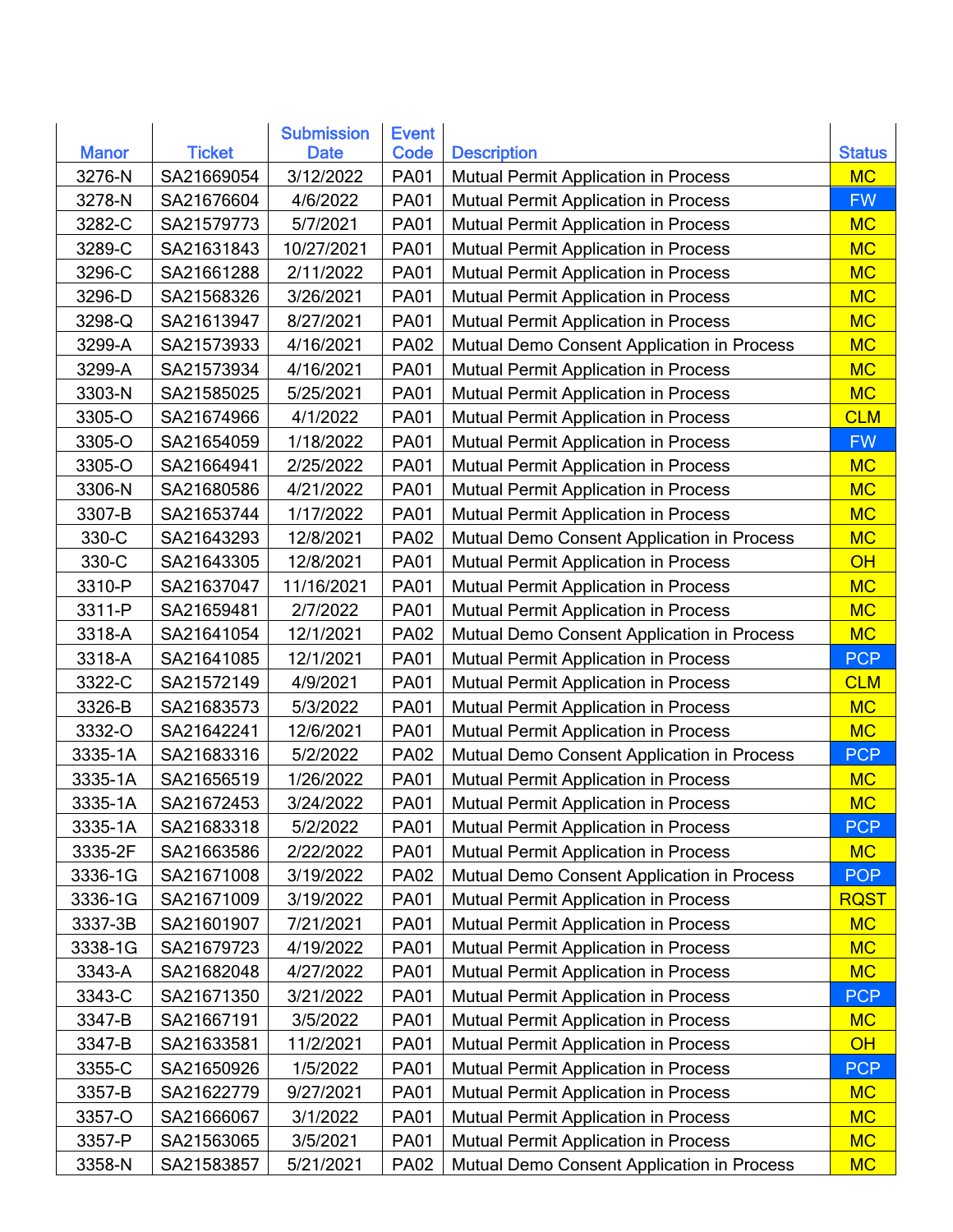|              |               | <b>Submission</b> | <b>Event</b> |                                             |                |
|--------------|---------------|-------------------|--------------|---------------------------------------------|----------------|
| <b>Manor</b> | <b>Ticket</b> | <b>Date</b>       | Code         | <b>Description</b>                          | <b>Status</b>  |
| 3363-1D      | SA21569191    | 3/30/2021         | <b>PA01</b>  | Mutual Permit Application in Process        | <b>MC</b>      |
| 3364-2A      | SA21652008    | 1/10/2022         | <b>PA01</b>  | <b>Mutual Permit Application in Process</b> | <b>MC</b>      |
| 3364-3G      | SA21672046    | 3/23/2022         | <b>PA01</b>  | <b>Mutual Permit Application in Process</b> | <b>MC</b>      |
| 3365-2F      | SA21678380    | 4/13/2022         | <b>PA01</b>  | Mutual Permit Application in Process        | <b>MC</b>      |
| 3365-3F      | SA21670295    | 3/17/2022         | <b>PA02</b>  | Mutual Demo Consent Application in Process  | OH             |
| 3365-3F      | SA21670296    | 3/17/2022         | <b>PA01</b>  | Mutual Permit Application in Process        | OH             |
| 3366-1D      | SA21633334    | 11/2/2021         | <b>PA01</b>  | Mutual Permit Application in Process        | <b>MC</b>      |
| 3366-1D      | SA21681175    | 4/25/2022         | <b>PA01</b>  | <b>Mutual Permit Application in Process</b> | <b>RQST</b>    |
| 3369-C       | SA21668456    | 3/10/2022         | <b>PA02</b>  | Mutual Demo Consent Application in Process  | <b>RQST</b>    |
| 3371-1A      | SA21575064    | 4/20/2021         | <b>PA01</b>  | Mutual Permit Application in Process        | <b>MC</b>      |
| 3371-3F      | SA21679936    | 4/19/2022         | <b>PA01</b>  | Mutual Permit Application in Process        | <b>FW</b>      |
| 3373-B       | SA21682559    | 4/28/2022         | <b>PA01</b>  | Mutual Permit Application in Process        | <b>RQST</b>    |
| 3374-C       | SA21654259    | 1/3/2022          | <b>PA01</b>  | <b>Mutual Permit Application in Process</b> | <b>MC</b>      |
| 3374-C       | SA21634561    | 11/5/2021         | <b>PA01</b>  | <b>Mutual Permit Application in Process</b> | <b>MC</b>      |
| 3374-C       | SA21673505    | 3/21/2022         | <b>PA01</b>  | <b>Mutual Permit Application in Process</b> | <b>MC</b>      |
| 3382-A       | SA21630227    | 10/21/2021        | <b>PA01</b>  | Mutual Permit Application in Process        | <b>MC</b>      |
| 3383-A       | SA21572957    | 4/13/2021         | <b>PA01</b>  | Mutual Permit Application in Process        | <b>MC</b>      |
| 3383-B       | SA21649038    | 12/29/2021        | <b>PA01</b>  | Mutual Permit Application in Process        | <b>MC</b>      |
| 3389-A       | SA21565892    | 3/17/2021         | <b>PA01</b>  | Mutual Permit Application in Process        | <b>MC</b>      |
| 3396-C       | SA21677876    | 4/11/2022         | <b>PA01</b>  | Mutual Permit Application in Process        | <b>FW</b>      |
| 3397-C       | SA21682655    | 4/29/2022         | <b>PA02</b>  | Mutual Demo Consent Application in Process  | <b>MC</b>      |
| 3397-C       | SA21682658    | 4/29/2022         | <b>PA01</b>  | <b>Mutual Permit Application in Process</b> | OH             |
| 3397-C       | SA21678423    | 4/13/2022         | <b>PA01</b>  | Mutual Permit Application in Process        | OH             |
| 339-A        | SA21604469    | 7/26/2021         | <b>PA01</b>  | Mutual Permit Application in Process        | <b>MC</b>      |
| 3402-B       | SA21673116    | 3/26/2022         | <b>PA01</b>  | Mutual Permit Application in Process        | <b>MC</b>      |
| 3412-A       | SA21676185    | 4/5/2022          | <b>PA01</b>  | Mutual Permit Application in Process        | <b>MC</b>      |
| 3420-1D      | SA21672828    | 3/25/2022         | <b>PA01</b>  | <b>Mutual Permit Application in Process</b> | <b>MC</b>      |
| 3420-2C      | SA21651475    | 1/7/2022          | <b>PA01</b>  | Mutual Permit Application in Process        | <b>MC</b>      |
| 3420-2G      | SA21592409    | 6/21/2021         | <b>PA01</b>  | <b>Mutual Permit Application in Process</b> | <b>MC</b>      |
| 3421-2A      | SA21676569    | 4/6/2022          | <b>PA02</b>  | Mutual Demo Consent Application in Process  | <b>RV</b>      |
| 3423-B       | SA21672807    | 3/25/2022         | <b>PA01</b>  | <b>Mutual Permit Application in Process</b> | <b>POP</b>     |
| 3426-N       | SA21583133    | 5/19/2021         | <b>PA01</b>  | Mutual Permit Application in Process        | <b>MC</b>      |
| 3426-P       | SA21679351    | 4/18/2022         | <b>PA01</b>  | <b>Mutual Permit Application in Process</b> | <b>MC</b>      |
| 3428-N       | SA21681421    | 4/25/2022         | <b>PA01</b>  | Mutual Permit Application in Process        | <b>RQST</b>    |
| 3429-A       | SA21597468    | 7/8/2021          | <b>PA02</b>  | Mutual Demo Consent Application in Process  | <b>RV</b>      |
| 3429-A       | SA21597470    | 7/8/2021          | <b>PA01</b>  | <b>Mutual Permit Application in Process</b> | O <sub>H</sub> |
| 3429-N       | SA21577941    | 5/3/2021          | <b>PA01</b>  | Mutual Permit Application in Process        | <b>MC</b>      |
| 3435-P       | SA21666239    | 3/2/2022          | <b>PA01</b>  | Mutual Permit Application in Process        | <b>MC</b>      |
| 3435-P       | SA21680618    | 4/21/2022         | <b>PA01</b>  | <b>Mutual Permit Application in Process</b> | <b>PCP</b>     |
| 3436-P       | SA21625309    | 10/5/2021         | <b>PA01</b>  | Mutual Permit Application in Process        | <b>MC</b>      |
| 3441-A       | SA21565345    | 3/15/2021         | <b>PA01</b>  | Mutual Permit Application in Process        | <b>MC</b>      |
| 3441-A       | SA21629898    | 10/20/2021        | <b>PA01</b>  | Mutual Permit Application in Process        | <b>RV</b>      |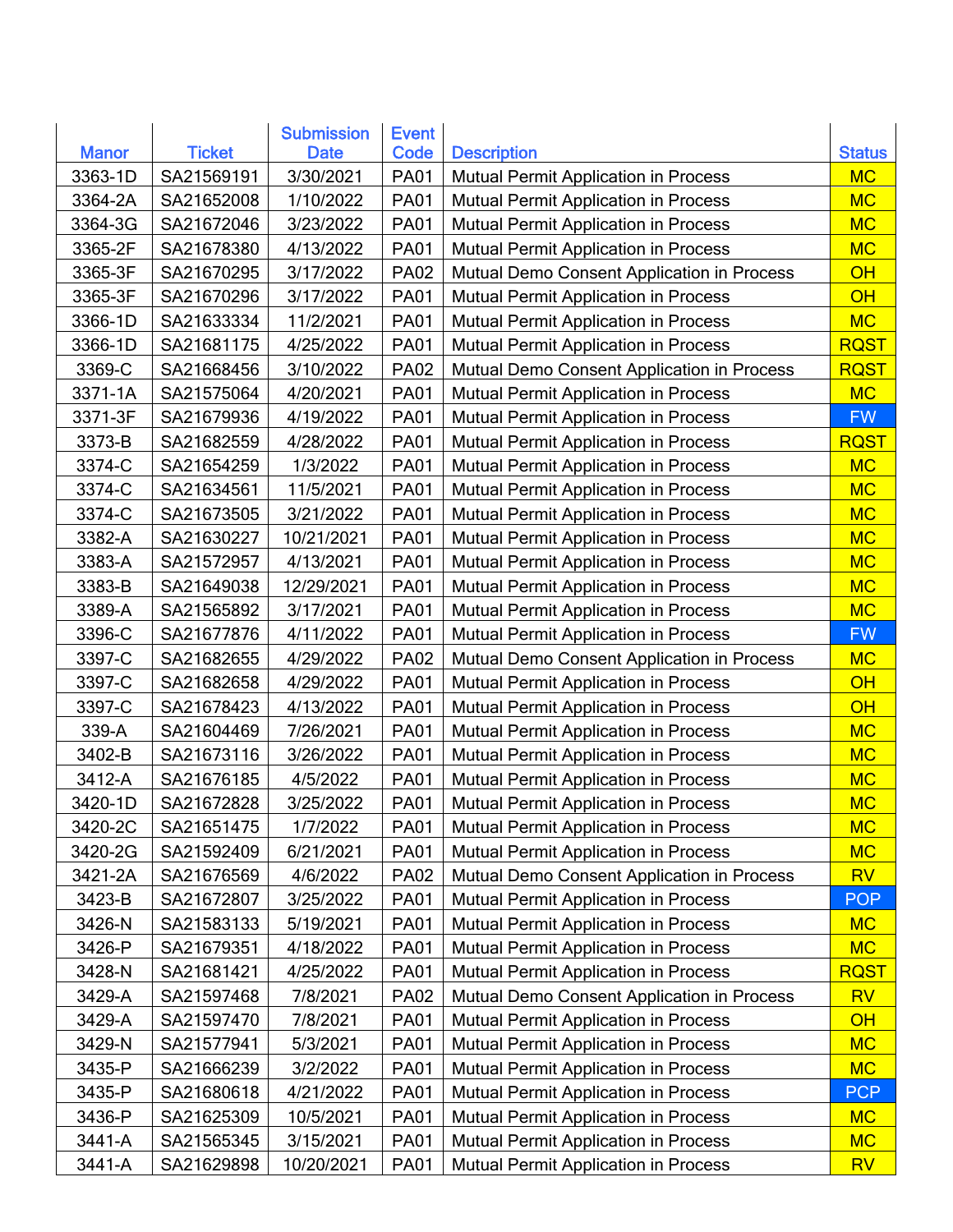| <b>Ticket</b><br><b>Manor</b><br>Code<br><b>Description</b><br><b>Status</b><br><b>Date</b><br>3444-B<br>SA21667168<br>3/5/2022<br><b>CLM</b><br><b>PA02</b><br>Mutual Demo Consent Application in Process<br>3444-B<br>SA21683123<br><b>PCP</b><br>5/2/2022<br><b>PA01</b><br>Mutual Permit Application in Process<br>3449-A<br>SA21668858<br>3/11/2022<br><b>PA01</b><br><b>FW</b><br><b>Mutual Permit Application in Process</b><br>3449-A<br>SA21653799<br>1/17/2022<br><b>PA01</b><br><b>MC</b><br>Mutual Permit Application in Process<br>3456-A<br>3/11/2022<br><b>MC</b><br>SA21669047<br><b>PA02</b><br>Mutual Demo Consent Application in Process<br><b>MC</b><br>SA21669049<br>3/11/2022<br><b>PA01</b><br>3456-A<br>Mutual Permit Application in Process<br>3456-A<br>SA21646998<br>12/15/2021<br>OH<br><b>PA01</b><br><b>Mutual Permit Application in Process</b><br>3461-C<br><b>PCP</b><br>SA21585158<br>5/26/2021<br><b>PA01</b><br><b>Mutual Permit Application in Process</b><br>3465-B<br>SA21666557<br>3/3/2022<br><b>MC</b><br><b>PA01</b><br>Mutual Permit Application in Process<br>3468-A<br>SA21682469<br>4/28/2022<br><b>MC</b><br><b>PA01</b><br><b>Mutual Permit Application in Process</b><br>346-O<br><b>MC</b><br>SA21679029<br>4/15/2022<br><b>PA01</b><br>Mutual Permit Application in Process<br>3486-3A<br>SA21564380<br>3/11/2021<br><b>MC</b><br><b>PA01</b><br><b>Mutual Permit Application in Process</b><br>3487-B<br>SA21667806<br>3/8/2022<br><b>PA01</b><br><b>FW</b><br><b>Mutual Permit Application in Process</b><br>3490-A<br>SA21663946<br>2/22/2022<br><b>PA01</b><br><b>Mutual Permit Application in Process</b><br><b>MC</b> |
|---------------------------------------------------------------------------------------------------------------------------------------------------------------------------------------------------------------------------------------------------------------------------------------------------------------------------------------------------------------------------------------------------------------------------------------------------------------------------------------------------------------------------------------------------------------------------------------------------------------------------------------------------------------------------------------------------------------------------------------------------------------------------------------------------------------------------------------------------------------------------------------------------------------------------------------------------------------------------------------------------------------------------------------------------------------------------------------------------------------------------------------------------------------------------------------------------------------------------------------------------------------------------------------------------------------------------------------------------------------------------------------------------------------------------------------------------------------------------------------------------------------------------------------------------------------------------------------------------------------------------------------------------------------------------------|
|                                                                                                                                                                                                                                                                                                                                                                                                                                                                                                                                                                                                                                                                                                                                                                                                                                                                                                                                                                                                                                                                                                                                                                                                                                                                                                                                                                                                                                                                                                                                                                                                                                                                                 |
|                                                                                                                                                                                                                                                                                                                                                                                                                                                                                                                                                                                                                                                                                                                                                                                                                                                                                                                                                                                                                                                                                                                                                                                                                                                                                                                                                                                                                                                                                                                                                                                                                                                                                 |
|                                                                                                                                                                                                                                                                                                                                                                                                                                                                                                                                                                                                                                                                                                                                                                                                                                                                                                                                                                                                                                                                                                                                                                                                                                                                                                                                                                                                                                                                                                                                                                                                                                                                                 |
|                                                                                                                                                                                                                                                                                                                                                                                                                                                                                                                                                                                                                                                                                                                                                                                                                                                                                                                                                                                                                                                                                                                                                                                                                                                                                                                                                                                                                                                                                                                                                                                                                                                                                 |
|                                                                                                                                                                                                                                                                                                                                                                                                                                                                                                                                                                                                                                                                                                                                                                                                                                                                                                                                                                                                                                                                                                                                                                                                                                                                                                                                                                                                                                                                                                                                                                                                                                                                                 |
|                                                                                                                                                                                                                                                                                                                                                                                                                                                                                                                                                                                                                                                                                                                                                                                                                                                                                                                                                                                                                                                                                                                                                                                                                                                                                                                                                                                                                                                                                                                                                                                                                                                                                 |
|                                                                                                                                                                                                                                                                                                                                                                                                                                                                                                                                                                                                                                                                                                                                                                                                                                                                                                                                                                                                                                                                                                                                                                                                                                                                                                                                                                                                                                                                                                                                                                                                                                                                                 |
|                                                                                                                                                                                                                                                                                                                                                                                                                                                                                                                                                                                                                                                                                                                                                                                                                                                                                                                                                                                                                                                                                                                                                                                                                                                                                                                                                                                                                                                                                                                                                                                                                                                                                 |
|                                                                                                                                                                                                                                                                                                                                                                                                                                                                                                                                                                                                                                                                                                                                                                                                                                                                                                                                                                                                                                                                                                                                                                                                                                                                                                                                                                                                                                                                                                                                                                                                                                                                                 |
|                                                                                                                                                                                                                                                                                                                                                                                                                                                                                                                                                                                                                                                                                                                                                                                                                                                                                                                                                                                                                                                                                                                                                                                                                                                                                                                                                                                                                                                                                                                                                                                                                                                                                 |
|                                                                                                                                                                                                                                                                                                                                                                                                                                                                                                                                                                                                                                                                                                                                                                                                                                                                                                                                                                                                                                                                                                                                                                                                                                                                                                                                                                                                                                                                                                                                                                                                                                                                                 |
|                                                                                                                                                                                                                                                                                                                                                                                                                                                                                                                                                                                                                                                                                                                                                                                                                                                                                                                                                                                                                                                                                                                                                                                                                                                                                                                                                                                                                                                                                                                                                                                                                                                                                 |
|                                                                                                                                                                                                                                                                                                                                                                                                                                                                                                                                                                                                                                                                                                                                                                                                                                                                                                                                                                                                                                                                                                                                                                                                                                                                                                                                                                                                                                                                                                                                                                                                                                                                                 |
|                                                                                                                                                                                                                                                                                                                                                                                                                                                                                                                                                                                                                                                                                                                                                                                                                                                                                                                                                                                                                                                                                                                                                                                                                                                                                                                                                                                                                                                                                                                                                                                                                                                                                 |
|                                                                                                                                                                                                                                                                                                                                                                                                                                                                                                                                                                                                                                                                                                                                                                                                                                                                                                                                                                                                                                                                                                                                                                                                                                                                                                                                                                                                                                                                                                                                                                                                                                                                                 |
| 3490-B<br>SA21608120<br>8/10/2021<br><b>MC</b><br><b>PA01</b><br><b>Mutual Permit Application in Process</b>                                                                                                                                                                                                                                                                                                                                                                                                                                                                                                                                                                                                                                                                                                                                                                                                                                                                                                                                                                                                                                                                                                                                                                                                                                                                                                                                                                                                                                                                                                                                                                    |
| 3491-A<br>SA21574945<br>4/20/2021<br><b>MC</b><br><b>PA01</b><br>Mutual Permit Application in Process                                                                                                                                                                                                                                                                                                                                                                                                                                                                                                                                                                                                                                                                                                                                                                                                                                                                                                                                                                                                                                                                                                                                                                                                                                                                                                                                                                                                                                                                                                                                                                           |
| 3491-A<br>SA21588886<br>6/8/2021<br><b>RV</b><br><b>PA01</b><br>Mutual Permit Application in Process                                                                                                                                                                                                                                                                                                                                                                                                                                                                                                                                                                                                                                                                                                                                                                                                                                                                                                                                                                                                                                                                                                                                                                                                                                                                                                                                                                                                                                                                                                                                                                            |
| 3493-N<br><b>MC</b><br>SA21641864<br>12/3/2021<br><b>PA01</b><br>Mutual Permit Application in Process                                                                                                                                                                                                                                                                                                                                                                                                                                                                                                                                                                                                                                                                                                                                                                                                                                                                                                                                                                                                                                                                                                                                                                                                                                                                                                                                                                                                                                                                                                                                                                           |
| 3495-B<br>SA21672461<br>3/24/2022<br><b>MC</b><br><b>PA02</b><br>Mutual Demo Consent Application in Process                                                                                                                                                                                                                                                                                                                                                                                                                                                                                                                                                                                                                                                                                                                                                                                                                                                                                                                                                                                                                                                                                                                                                                                                                                                                                                                                                                                                                                                                                                                                                                     |
| 3495-B<br>SA21672472<br>3/24/2022<br><b>PA01</b><br>OH<br><b>Mutual Permit Application in Process</b>                                                                                                                                                                                                                                                                                                                                                                                                                                                                                                                                                                                                                                                                                                                                                                                                                                                                                                                                                                                                                                                                                                                                                                                                                                                                                                                                                                                                                                                                                                                                                                           |
| 3495-N<br>SA21652747<br>1/12/2022<br><b>MC</b><br><b>PA01</b><br><b>Mutual Permit Application in Process</b>                                                                                                                                                                                                                                                                                                                                                                                                                                                                                                                                                                                                                                                                                                                                                                                                                                                                                                                                                                                                                                                                                                                                                                                                                                                                                                                                                                                                                                                                                                                                                                    |
| 3496-O<br>SA21659279<br>2/4/2022<br><b>PA01</b><br><b>PCP</b><br><b>Mutual Permit Application in Process</b>                                                                                                                                                                                                                                                                                                                                                                                                                                                                                                                                                                                                                                                                                                                                                                                                                                                                                                                                                                                                                                                                                                                                                                                                                                                                                                                                                                                                                                                                                                                                                                    |
| 3497-N<br>SA21622550<br>9/24/2021<br><b>PA02</b><br><b>MC</b><br>Mutual Demo Consent Application in Process                                                                                                                                                                                                                                                                                                                                                                                                                                                                                                                                                                                                                                                                                                                                                                                                                                                                                                                                                                                                                                                                                                                                                                                                                                                                                                                                                                                                                                                                                                                                                                     |
| 3497-N<br>SA21596726<br>7/6/2021<br><b>PA01</b><br><b>FW</b><br><b>Mutual Permit Application in Process</b>                                                                                                                                                                                                                                                                                                                                                                                                                                                                                                                                                                                                                                                                                                                                                                                                                                                                                                                                                                                                                                                                                                                                                                                                                                                                                                                                                                                                                                                                                                                                                                     |
| OH<br>3497-N<br>SA21660309<br>2/8/2022<br><b>PA01</b><br>Mutual Permit Application in Process                                                                                                                                                                                                                                                                                                                                                                                                                                                                                                                                                                                                                                                                                                                                                                                                                                                                                                                                                                                                                                                                                                                                                                                                                                                                                                                                                                                                                                                                                                                                                                                   |
| SA21671811<br>3498-3C<br>3/22/2022<br><b>PA01</b><br>Mutual Permit Application in Process<br><b>MC</b>                                                                                                                                                                                                                                                                                                                                                                                                                                                                                                                                                                                                                                                                                                                                                                                                                                                                                                                                                                                                                                                                                                                                                                                                                                                                                                                                                                                                                                                                                                                                                                          |
| 4/12/2021<br><b>MC</b><br>3499-3A<br>SA21572454<br><b>PA01</b><br><b>Mutual Permit Application in Process</b>                                                                                                                                                                                                                                                                                                                                                                                                                                                                                                                                                                                                                                                                                                                                                                                                                                                                                                                                                                                                                                                                                                                                                                                                                                                                                                                                                                                                                                                                                                                                                                   |
| 3499-3A<br>SA21609530<br>8/13/2021<br><b>PA01</b><br>Mutual Permit Application in Process<br><b>MC</b>                                                                                                                                                                                                                                                                                                                                                                                                                                                                                                                                                                                                                                                                                                                                                                                                                                                                                                                                                                                                                                                                                                                                                                                                                                                                                                                                                                                                                                                                                                                                                                          |
| 4/1/2021<br>3499-3E<br>SA21569990<br><b>PA01</b><br>Mutual Permit Application in Process<br><b>MC</b>                                                                                                                                                                                                                                                                                                                                                                                                                                                                                                                                                                                                                                                                                                                                                                                                                                                                                                                                                                                                                                                                                                                                                                                                                                                                                                                                                                                                                                                                                                                                                                           |
| <b>MC</b><br>SA21568166<br>3/26/2021<br><b>PA01</b><br>3505-A<br><b>Mutual Permit Application in Process</b>                                                                                                                                                                                                                                                                                                                                                                                                                                                                                                                                                                                                                                                                                                                                                                                                                                                                                                                                                                                                                                                                                                                                                                                                                                                                                                                                                                                                                                                                                                                                                                    |
| SA21621601<br>3505-A<br>9/22/2021<br>Mutual Permit Application in Process<br><b>RV</b><br><b>PA01</b>                                                                                                                                                                                                                                                                                                                                                                                                                                                                                                                                                                                                                                                                                                                                                                                                                                                                                                                                                                                                                                                                                                                                                                                                                                                                                                                                                                                                                                                                                                                                                                           |
| 3507-A<br>SA21674032<br>3/29/2022<br><b>PA02</b><br>Mutual Demo Consent Application in Process<br><b>PCP</b>                                                                                                                                                                                                                                                                                                                                                                                                                                                                                                                                                                                                                                                                                                                                                                                                                                                                                                                                                                                                                                                                                                                                                                                                                                                                                                                                                                                                                                                                                                                                                                    |
| SA21674035<br>3507-A<br>3/29/2022<br><b>PA01</b><br>Mutual Permit Application in Process<br><b>PCP</b>                                                                                                                                                                                                                                                                                                                                                                                                                                                                                                                                                                                                                                                                                                                                                                                                                                                                                                                                                                                                                                                                                                                                                                                                                                                                                                                                                                                                                                                                                                                                                                          |
| SA21588714<br>3509-B<br>6/8/2021<br>Mutual Permit Application in Process<br><b>MC</b><br><b>PA01</b>                                                                                                                                                                                                                                                                                                                                                                                                                                                                                                                                                                                                                                                                                                                                                                                                                                                                                                                                                                                                                                                                                                                                                                                                                                                                                                                                                                                                                                                                                                                                                                            |
| 3518-B<br><b>MC</b><br>SA21644415<br>12/13/2021<br><b>PA01</b><br>Mutual Permit Application in Process                                                                                                                                                                                                                                                                                                                                                                                                                                                                                                                                                                                                                                                                                                                                                                                                                                                                                                                                                                                                                                                                                                                                                                                                                                                                                                                                                                                                                                                                                                                                                                          |
| Mutual Permit Application in Process<br><b>MC</b><br>3519-A<br>SA21599747<br>7/15/2021<br><b>PA01</b>                                                                                                                                                                                                                                                                                                                                                                                                                                                                                                                                                                                                                                                                                                                                                                                                                                                                                                                                                                                                                                                                                                                                                                                                                                                                                                                                                                                                                                                                                                                                                                           |
| 352-B<br>SA21667551<br><b>MC</b><br>3/7/2022<br><b>PA01</b><br>Mutual Permit Application in Process                                                                                                                                                                                                                                                                                                                                                                                                                                                                                                                                                                                                                                                                                                                                                                                                                                                                                                                                                                                                                                                                                                                                                                                                                                                                                                                                                                                                                                                                                                                                                                             |
| 3530-A<br>SA21642988<br>12/7/2021<br>Mutual Demo Consent Application in Process<br><b>MC</b><br><b>PA02</b>                                                                                                                                                                                                                                                                                                                                                                                                                                                                                                                                                                                                                                                                                                                                                                                                                                                                                                                                                                                                                                                                                                                                                                                                                                                                                                                                                                                                                                                                                                                                                                     |
| 3530-A<br><b>MC</b><br>SA21638563<br>11/19/2021<br><b>PA01</b><br>Mutual Permit Application in Process                                                                                                                                                                                                                                                                                                                                                                                                                                                                                                                                                                                                                                                                                                                                                                                                                                                                                                                                                                                                                                                                                                                                                                                                                                                                                                                                                                                                                                                                                                                                                                          |
| 3530-A<br>SA21593365<br>Mutual Permit Application in Process<br>6/23/2021<br><b>PA01</b><br><b>PCP</b>                                                                                                                                                                                                                                                                                                                                                                                                                                                                                                                                                                                                                                                                                                                                                                                                                                                                                                                                                                                                                                                                                                                                                                                                                                                                                                                                                                                                                                                                                                                                                                          |
| SA21615441<br>Mutual Permit Application in Process<br>3530-C<br>9/1/2021<br><b>PA01</b><br><b>PCP</b>                                                                                                                                                                                                                                                                                                                                                                                                                                                                                                                                                                                                                                                                                                                                                                                                                                                                                                                                                                                                                                                                                                                                                                                                                                                                                                                                                                                                                                                                                                                                                                           |
| 355-C<br>SA21633878<br>11/3/2021<br><b>PA01</b><br><b>MC</b><br>Mutual Permit Application in Process                                                                                                                                                                                                                                                                                                                                                                                                                                                                                                                                                                                                                                                                                                                                                                                                                                                                                                                                                                                                                                                                                                                                                                                                                                                                                                                                                                                                                                                                                                                                                                            |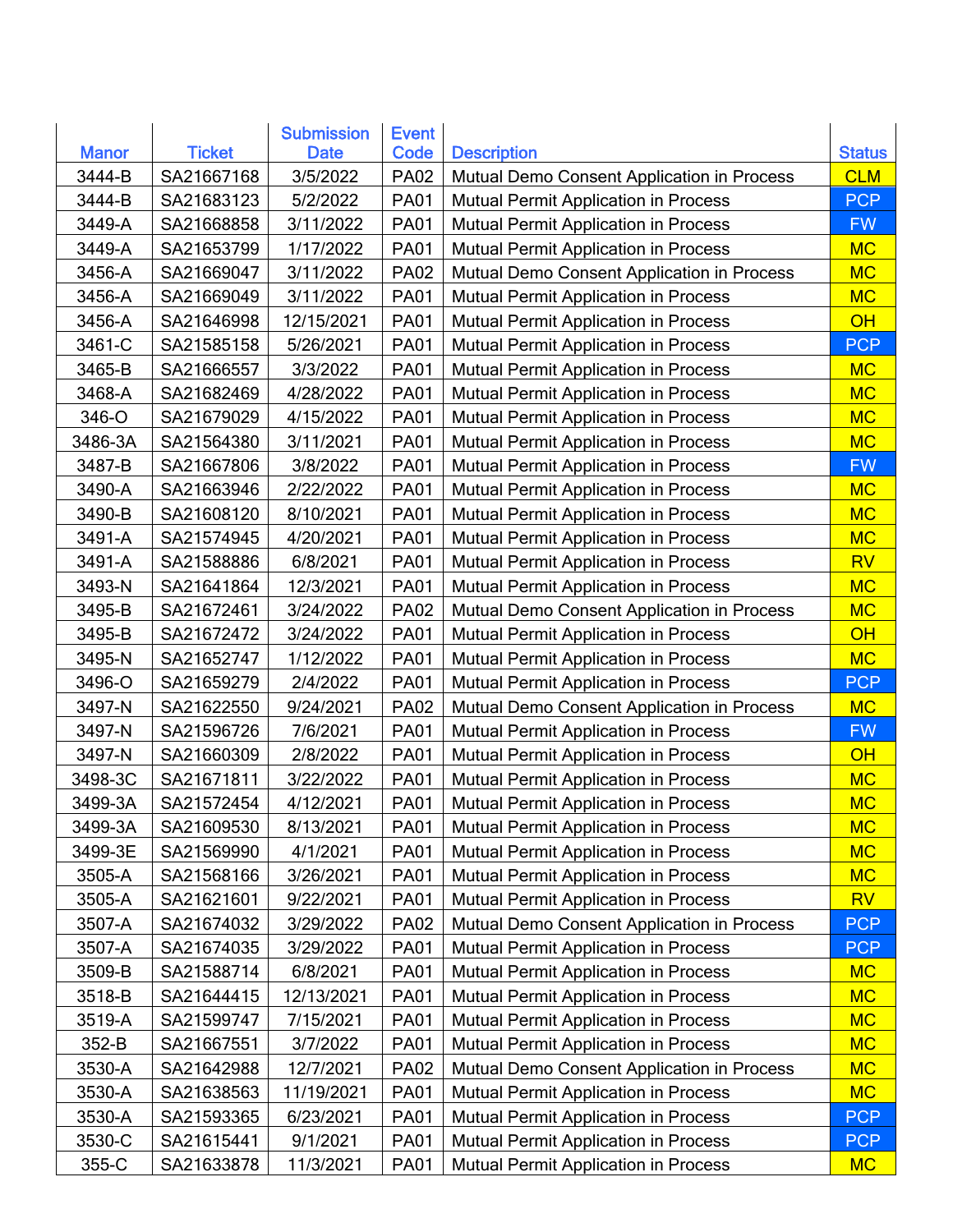| <b>Ticket</b><br>Code<br><b>Description</b><br><b>Status</b><br><b>Manor</b><br><b>Date</b><br>$36-S$<br>SA21616643<br>9/7/2021<br><b>PA01</b><br><b>FW</b><br>Mutual Permit Application in Process<br>370-A<br>SA21613901<br>8/27/2021<br><b>PA01</b><br>Mutual Permit Application in Process<br><b>MC</b><br>371-C<br>SA21595896<br>7/1/2021<br><b>PA01</b><br><b>FW</b><br>Mutual Permit Application in Process<br>371-C<br>SA21643096<br>12/7/2021<br><b>PA01</b><br><b>MC</b><br>Mutual Permit Application in Process<br>377-C<br>SA21571246<br>4/7/2021<br><b>MC</b><br><b>PA01</b><br>Mutual Permit Application in Process<br>383-A<br><b>PA01</b><br><b>MC</b><br>SA21609156<br>8/12/2021<br>Mutual Permit Application in Process<br>383-A<br>SA21661575<br>2/14/2022<br><b>PA01</b><br><b>MC</b><br>Mutual Permit Application in Process<br>388-E<br>SA21668361<br>3/9/2022<br><b>PA01</b><br><b>MC</b><br><b>Mutual Permit Application in Process</b><br>38-E<br>SA21653756<br>1/17/2022<br><b>MC</b><br><b>PA01</b><br>Mutual Permit Application in Process<br>390-B<br>SA21632250<br>10/28/2021<br><b>PA01</b><br><b>FW</b><br><b>Mutual Permit Application in Process</b><br>397-D<br>SA21639476<br>11/23/2021<br><b>PA01</b><br><b>MC</b><br>Mutual Permit Application in Process<br>$39-o$<br>SA21653306<br>1/14/2022<br><b>PA02</b><br><b>MC</b><br>Mutual Demo Consent Application in Process<br>$39-o$<br><b>PA01</b><br>OH<br>SA21653308<br>1/14/2022<br>Mutual Permit Application in Process<br><b>PCP</b><br>4001-2G<br>SA21568064<br>3/25/2021<br><b>PA01</b><br>Mutual Permit Application in Process<br>4002-3F<br>SA21624584<br>10/1/2021<br><b>PA01</b><br><b>MC</b><br>Mutual Permit Application in Process<br>6/21/2021<br>4003-2E<br>SA21592368<br><b>PA01</b><br><b>MC</b><br>Mutual Permit Application in Process<br>4003-3B<br>SA21670810<br>3/18/2022<br><b>PA01</b><br><b>CLM</b><br>Mutual Permit Application in Process<br><b>MC</b><br>4003-3D<br>8/2/2021<br><b>PA01</b><br>SA21609291<br>Mutual Permit Application in Process |
|---------------------------------------------------------------------------------------------------------------------------------------------------------------------------------------------------------------------------------------------------------------------------------------------------------------------------------------------------------------------------------------------------------------------------------------------------------------------------------------------------------------------------------------------------------------------------------------------------------------------------------------------------------------------------------------------------------------------------------------------------------------------------------------------------------------------------------------------------------------------------------------------------------------------------------------------------------------------------------------------------------------------------------------------------------------------------------------------------------------------------------------------------------------------------------------------------------------------------------------------------------------------------------------------------------------------------------------------------------------------------------------------------------------------------------------------------------------------------------------------------------------------------------------------------------------------------------------------------------------------------------------------------------------------------------------------------------------------------------------------------------------------------------------------------------------------------------------------------------------------------------------------------------------------------------------------------------------------------------------------------------------------------------------------------------------------|
|                                                                                                                                                                                                                                                                                                                                                                                                                                                                                                                                                                                                                                                                                                                                                                                                                                                                                                                                                                                                                                                                                                                                                                                                                                                                                                                                                                                                                                                                                                                                                                                                                                                                                                                                                                                                                                                                                                                                                                                                                                                                     |
|                                                                                                                                                                                                                                                                                                                                                                                                                                                                                                                                                                                                                                                                                                                                                                                                                                                                                                                                                                                                                                                                                                                                                                                                                                                                                                                                                                                                                                                                                                                                                                                                                                                                                                                                                                                                                                                                                                                                                                                                                                                                     |
|                                                                                                                                                                                                                                                                                                                                                                                                                                                                                                                                                                                                                                                                                                                                                                                                                                                                                                                                                                                                                                                                                                                                                                                                                                                                                                                                                                                                                                                                                                                                                                                                                                                                                                                                                                                                                                                                                                                                                                                                                                                                     |
|                                                                                                                                                                                                                                                                                                                                                                                                                                                                                                                                                                                                                                                                                                                                                                                                                                                                                                                                                                                                                                                                                                                                                                                                                                                                                                                                                                                                                                                                                                                                                                                                                                                                                                                                                                                                                                                                                                                                                                                                                                                                     |
|                                                                                                                                                                                                                                                                                                                                                                                                                                                                                                                                                                                                                                                                                                                                                                                                                                                                                                                                                                                                                                                                                                                                                                                                                                                                                                                                                                                                                                                                                                                                                                                                                                                                                                                                                                                                                                                                                                                                                                                                                                                                     |
|                                                                                                                                                                                                                                                                                                                                                                                                                                                                                                                                                                                                                                                                                                                                                                                                                                                                                                                                                                                                                                                                                                                                                                                                                                                                                                                                                                                                                                                                                                                                                                                                                                                                                                                                                                                                                                                                                                                                                                                                                                                                     |
|                                                                                                                                                                                                                                                                                                                                                                                                                                                                                                                                                                                                                                                                                                                                                                                                                                                                                                                                                                                                                                                                                                                                                                                                                                                                                                                                                                                                                                                                                                                                                                                                                                                                                                                                                                                                                                                                                                                                                                                                                                                                     |
|                                                                                                                                                                                                                                                                                                                                                                                                                                                                                                                                                                                                                                                                                                                                                                                                                                                                                                                                                                                                                                                                                                                                                                                                                                                                                                                                                                                                                                                                                                                                                                                                                                                                                                                                                                                                                                                                                                                                                                                                                                                                     |
|                                                                                                                                                                                                                                                                                                                                                                                                                                                                                                                                                                                                                                                                                                                                                                                                                                                                                                                                                                                                                                                                                                                                                                                                                                                                                                                                                                                                                                                                                                                                                                                                                                                                                                                                                                                                                                                                                                                                                                                                                                                                     |
|                                                                                                                                                                                                                                                                                                                                                                                                                                                                                                                                                                                                                                                                                                                                                                                                                                                                                                                                                                                                                                                                                                                                                                                                                                                                                                                                                                                                                                                                                                                                                                                                                                                                                                                                                                                                                                                                                                                                                                                                                                                                     |
|                                                                                                                                                                                                                                                                                                                                                                                                                                                                                                                                                                                                                                                                                                                                                                                                                                                                                                                                                                                                                                                                                                                                                                                                                                                                                                                                                                                                                                                                                                                                                                                                                                                                                                                                                                                                                                                                                                                                                                                                                                                                     |
|                                                                                                                                                                                                                                                                                                                                                                                                                                                                                                                                                                                                                                                                                                                                                                                                                                                                                                                                                                                                                                                                                                                                                                                                                                                                                                                                                                                                                                                                                                                                                                                                                                                                                                                                                                                                                                                                                                                                                                                                                                                                     |
|                                                                                                                                                                                                                                                                                                                                                                                                                                                                                                                                                                                                                                                                                                                                                                                                                                                                                                                                                                                                                                                                                                                                                                                                                                                                                                                                                                                                                                                                                                                                                                                                                                                                                                                                                                                                                                                                                                                                                                                                                                                                     |
|                                                                                                                                                                                                                                                                                                                                                                                                                                                                                                                                                                                                                                                                                                                                                                                                                                                                                                                                                                                                                                                                                                                                                                                                                                                                                                                                                                                                                                                                                                                                                                                                                                                                                                                                                                                                                                                                                                                                                                                                                                                                     |
|                                                                                                                                                                                                                                                                                                                                                                                                                                                                                                                                                                                                                                                                                                                                                                                                                                                                                                                                                                                                                                                                                                                                                                                                                                                                                                                                                                                                                                                                                                                                                                                                                                                                                                                                                                                                                                                                                                                                                                                                                                                                     |
|                                                                                                                                                                                                                                                                                                                                                                                                                                                                                                                                                                                                                                                                                                                                                                                                                                                                                                                                                                                                                                                                                                                                                                                                                                                                                                                                                                                                                                                                                                                                                                                                                                                                                                                                                                                                                                                                                                                                                                                                                                                                     |
|                                                                                                                                                                                                                                                                                                                                                                                                                                                                                                                                                                                                                                                                                                                                                                                                                                                                                                                                                                                                                                                                                                                                                                                                                                                                                                                                                                                                                                                                                                                                                                                                                                                                                                                                                                                                                                                                                                                                                                                                                                                                     |
|                                                                                                                                                                                                                                                                                                                                                                                                                                                                                                                                                                                                                                                                                                                                                                                                                                                                                                                                                                                                                                                                                                                                                                                                                                                                                                                                                                                                                                                                                                                                                                                                                                                                                                                                                                                                                                                                                                                                                                                                                                                                     |
|                                                                                                                                                                                                                                                                                                                                                                                                                                                                                                                                                                                                                                                                                                                                                                                                                                                                                                                                                                                                                                                                                                                                                                                                                                                                                                                                                                                                                                                                                                                                                                                                                                                                                                                                                                                                                                                                                                                                                                                                                                                                     |
| 4004-1D<br>SA21670557<br>3/17/2022<br><b>PA01</b><br>Mutual Permit Application in Process<br><b>MC</b>                                                                                                                                                                                                                                                                                                                                                                                                                                                                                                                                                                                                                                                                                                                                                                                                                                                                                                                                                                                                                                                                                                                                                                                                                                                                                                                                                                                                                                                                                                                                                                                                                                                                                                                                                                                                                                                                                                                                                              |
| SA21564000<br><b>MC</b><br>4005-3C<br>3/10/2021<br><b>PA02</b><br>Mutual Demo Consent Application in Process                                                                                                                                                                                                                                                                                                                                                                                                                                                                                                                                                                                                                                                                                                                                                                                                                                                                                                                                                                                                                                                                                                                                                                                                                                                                                                                                                                                                                                                                                                                                                                                                                                                                                                                                                                                                                                                                                                                                                        |
| 4005-3C<br>SA21564002<br>3/10/2021<br><b>PA01</b><br><b>MC</b><br>Mutual Permit Application in Process                                                                                                                                                                                                                                                                                                                                                                                                                                                                                                                                                                                                                                                                                                                                                                                                                                                                                                                                                                                                                                                                                                                                                                                                                                                                                                                                                                                                                                                                                                                                                                                                                                                                                                                                                                                                                                                                                                                                                              |
| 4006-2E<br>SA21637691<br>11/17/2021<br><b>RQST</b><br><b>PA02</b><br>Mutual Demo Consent Application in Process                                                                                                                                                                                                                                                                                                                                                                                                                                                                                                                                                                                                                                                                                                                                                                                                                                                                                                                                                                                                                                                                                                                                                                                                                                                                                                                                                                                                                                                                                                                                                                                                                                                                                                                                                                                                                                                                                                                                                     |
| 4006-2E<br>SA21637689<br>11/17/2021<br><b>PA01</b><br><b>RQST</b><br>Mutual Permit Application in Process                                                                                                                                                                                                                                                                                                                                                                                                                                                                                                                                                                                                                                                                                                                                                                                                                                                                                                                                                                                                                                                                                                                                                                                                                                                                                                                                                                                                                                                                                                                                                                                                                                                                                                                                                                                                                                                                                                                                                           |
| 4006-2E<br>SA21624249<br>9/30/2021<br><b>PA01</b><br><b>RQST</b><br>Mutual Permit Application in Process                                                                                                                                                                                                                                                                                                                                                                                                                                                                                                                                                                                                                                                                                                                                                                                                                                                                                                                                                                                                                                                                                                                                                                                                                                                                                                                                                                                                                                                                                                                                                                                                                                                                                                                                                                                                                                                                                                                                                            |
| 4006-2G<br><b>MC</b><br>SA21652670<br>1/12/2022<br><b>PA01</b><br>Mutual Permit Application in Process                                                                                                                                                                                                                                                                                                                                                                                                                                                                                                                                                                                                                                                                                                                                                                                                                                                                                                                                                                                                                                                                                                                                                                                                                                                                                                                                                                                                                                                                                                                                                                                                                                                                                                                                                                                                                                                                                                                                                              |
| 4007-1C<br>SA21576356<br>4/26/2021<br><b>PA01</b><br>Mutual Permit Application in Process<br><b>MC</b>                                                                                                                                                                                                                                                                                                                                                                                                                                                                                                                                                                                                                                                                                                                                                                                                                                                                                                                                                                                                                                                                                                                                                                                                                                                                                                                                                                                                                                                                                                                                                                                                                                                                                                                                                                                                                                                                                                                                                              |
| 7/28/2021<br>OH<br>4007-2F<br>SA21604337<br><b>PA02</b><br>Mutual Demo Consent Application in Process                                                                                                                                                                                                                                                                                                                                                                                                                                                                                                                                                                                                                                                                                                                                                                                                                                                                                                                                                                                                                                                                                                                                                                                                                                                                                                                                                                                                                                                                                                                                                                                                                                                                                                                                                                                                                                                                                                                                                               |
| 4007-3D<br>SA21677369<br>4/9/2022<br><b>PA01</b><br>Mutual Permit Application in Process<br><b>FW</b>                                                                                                                                                                                                                                                                                                                                                                                                                                                                                                                                                                                                                                                                                                                                                                                                                                                                                                                                                                                                                                                                                                                                                                                                                                                                                                                                                                                                                                                                                                                                                                                                                                                                                                                                                                                                                                                                                                                                                               |
| 4008-3A<br>SA21647207<br>12/20/2021<br><b>PA01</b><br>Mutual Permit Application in Process<br><b>MC</b>                                                                                                                                                                                                                                                                                                                                                                                                                                                                                                                                                                                                                                                                                                                                                                                                                                                                                                                                                                                                                                                                                                                                                                                                                                                                                                                                                                                                                                                                                                                                                                                                                                                                                                                                                                                                                                                                                                                                                             |
| 4008-3F<br><b>MC</b><br>SA21609408<br>8/12/2021<br><b>PA01</b><br>Mutual Permit Application in Process                                                                                                                                                                                                                                                                                                                                                                                                                                                                                                                                                                                                                                                                                                                                                                                                                                                                                                                                                                                                                                                                                                                                                                                                                                                                                                                                                                                                                                                                                                                                                                                                                                                                                                                                                                                                                                                                                                                                                              |
| 4009-2H<br>SA21681745<br>4/26/2022<br><b>PA01</b><br>Mutual Permit Application in Process<br><b>MC</b>                                                                                                                                                                                                                                                                                                                                                                                                                                                                                                                                                                                                                                                                                                                                                                                                                                                                                                                                                                                                                                                                                                                                                                                                                                                                                                                                                                                                                                                                                                                                                                                                                                                                                                                                                                                                                                                                                                                                                              |
| 4009-3B<br><b>MC</b><br>SA21627625<br>10/12/2021<br><b>PA01</b><br>Mutual Permit Application in Process                                                                                                                                                                                                                                                                                                                                                                                                                                                                                                                                                                                                                                                                                                                                                                                                                                                                                                                                                                                                                                                                                                                                                                                                                                                                                                                                                                                                                                                                                                                                                                                                                                                                                                                                                                                                                                                                                                                                                             |
| 4009-3E<br>SA21632430<br>10/28/2021<br><b>PA01</b><br>Mutual Permit Application in Process<br><b>RQST</b>                                                                                                                                                                                                                                                                                                                                                                                                                                                                                                                                                                                                                                                                                                                                                                                                                                                                                                                                                                                                                                                                                                                                                                                                                                                                                                                                                                                                                                                                                                                                                                                                                                                                                                                                                                                                                                                                                                                                                           |
| 4009-3F<br><b>CLM</b><br>SA21683899<br>5/4/2022<br><b>PA02</b><br>Mutual Demo Consent Application in Process                                                                                                                                                                                                                                                                                                                                                                                                                                                                                                                                                                                                                                                                                                                                                                                                                                                                                                                                                                                                                                                                                                                                                                                                                                                                                                                                                                                                                                                                                                                                                                                                                                                                                                                                                                                                                                                                                                                                                        |
| 4009-3F<br>SA21683901<br>5/4/2022<br><b>PA01</b><br>Mutual Permit Application in Process<br><b>OH</b>                                                                                                                                                                                                                                                                                                                                                                                                                                                                                                                                                                                                                                                                                                                                                                                                                                                                                                                                                                                                                                                                                                                                                                                                                                                                                                                                                                                                                                                                                                                                                                                                                                                                                                                                                                                                                                                                                                                                                               |
| 400-C<br>Mutual Demo Consent Application in Process<br>SA21670576<br>3/17/2022<br><b>PA02</b><br>OH                                                                                                                                                                                                                                                                                                                                                                                                                                                                                                                                                                                                                                                                                                                                                                                                                                                                                                                                                                                                                                                                                                                                                                                                                                                                                                                                                                                                                                                                                                                                                                                                                                                                                                                                                                                                                                                                                                                                                                 |
| 400-C<br>SA21670577<br>3/17/2022<br><b>PA01</b><br>Mutual Permit Application in Process<br><b>RQST</b>                                                                                                                                                                                                                                                                                                                                                                                                                                                                                                                                                                                                                                                                                                                                                                                                                                                                                                                                                                                                                                                                                                                                                                                                                                                                                                                                                                                                                                                                                                                                                                                                                                                                                                                                                                                                                                                                                                                                                              |
| 4010-2A<br>SA21678384<br>4/13/2022<br><b>PA01</b><br>Mutual Permit Application in Process<br><b>MC</b>                                                                                                                                                                                                                                                                                                                                                                                                                                                                                                                                                                                                                                                                                                                                                                                                                                                                                                                                                                                                                                                                                                                                                                                                                                                                                                                                                                                                                                                                                                                                                                                                                                                                                                                                                                                                                                                                                                                                                              |
| 4010-2B<br>SA21563880<br>3/9/2021<br><b>PA01</b><br>Mutual Permit Application in Process<br><b>MC</b>                                                                                                                                                                                                                                                                                                                                                                                                                                                                                                                                                                                                                                                                                                                                                                                                                                                                                                                                                                                                                                                                                                                                                                                                                                                                                                                                                                                                                                                                                                                                                                                                                                                                                                                                                                                                                                                                                                                                                               |
| 4011-1H<br>SA21652559<br>1/12/2022<br><b>PA02</b><br>Mutual Demo Consent Application in Process<br><b>RQST</b>                                                                                                                                                                                                                                                                                                                                                                                                                                                                                                                                                                                                                                                                                                                                                                                                                                                                                                                                                                                                                                                                                                                                                                                                                                                                                                                                                                                                                                                                                                                                                                                                                                                                                                                                                                                                                                                                                                                                                      |
| 4011-1H<br>SA21652562<br>1/12/2022<br><b>PA01</b><br>Mutual Permit Application in Process<br><b>RQST</b>                                                                                                                                                                                                                                                                                                                                                                                                                                                                                                                                                                                                                                                                                                                                                                                                                                                                                                                                                                                                                                                                                                                                                                                                                                                                                                                                                                                                                                                                                                                                                                                                                                                                                                                                                                                                                                                                                                                                                            |
| 4011-2C<br>SA21564250<br>3/10/2021<br><b>PA01</b><br><b>MC</b><br>Mutual Permit Application in Process                                                                                                                                                                                                                                                                                                                                                                                                                                                                                                                                                                                                                                                                                                                                                                                                                                                                                                                                                                                                                                                                                                                                                                                                                                                                                                                                                                                                                                                                                                                                                                                                                                                                                                                                                                                                                                                                                                                                                              |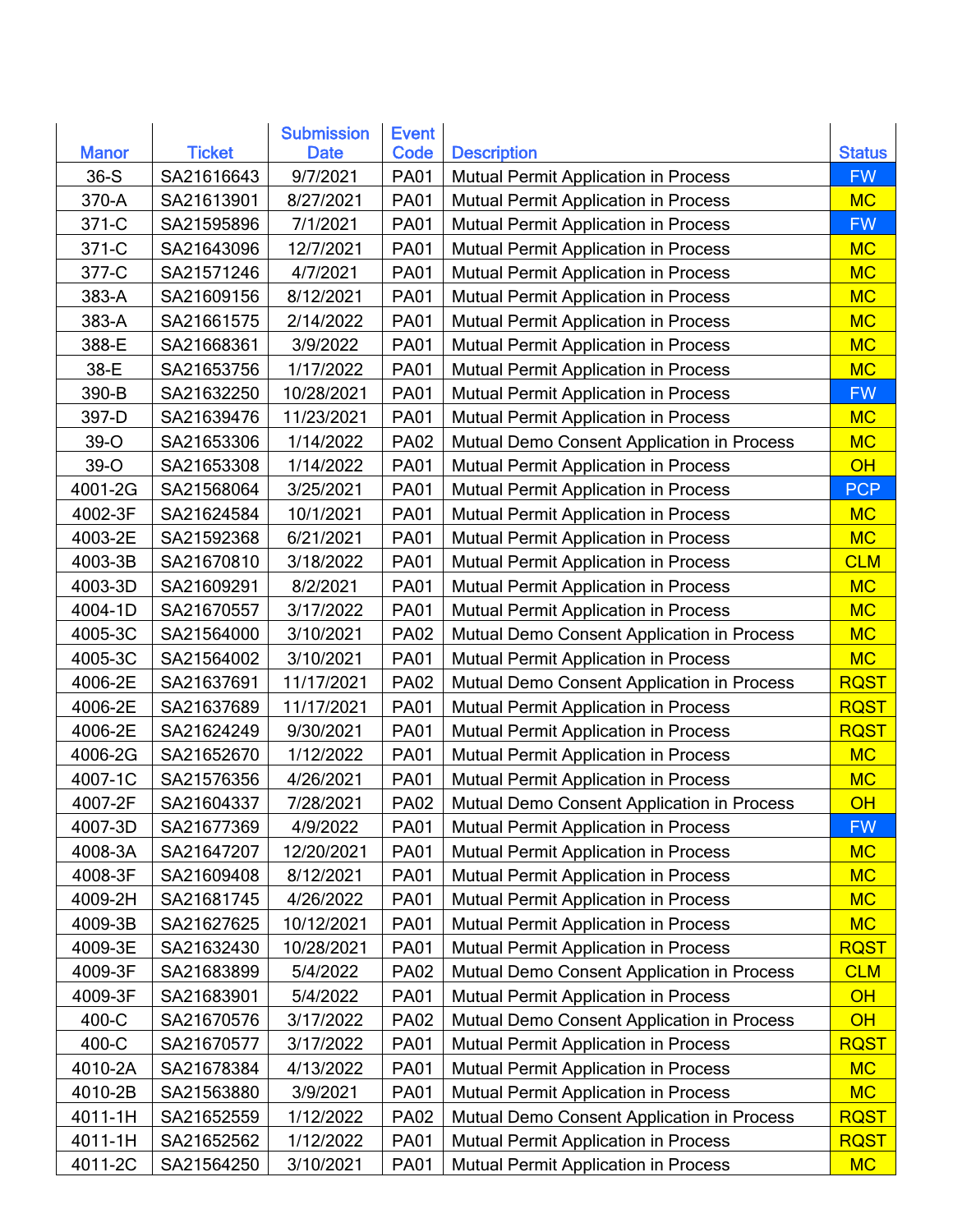| <b>Manor</b><br><b>Ticket</b><br>Code<br><b>Description</b><br><b>Status</b><br><b>Date</b><br>4011-3F<br>SA21639046<br>11/22/2021<br><b>MC</b><br><b>PA01</b><br>Mutual Permit Application in Process<br>4012-3D<br>SA21667174<br>3/5/2022<br><b>PA01</b><br><b>MC</b><br><b>Mutual Permit Application in Process</b><br>4014-3E<br>SA21680303<br>4/20/2022<br><b>PA01</b><br><b>MC</b><br><b>Mutual Permit Application in Process</b><br>4015-1C<br>SA21634632<br>11/8/2021<br><b>CLM</b><br><b>PA02</b><br>Mutual Demo Consent Application in Process<br>4015-1C<br>SA21634633<br>11/8/2021<br><b>PA01</b><br>OH<br><b>Mutual Permit Application in Process</b><br>4015-2E<br><b>PA01</b><br><b>MC</b><br>SA21596298<br>7/2/2021<br>Mutual Permit Application in Process<br>401-O<br>SA21564971<br>3/12/2021<br><b>PA01</b><br><b>MC</b><br>Mutual Permit Application in Process<br>4020-B<br>SA21662262<br>2/16/2022<br><b>PA01</b><br><b>RQST</b><br><b>Mutual Permit Application in Process</b><br>4020-P<br>SA21655167<br>1/18/2022<br><b>MC</b><br><b>PA01</b><br>Mutual Permit Application in Process<br>4021-A<br>SA21684281<br>5/5/2022<br><b>PA01</b><br><b>POP</b><br>Mutual Permit Application in Process<br>4021-N<br>SA21669616<br>3/15/2022<br><b>PA01</b><br><b>MC</b><br>Mutual Permit Application in Process |
|----------------------------------------------------------------------------------------------------------------------------------------------------------------------------------------------------------------------------------------------------------------------------------------------------------------------------------------------------------------------------------------------------------------------------------------------------------------------------------------------------------------------------------------------------------------------------------------------------------------------------------------------------------------------------------------------------------------------------------------------------------------------------------------------------------------------------------------------------------------------------------------------------------------------------------------------------------------------------------------------------------------------------------------------------------------------------------------------------------------------------------------------------------------------------------------------------------------------------------------------------------------------------------------------------------------------------------|
|                                                                                                                                                                                                                                                                                                                                                                                                                                                                                                                                                                                                                                                                                                                                                                                                                                                                                                                                                                                                                                                                                                                                                                                                                                                                                                                                  |
|                                                                                                                                                                                                                                                                                                                                                                                                                                                                                                                                                                                                                                                                                                                                                                                                                                                                                                                                                                                                                                                                                                                                                                                                                                                                                                                                  |
|                                                                                                                                                                                                                                                                                                                                                                                                                                                                                                                                                                                                                                                                                                                                                                                                                                                                                                                                                                                                                                                                                                                                                                                                                                                                                                                                  |
|                                                                                                                                                                                                                                                                                                                                                                                                                                                                                                                                                                                                                                                                                                                                                                                                                                                                                                                                                                                                                                                                                                                                                                                                                                                                                                                                  |
|                                                                                                                                                                                                                                                                                                                                                                                                                                                                                                                                                                                                                                                                                                                                                                                                                                                                                                                                                                                                                                                                                                                                                                                                                                                                                                                                  |
|                                                                                                                                                                                                                                                                                                                                                                                                                                                                                                                                                                                                                                                                                                                                                                                                                                                                                                                                                                                                                                                                                                                                                                                                                                                                                                                                  |
|                                                                                                                                                                                                                                                                                                                                                                                                                                                                                                                                                                                                                                                                                                                                                                                                                                                                                                                                                                                                                                                                                                                                                                                                                                                                                                                                  |
|                                                                                                                                                                                                                                                                                                                                                                                                                                                                                                                                                                                                                                                                                                                                                                                                                                                                                                                                                                                                                                                                                                                                                                                                                                                                                                                                  |
|                                                                                                                                                                                                                                                                                                                                                                                                                                                                                                                                                                                                                                                                                                                                                                                                                                                                                                                                                                                                                                                                                                                                                                                                                                                                                                                                  |
|                                                                                                                                                                                                                                                                                                                                                                                                                                                                                                                                                                                                                                                                                                                                                                                                                                                                                                                                                                                                                                                                                                                                                                                                                                                                                                                                  |
|                                                                                                                                                                                                                                                                                                                                                                                                                                                                                                                                                                                                                                                                                                                                                                                                                                                                                                                                                                                                                                                                                                                                                                                                                                                                                                                                  |
|                                                                                                                                                                                                                                                                                                                                                                                                                                                                                                                                                                                                                                                                                                                                                                                                                                                                                                                                                                                                                                                                                                                                                                                                                                                                                                                                  |
| 4022-C<br>SA21656424<br>1/26/2022<br><b>MC</b><br><b>PA02</b><br>Mutual Demo Consent Application in Process                                                                                                                                                                                                                                                                                                                                                                                                                                                                                                                                                                                                                                                                                                                                                                                                                                                                                                                                                                                                                                                                                                                                                                                                                      |
| 4022-C<br>SA21656425<br>1/26/2022<br><b>PA01</b><br><b>RQST</b><br><b>Mutual Permit Application in Process</b>                                                                                                                                                                                                                                                                                                                                                                                                                                                                                                                                                                                                                                                                                                                                                                                                                                                                                                                                                                                                                                                                                                                                                                                                                   |
| 4023-O<br>SA21615134<br>8/31/2021<br><b>PA01</b><br>Mutual Permit Application in Process<br><b>MC</b>                                                                                                                                                                                                                                                                                                                                                                                                                                                                                                                                                                                                                                                                                                                                                                                                                                                                                                                                                                                                                                                                                                                                                                                                                            |
| 4025-2G<br>SA21683865<br>5/4/2022<br><b>PA02</b><br><b>RQST</b><br>Mutual Demo Consent Application in Process                                                                                                                                                                                                                                                                                                                                                                                                                                                                                                                                                                                                                                                                                                                                                                                                                                                                                                                                                                                                                                                                                                                                                                                                                    |
| 4025-2G<br>SA21683868<br>5/4/2022<br>OH<br><b>PA01</b><br>Mutual Permit Application in Process                                                                                                                                                                                                                                                                                                                                                                                                                                                                                                                                                                                                                                                                                                                                                                                                                                                                                                                                                                                                                                                                                                                                                                                                                                   |
| 4026-3D<br>SA21660431<br>2/9/2022<br><b>MC</b><br><b>PA01</b><br>Mutual Permit Application in Process                                                                                                                                                                                                                                                                                                                                                                                                                                                                                                                                                                                                                                                                                                                                                                                                                                                                                                                                                                                                                                                                                                                                                                                                                            |
| 4026-3F<br><b>MC</b><br>SA21668178<br>3/9/2022<br><b>PA01</b><br>Mutual Permit Application in Process                                                                                                                                                                                                                                                                                                                                                                                                                                                                                                                                                                                                                                                                                                                                                                                                                                                                                                                                                                                                                                                                                                                                                                                                                            |
| 4026-3G<br>SA21573975<br>4/16/2021<br><b>MC</b><br><b>PA01</b><br>Mutual Permit Application in Process                                                                                                                                                                                                                                                                                                                                                                                                                                                                                                                                                                                                                                                                                                                                                                                                                                                                                                                                                                                                                                                                                                                                                                                                                           |
| OH<br>409-D<br>SA21580502<br>5/11/2021<br><b>PA01</b><br><b>Mutual Permit Application in Process</b>                                                                                                                                                                                                                                                                                                                                                                                                                                                                                                                                                                                                                                                                                                                                                                                                                                                                                                                                                                                                                                                                                                                                                                                                                             |
| 421-B<br>SA21670146<br>3/16/2022<br><b>RV</b><br><b>PA02</b><br>Mutual Demo Consent Application in Process                                                                                                                                                                                                                                                                                                                                                                                                                                                                                                                                                                                                                                                                                                                                                                                                                                                                                                                                                                                                                                                                                                                                                                                                                       |
| 421-B<br>SA21670150<br>3/16/2022<br><b>RV</b><br><b>PA01</b><br><b>Mutual Permit Application in Process</b>                                                                                                                                                                                                                                                                                                                                                                                                                                                                                                                                                                                                                                                                                                                                                                                                                                                                                                                                                                                                                                                                                                                                                                                                                      |
| 423-C<br>SA21637589<br>11/17/2021<br><b>MC</b><br><b>PA01</b><br>Mutual Permit Application in Process                                                                                                                                                                                                                                                                                                                                                                                                                                                                                                                                                                                                                                                                                                                                                                                                                                                                                                                                                                                                                                                                                                                                                                                                                            |
| SA21614079<br>8/27/2021<br><b>PA02</b><br><b>RV</b><br>429-A<br>Mutual Demo Consent Application in Process                                                                                                                                                                                                                                                                                                                                                                                                                                                                                                                                                                                                                                                                                                                                                                                                                                                                                                                                                                                                                                                                                                                                                                                                                       |
| OH<br>429-A<br>SA21614076<br>8/27/2021<br><b>PA01</b><br>Mutual Permit Application in Process                                                                                                                                                                                                                                                                                                                                                                                                                                                                                                                                                                                                                                                                                                                                                                                                                                                                                                                                                                                                                                                                                                                                                                                                                                    |
| 429-A<br>SA21605123<br>7/30/2021<br><b>PA01</b><br><b>RQST</b><br><b>Mutual Permit Application in Process</b>                                                                                                                                                                                                                                                                                                                                                                                                                                                                                                                                                                                                                                                                                                                                                                                                                                                                                                                                                                                                                                                                                                                                                                                                                    |
| $42-C$<br>SA21577229<br>4/29/2021<br><b>PA01</b><br><b>FW</b><br><b>Mutual Permit Application in Process</b>                                                                                                                                                                                                                                                                                                                                                                                                                                                                                                                                                                                                                                                                                                                                                                                                                                                                                                                                                                                                                                                                                                                                                                                                                     |
| 430-B<br>SA21671003<br>3/19/2022<br><b>PA02</b><br>Mutual Demo Consent Application in Process<br><b>RQST</b>                                                                                                                                                                                                                                                                                                                                                                                                                                                                                                                                                                                                                                                                                                                                                                                                                                                                                                                                                                                                                                                                                                                                                                                                                     |
| 430-B<br>SA21671004<br>3/19/2022<br><b>RQST</b><br><b>PA01</b><br><b>Mutual Permit Application in Process</b>                                                                                                                                                                                                                                                                                                                                                                                                                                                                                                                                                                                                                                                                                                                                                                                                                                                                                                                                                                                                                                                                                                                                                                                                                    |
| SA21567897<br>3/25/2021<br>Mutual Permit Application in Process<br><b>MC</b><br>435-D<br><b>PA01</b>                                                                                                                                                                                                                                                                                                                                                                                                                                                                                                                                                                                                                                                                                                                                                                                                                                                                                                                                                                                                                                                                                                                                                                                                                             |
| 435-F<br>SA21561860<br>3/1/2021<br><b>PA01</b><br><b>Mutual Permit Application in Process</b><br><b>MC</b>                                                                                                                                                                                                                                                                                                                                                                                                                                                                                                                                                                                                                                                                                                                                                                                                                                                                                                                                                                                                                                                                                                                                                                                                                       |
| 438-C<br>SA21665172<br>2/28/2022<br><b>PA01</b><br><b>RQST</b><br><b>Mutual Permit Application in Process</b>                                                                                                                                                                                                                                                                                                                                                                                                                                                                                                                                                                                                                                                                                                                                                                                                                                                                                                                                                                                                                                                                                                                                                                                                                    |
| <b>CLM</b><br>439-A<br>SA21682546<br>4/28/2022<br><b>PA01</b><br>Mutual Permit Application in Process                                                                                                                                                                                                                                                                                                                                                                                                                                                                                                                                                                                                                                                                                                                                                                                                                                                                                                                                                                                                                                                                                                                                                                                                                            |
| 439-D<br>SA21668357<br>3/9/2022<br><b>PCP</b><br><b>PA02</b><br>Mutual Demo Consent Application in Process                                                                                                                                                                                                                                                                                                                                                                                                                                                                                                                                                                                                                                                                                                                                                                                                                                                                                                                                                                                                                                                                                                                                                                                                                       |
| 439-D<br>SA21668359<br>3/9/2022<br><b>PA01</b><br>Mutual Permit Application in Process<br>OH                                                                                                                                                                                                                                                                                                                                                                                                                                                                                                                                                                                                                                                                                                                                                                                                                                                                                                                                                                                                                                                                                                                                                                                                                                     |
| <b>MC</b><br>440-B<br>SA21677367<br>4/9/2022<br><b>PA02</b><br>Mutual Demo Consent Application in Process                                                                                                                                                                                                                                                                                                                                                                                                                                                                                                                                                                                                                                                                                                                                                                                                                                                                                                                                                                                                                                                                                                                                                                                                                        |
| 440-B<br>OH<br>SA21677368<br><b>PA01</b><br>Mutual Permit Application in Process<br>4/9/2022                                                                                                                                                                                                                                                                                                                                                                                                                                                                                                                                                                                                                                                                                                                                                                                                                                                                                                                                                                                                                                                                                                                                                                                                                                     |
| 440-D<br>SA21596843<br>Mutual Permit Application in Process<br>7/6/2021<br><b>PA01</b><br><b>FW</b>                                                                                                                                                                                                                                                                                                                                                                                                                                                                                                                                                                                                                                                                                                                                                                                                                                                                                                                                                                                                                                                                                                                                                                                                                              |
| 455-D<br>SA21615070<br>8/31/2021<br><b>PA01</b><br><b>Mutual Permit Application in Process</b><br><b>MC</b>                                                                                                                                                                                                                                                                                                                                                                                                                                                                                                                                                                                                                                                                                                                                                                                                                                                                                                                                                                                                                                                                                                                                                                                                                      |
| 459-A<br>SA21629733<br>10/19/2021<br><b>PA01</b><br>Mutual Permit Application in Process<br><b>FW</b>                                                                                                                                                                                                                                                                                                                                                                                                                                                                                                                                                                                                                                                                                                                                                                                                                                                                                                                                                                                                                                                                                                                                                                                                                            |
| 45-E<br>SA21624400<br>10/1/2021<br><b>PA01</b><br>Mutual Permit Application in Process<br><b>MC</b>                                                                                                                                                                                                                                                                                                                                                                                                                                                                                                                                                                                                                                                                                                                                                                                                                                                                                                                                                                                                                                                                                                                                                                                                                              |
| 45-F<br>SA21644297<br>12/11/2021<br><b>PA01</b><br><b>MC</b><br>Mutual Permit Application in Process                                                                                                                                                                                                                                                                                                                                                                                                                                                                                                                                                                                                                                                                                                                                                                                                                                                                                                                                                                                                                                                                                                                                                                                                                             |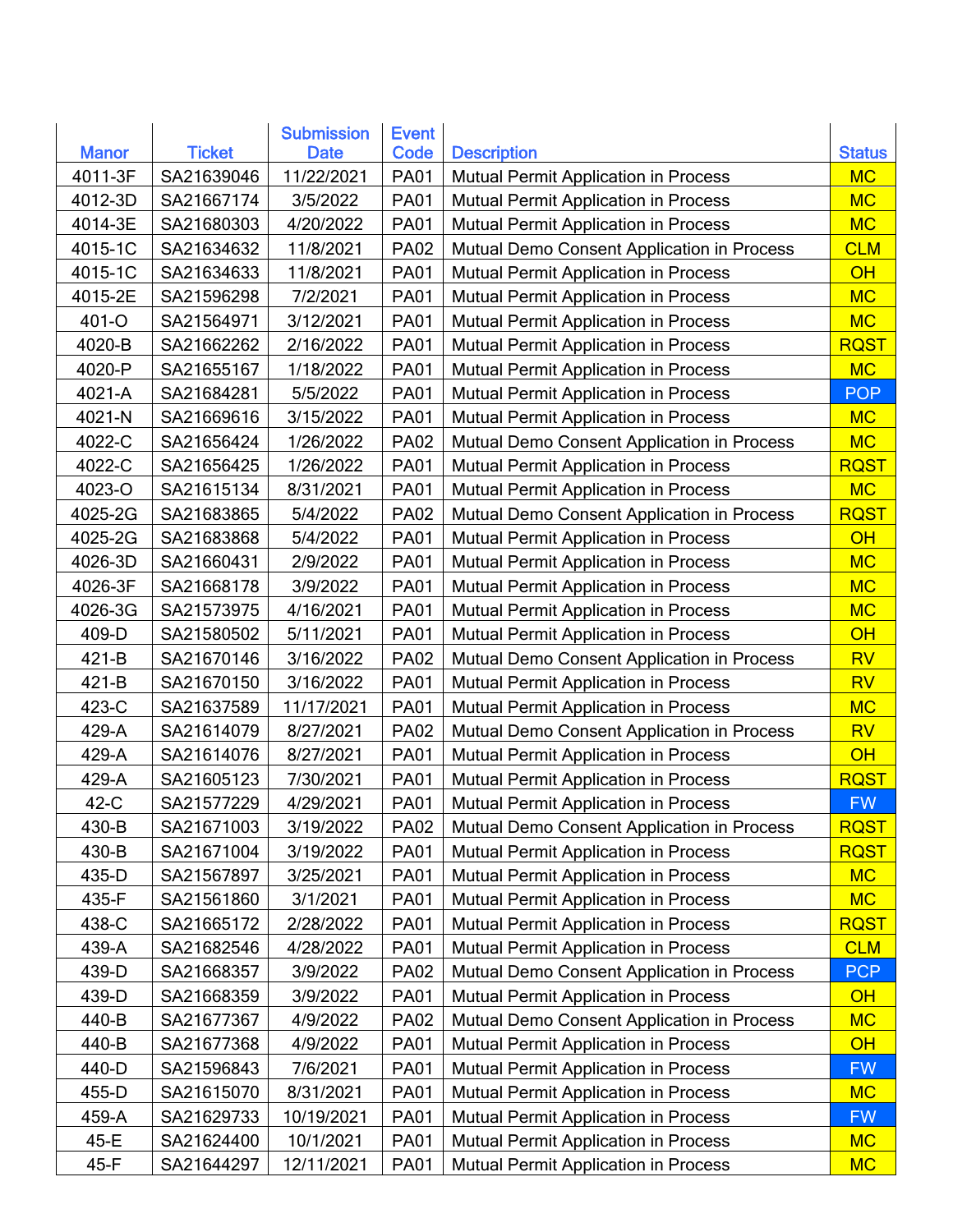| <b>Ticket</b><br>Code<br><b>Description</b><br><b>Manor</b><br><b>Date</b>                     | <b>Status</b> |
|------------------------------------------------------------------------------------------------|---------------|
|                                                                                                |               |
| 464-C<br>SA21678471<br>4/13/2022<br><b>PA01</b><br>Mutual Permit Application in Process        | <b>FW</b>     |
| 466-C<br>SA21682485<br>4/28/2022<br><b>PA01</b><br>Mutual Permit Application in Process        | <b>RV</b>     |
| 466-P<br>SA21634462<br>11/5/2021<br><b>PA01</b><br>Mutual Permit Application in Process        | <b>MC</b>     |
| 468-B<br>SA21676969<br>4/7/2022<br><b>PA02</b><br>Mutual Demo Consent Application in Process   | <b>RQST</b>   |
| 468-B<br>SA21676971<br>4/7/2022<br><b>PA01</b><br>Mutual Permit Application in Process         | OH            |
| 46-D<br><b>PA01</b><br>SA21605783<br>7/8/2021<br>Mutual Permit Application in Process          | <b>MC</b>     |
| 475-P<br>SA21568527<br>3/29/2021<br><b>PA01</b><br>Mutual Permit Application in Process        | <b>MC</b>     |
| 477-D<br>SA21578405<br>5/4/2021<br><b>PA01</b><br><b>Mutual Permit Application in Process</b>  | <b>MC</b>     |
| SA21652400<br>1/11/2022<br>477-D<br><b>PA01</b><br><b>Mutual Permit Application in Process</b> | <b>RQST</b>   |
| SA21594168<br>6/25/2021<br>482-B<br><b>PA01</b><br><b>Mutual Permit Application in Process</b> | <b>MC</b>     |
| 484-A<br>SA21658293<br>2/1/2022<br><b>PA01</b><br>Mutual Permit Application in Process         | <b>FW</b>     |
| 486-D<br>SA21658467<br>2/2/2022<br><b>PA01</b><br>Mutual Permit Application in Process         | <b>FW</b>     |
| SA21681119<br>487-G<br>4/25/2022<br><b>PA01</b><br><b>Mutual Permit Application in Process</b> | <b>MC</b>     |
| 489-A<br>SA21658279<br>2/1/2022<br><b>PA01</b><br>Mutual Permit Application in Process         | <b>POP</b>    |
| 490-A<br>SA21616155<br>9/3/2021<br><b>PA02</b><br>Mutual Demo Consent Application in Process   | <b>MC</b>     |
| SA21616156<br>490-A<br>9/3/2021<br><b>PA01</b><br>Mutual Permit Application in Process         | <b>MC</b>     |
| 493-A<br>SA21681534<br>4/26/2022<br><b>PA01</b><br>Mutual Permit Application in Process        | <b>RV</b>     |
| 494-C<br>SA21585654<br><b>PA01</b><br>5/27/2021<br>Mutual Permit Application in Process        | <b>FW</b>     |
| 496-D<br>SA21676974<br>4/7/2022<br><b>PA01</b><br>Mutual Permit Application in Process         | <b>MC</b>     |
| 5002<br>SA21583993<br>5/21/2021<br><b>PA01</b><br><b>Mutual Permit Application in Process</b>  | <b>MC</b>     |
| 500-H<br>SA21678756<br>4/14/2022<br><b>PA02</b><br>Mutual Demo Consent Application in Process  | <b>RQST</b>   |
| 500-H<br>SA21678757<br>4/14/2022<br><b>PA01</b><br><b>Mutual Permit Application in Process</b> | <b>RQST</b>   |
| 5011<br>SA21588843<br>6/8/2021<br><b>PA01</b><br>Mutual Permit Application in Process          | <b>PCP</b>    |
| 501-F<br>SA21636194<br>11/12/2021<br><b>PA01</b><br>Mutual Permit Application in Process       | <b>FW</b>     |
| 5021<br>SA21566109<br>3/18/2021<br><b>PA01</b><br>Mutual Permit Application in Process         | <b>MC</b>     |
| 4/21/2022<br>5027<br>SA21680438<br><b>PA01</b><br><b>Mutual Permit Application in Process</b>  | <b>RQST</b>   |
| 11/8/2021<br>502-C<br>SA21634804<br><b>PA01</b><br><b>Mutual Permit Application in Process</b> | <b>MC</b>     |
| 5030<br>SA21671957<br>3/22/2022<br><b>PA01</b><br>Mutual Permit Application in Process         | <b>FW</b>     |
| 5044<br>SA21604437<br>7/29/2021<br><b>PA01</b><br>Mutual Permit Application in Process         | <b>MC</b>     |
| SA21571468<br>4/7/2021<br><b>PA01</b><br>Mutual Permit Application in Process<br>5056          | <b>MC</b>     |
| SA21681813<br>5058<br>4/26/2022<br><b>PA02</b><br>Mutual Demo Consent Application in Process   | <b>RV</b>     |
| $505-A$<br>SA21562589<br>3/3/2021<br><b>PA01</b><br>Mutual Permit Application in Process       | <b>FW</b>     |
| 10/19/2021<br>505-D<br>SA21629775<br><b>PA01</b><br>Mutual Permit Application in Process       | <b>MC</b>     |
| SA21658010<br>5063<br>2/1/2022<br><b>PA01</b><br>Mutual Permit Application in Process          | <b>PCP</b>    |
| 5071<br>SA21670932<br>3/18/2022<br><b>PA02</b><br>Mutual Demo Consent Application in Process   | <b>MC</b>     |
| SA21582631<br>5071<br>5/17/2021<br><b>PA01</b><br>Mutual Permit Application in Process         | <b>MC</b>     |
| 5071<br>SA21677361<br><b>PA01</b><br>Mutual Permit Application in Process<br>4/8/2022          | OH            |
| 5076<br>SA21578845<br>5/5/2021<br><b>PA01</b><br>Mutual Permit Application in Process          | <b>MC</b>     |
| 5078<br>SA21667185<br>3/5/2022<br><b>PA01</b><br>Mutual Permit Application in Process          | <b>PCP</b>    |
| SA21667175<br>5079<br>3/5/2022<br><b>PA01</b><br>Mutual Permit Application in Process          | <b>MC</b>     |
| SA21685403<br>Mutual Permit Application in Process<br>507-A<br>5/10/2022<br><b>PA01</b>        | <b>POP</b>    |
| 5098<br>SA21671012<br>3/19/2022<br><b>PA01</b><br>Mutual Permit Application in Process         | <b>MC</b>     |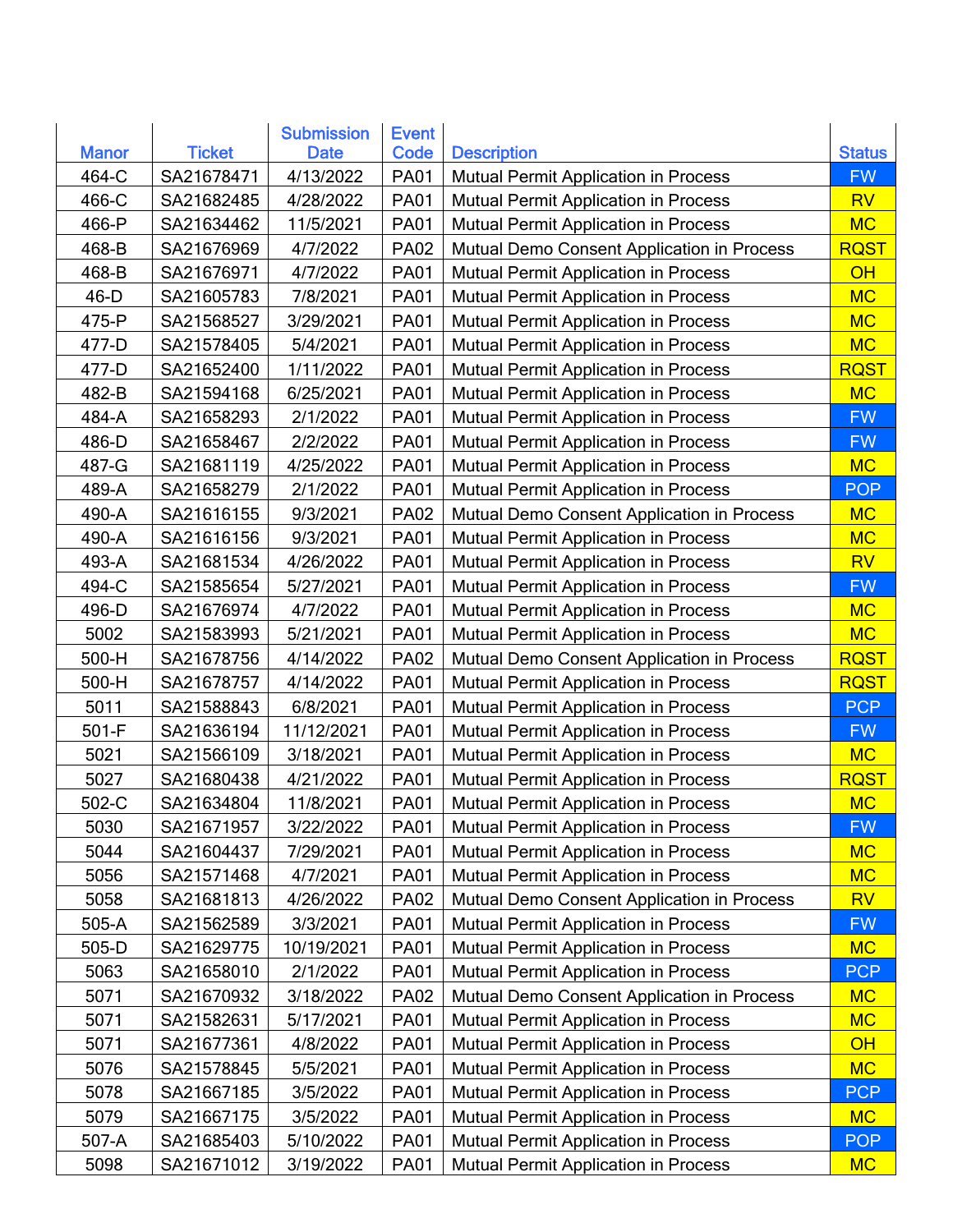| <b>Ticket</b><br>Code<br><b>Description</b><br><b>Manor</b><br><b>Date</b><br>5123<br>SA21569312<br>3/30/2021<br><b>PA01</b><br>Mutual Permit Application in Process<br>5125<br>SA21642823<br>12/7/2021<br><b>PA01</b><br><b>Mutual Permit Application in Process</b> | <b>Status</b><br><b>MC</b><br><b>MC</b> |
|-----------------------------------------------------------------------------------------------------------------------------------------------------------------------------------------------------------------------------------------------------------------------|-----------------------------------------|
|                                                                                                                                                                                                                                                                       |                                         |
|                                                                                                                                                                                                                                                                       |                                         |
|                                                                                                                                                                                                                                                                       |                                         |
| 5125<br>SA21672277<br>3/23/2022<br><b>PA01</b><br><b>Mutual Permit Application in Process</b>                                                                                                                                                                         | <b>MC</b>                               |
| 5138<br>SA21680346<br>4/20/2022<br><b>PA01</b><br>Mutual Permit Application in Process                                                                                                                                                                                | <b>PCP</b>                              |
| SA21682294<br>5156<br>4/28/2022<br><b>PA02</b><br>Mutual Demo Consent Application in Process                                                                                                                                                                          | <b>POP</b>                              |
| SA21682298<br>4/28/2022<br><b>PA01</b><br>5156<br><b>Mutual Permit Application in Process</b>                                                                                                                                                                         | OH                                      |
| 5167<br>SA21649362<br>12/30/2021<br><b>PA01</b><br>Mutual Permit Application in Process                                                                                                                                                                               | <b>RV</b>                               |
| 5177<br>SA21654340<br>1/19/2022<br><b>PA01</b><br>Mutual Permit Application in Process                                                                                                                                                                                | <b>MC</b>                               |
| 517-C<br>SA21624907<br>10/4/2021<br><b>PA02</b><br>Mutual Demo Consent Application in Process                                                                                                                                                                         | OH                                      |
| 5191<br>SA21650074<br>1/3/2022<br><b>PA02</b><br>Mutual Demo Consent Application in Process                                                                                                                                                                           | OH                                      |
| 5204<br>SA21675578<br>4/4/2022<br><b>PA01</b><br>Mutual Permit Application in Process                                                                                                                                                                                 | <b>FW</b>                               |
| 5206<br>SA21639729<br>11/24/2021<br><b>PA01</b><br>Mutual Permit Application in Process                                                                                                                                                                               | <b>MC</b>                               |
| 5214<br>3/21/2022<br>SA21672574<br><b>PA02</b><br>Mutual Demo Consent Application in Process                                                                                                                                                                          | OH                                      |
| 3/21/2022<br><b>PA01</b><br>5214<br>SA21672576<br><b>Mutual Permit Application in Process</b>                                                                                                                                                                         | OH                                      |
| 5224<br>SA21659849<br>2/2/2022<br><b>PA01</b><br><b>Mutual Permit Application in Process</b>                                                                                                                                                                          | <b>MC</b>                               |
| 5228<br>SA21625097<br>10/4/2021<br><b>PA01</b><br>Mutual Permit Application in Process                                                                                                                                                                                | <b>PCP</b>                              |
| SA21646742<br>522-D<br>12/17/2021<br><b>PA01</b><br>Mutual Permit Application in Process                                                                                                                                                                              | <b>MC</b>                               |
| 5236<br>SA21651495<br>1/7/2022<br><b>PA01</b><br><b>Mutual Permit Application in Process</b>                                                                                                                                                                          | <b>MC</b>                               |
| 5268<br>SA21566649<br>3/22/2021<br><b>PA02</b><br>Mutual Demo Consent Application in Process                                                                                                                                                                          | <b>RV</b>                               |
| 5268<br>SA21566651<br>3/22/2021<br><b>PA01</b><br><b>Mutual Permit Application in Process</b>                                                                                                                                                                         | <b>RV</b>                               |
| 5269<br>SA21566482<br>3/19/2021<br><b>PA02</b><br>Mutual Demo Consent Application in Process                                                                                                                                                                          | <b>MC</b>                               |
| 5269<br>SA21566487<br>3/19/2021<br><b>PA01</b><br><b>Mutual Permit Application in Process</b>                                                                                                                                                                         | <b>MC</b>                               |
| 5270<br>SA21680523<br>4/21/2022<br><b>PA01</b><br>Mutual Permit Application in Process                                                                                                                                                                                | <b>POP</b>                              |
| 5289<br>SA21590797<br>6/15/2021<br><b>PA01</b><br><b>Mutual Permit Application in Process</b>                                                                                                                                                                         | <b>FW</b>                               |
| 5289<br>SA21595040<br>6/29/2021<br><b>PA01</b><br><b>Mutual Permit Application in Process</b>                                                                                                                                                                         | <b>MC</b>                               |
| SA21639115<br>528-B<br>11/22/2021<br><b>PA01</b><br><b>Mutual Permit Application in Process</b>                                                                                                                                                                       | <b>MC</b>                               |
| 529-N<br>SA21584760<br>5/25/2021<br><b>PA01</b><br><b>Mutual Permit Application in Process</b>                                                                                                                                                                        | <b>MC</b>                               |
| $52-A$<br>SA21608574<br>8/11/2021<br><b>PA01</b><br>Mutual Permit Application in Process                                                                                                                                                                              | <b>MC</b>                               |
| SA21646349<br>5312<br>12/16/2021<br><b>PA01</b><br>Mutual Permit Application in Process                                                                                                                                                                               | <b>CLM</b>                              |
| 5314<br>5/10/2021<br><b>PA01</b><br>SA21580167<br><b>Mutual Permit Application in Process</b>                                                                                                                                                                         | <b>FW</b>                               |
| SA21647094<br>5316<br>12/20/2021<br>Mutual Demo Consent Application in Process<br><b>PA02</b>                                                                                                                                                                         | OH                                      |
| 5316<br>SA21685570<br>5/11/2022<br><b>PA02</b><br>Mutual Demo Consent Application in Process                                                                                                                                                                          | <b>POP</b>                              |
| SA21647096<br>5316<br>12/20/2021<br><b>PA01</b><br>Mutual Permit Application in Process                                                                                                                                                                               | OH                                      |
| SA21685577<br>5316<br>5/11/2022<br>Mutual Permit Application in Process<br><b>PA01</b>                                                                                                                                                                                | <b>POP</b>                              |
| 5318-O<br>SA21603455<br>7/26/2021<br><b>PA01</b><br>Mutual Permit Application in Process                                                                                                                                                                              | <b>MC</b>                               |
| Mutual Permit Application in Process<br>5319-A<br>SA21684298<br>5/5/2022<br><b>PA01</b>                                                                                                                                                                               | <b>RV</b>                               |
| 531-B<br>6/21/2021<br><b>PA02</b><br>SA21592657<br>Mutual Demo Consent Application in Process                                                                                                                                                                         | <b>FW</b>                               |
| 531-B<br>SA21592658<br>6/21/2021<br><b>PA01</b><br>Mutual Permit Application in Process                                                                                                                                                                               | <b>FW</b>                               |
| 11/4/2021<br>5323-B<br>SA21634217<br><b>PA01</b><br><b>Mutual Permit Application in Process</b>                                                                                                                                                                       | OH                                      |
| SA21639349<br>5327-N<br>11/23/2021<br><b>PA01</b><br>Mutual Permit Application in Process                                                                                                                                                                             | <b>MC</b>                               |
| SA21561845<br>3/1/2021<br>Mutual Demo Consent Application in Process<br>532-G<br><b>PA02</b>                                                                                                                                                                          | <b>FW</b>                               |
| 5338-D<br>SA21614357<br>8/30/2021<br><b>PA01</b><br>Mutual Permit Application in Process                                                                                                                                                                              | <b>PCP</b>                              |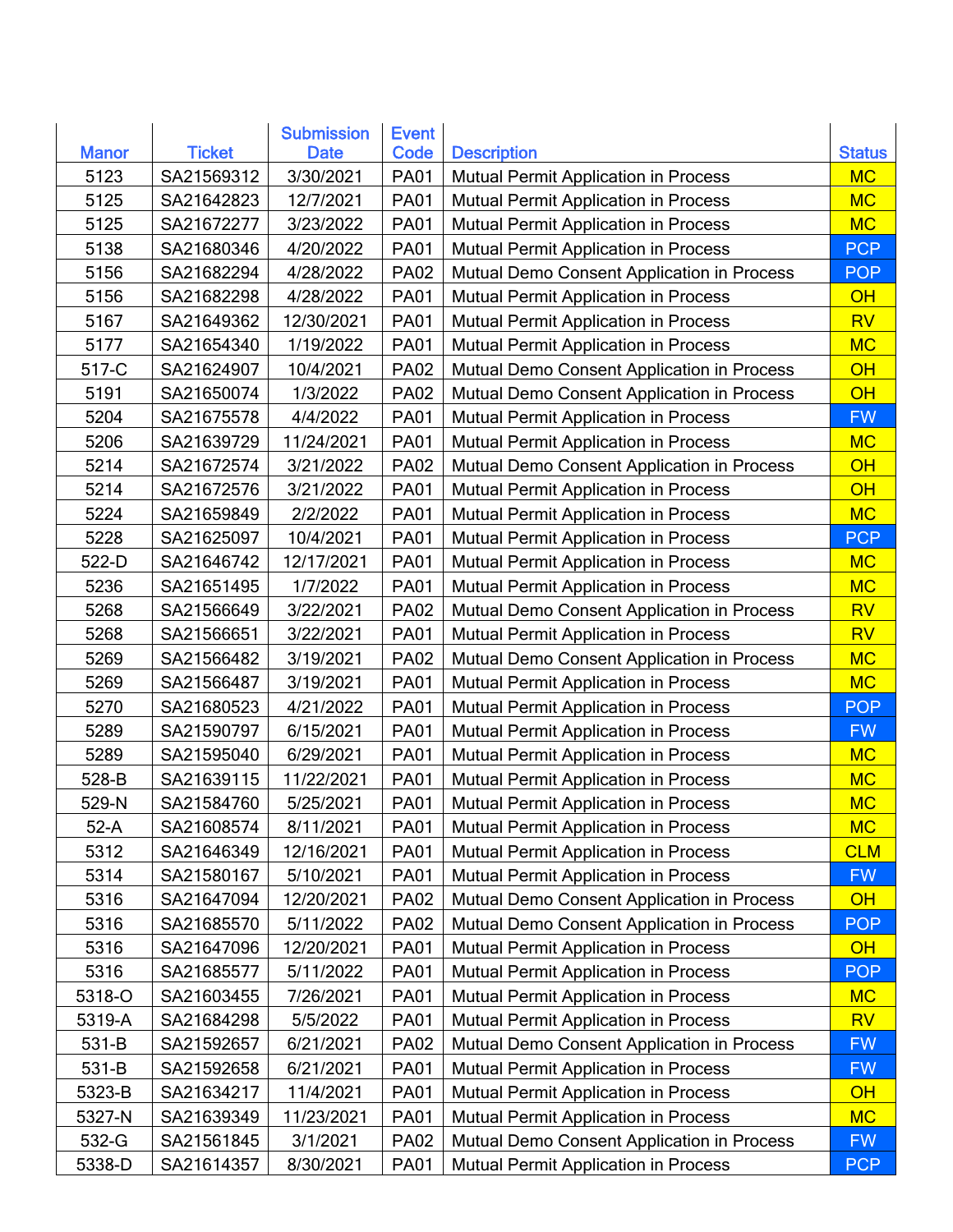|              |               | <b>Submission</b> | <b>Event</b> |                                             |               |
|--------------|---------------|-------------------|--------------|---------------------------------------------|---------------|
| <b>Manor</b> | <b>Ticket</b> | <b>Date</b>       | Code         | <b>Description</b>                          | <b>Status</b> |
| 5341-A       | SA21671370    | 3/21/2022         | <b>PA01</b>  | Mutual Permit Application in Process        | <b>MC</b>     |
| 5342-B       | SA21681204    | 4/25/2022         | <b>PA01</b>  | <b>Mutual Permit Application in Process</b> | <b>RQST</b>   |
| 5343-A       | SA21640949    | 11/30/2021        | <b>PA01</b>  | <b>Mutual Permit Application in Process</b> | <b>MC</b>     |
| 5345-A       | SA21672965    | 3/25/2022         | <b>PA02</b>  | Mutual Demo Consent Application in Process  | <b>RV</b>     |
| 5345-A       | SA21672967    | 3/25/2022         | <b>PA01</b>  | <b>Mutual Permit Application in Process</b> | OH            |
| 5346-C       | SA21654773    | 1/20/2022         | <b>PA01</b>  | Mutual Permit Application in Process        | <b>MC</b>     |
| 5348-A       | SA21652437    | 1/11/2022         | <b>PA01</b>  | <b>Mutual Permit Application in Process</b> | <b>MC</b>     |
| 5356-Q       | SA21601345    | 7/20/2021         | <b>PA01</b>  | Mutual Permit Application in Process        | <b>MC</b>     |
| 5358-N       | SA21661135    | 2/11/2022         | <b>PA01</b>  | Mutual Permit Application in Process        | <b>RQST</b>   |
| 5360-C       | SA21596238    | 7/2/2021          | <b>PA01</b>  | Mutual Permit Application in Process        | <b>MC</b>     |
| 5360-Q       | SA21616703    | 9/7/2021          | <b>PA02</b>  | Mutual Demo Consent Application in Process  | <b>FW</b>     |
| 5361-O       | SA21609229    | 8/12/2021         | <b>PA01</b>  | Mutual Permit Application in Process        | <b>MC</b>     |
| 5362-D       | SA21580028    | 5/10/2021         | <b>PA01</b>  | <b>Mutual Permit Application in Process</b> | <b>FW</b>     |
| 5362-D       | SA21595822    | 7/1/2021          | <b>PA01</b>  | Mutual Permit Application in Process        | <b>FW</b>     |
| 5363-A       | SA21584585    | 5/24/2021         | <b>PA01</b>  | <b>Mutual Permit Application in Process</b> | <b>MC</b>     |
| 5365-C       | SA21562968    | 3/5/2021          | <b>PA02</b>  | Mutual Demo Consent Application in Process  | <b>MC</b>     |
| 5367-B       | SA21633791    | 11/3/2021         | <b>PA01</b>  | Mutual Permit Application in Process        | <b>MC</b>     |
| 5369-1E      | SA21673854    | 3/29/2022         | <b>PA01</b>  | Mutual Permit Application in Process        | <b>MC</b>     |
| 5369-2G      | SA21596758    | 7/6/2021          | <b>PA01</b>  | Mutual Permit Application in Process        | <b>MC</b>     |
| 5370-2B      | SA21680715    | 4/21/2022         | <b>PA01</b>  | <b>Mutual Permit Application in Process</b> | <b>FW</b>     |
| 5370-3H      | SA21672074    | 3/23/2022         | <b>PA01</b>  | Mutual Permit Application in Process        | <b>MC</b>     |
| 5370-3H      | SA21660064    | 2/8/2022          | <b>PA01</b>  | Mutual Permit Application in Process        | <b>MC</b>     |
| 5371-2F      | SA21672373    | 3/24/2022         | <b>PA01</b>  | Mutual Permit Application in Process        | <b>CLM</b>    |
| 5371-2F      | SA21644987    | 12/14/2021        | <b>PA01</b>  | <b>Mutual Permit Application in Process</b> | <b>MC</b>     |
| 5372-3E      | SA21665827    | 3/1/2022          | <b>PA01</b>  | Mutual Permit Application in Process        | <b>RQST</b>   |
| 5375-C       | SA21683276    | 5/2/2022          | <b>PA01</b>  | <b>Mutual Permit Application in Process</b> | <b>MC</b>     |
| 5377-B       | SA21636478    | 11/15/2021        | <b>PA01</b>  | <b>Mutual Permit Application in Process</b> | <b>MC</b>     |
| 5377-B       | SA21628517    | 10/15/2021        | <b>PA01</b>  | Mutual Permit Application in Process        | <b>RQST</b>   |
| 5379-C       | SA21631943    | 10/27/2021        | <b>PA01</b>  | <b>Mutual Permit Application in Process</b> | <b>MC</b>     |
| 5387-C       | SA21631268    | 10/25/2021        | <b>PA01</b>  | Mutual Permit Application in Process        | <b>FW</b>     |
| 5388-C       | SA21642615    | 12/6/2021         | <b>PA01</b>  | <b>Mutual Permit Application in Process</b> | <b>MC</b>     |
| 5388-C       | SA21641223    | 12/1/2021         | <b>PA01</b>  | <b>Mutual Permit Application in Process</b> | <b>MC</b>     |
| $53-B$       | SA21572478    | 4/12/2021         | <b>PA01</b>  | <b>Mutual Permit Application in Process</b> | <b>MC</b>     |
| 5401         | SA21682196    | 4/27/2022         | <b>PA01</b>  | Mutual Permit Application in Process        | <b>CLM</b>    |
| 5404         | SA21682739    | 4/29/2022         | <b>PA01</b>  | Mutual Permit Application in Process        | <b>POP</b>    |
| 5405         | SA21621735    | 8/25/2021         | <b>PA01</b>  | <b>Mutual Permit Application in Process</b> | <b>MC</b>     |
| 5417         | SA21644708    | 12/13/2021        | <b>PA01</b>  | Mutual Permit Application in Process        | <b>MC</b>     |
| 5417         | SA21667180    | 3/5/2022          | <b>PA01</b>  | Mutual Permit Application in Process        | <b>MC</b>     |
| 5422         | SA21603787    | 7/19/2021         | <b>PA02</b>  | Mutual Demo Consent Application in Process  | <b>MC</b>     |
| 5422         | SA21603802    | 7/19/2021         | <b>PA01</b>  | <b>Mutual Permit Application in Process</b> | <b>MC</b>     |
| 5426         | SA21643607    | 12/9/2021         | <b>PA01</b>  | Mutual Permit Application in Process        | <b>PCP</b>    |
| 544-A        | SA21683560    | 5/3/2022          | <b>PA02</b>  | Mutual Demo Consent Application in Process  | <b>RV</b>     |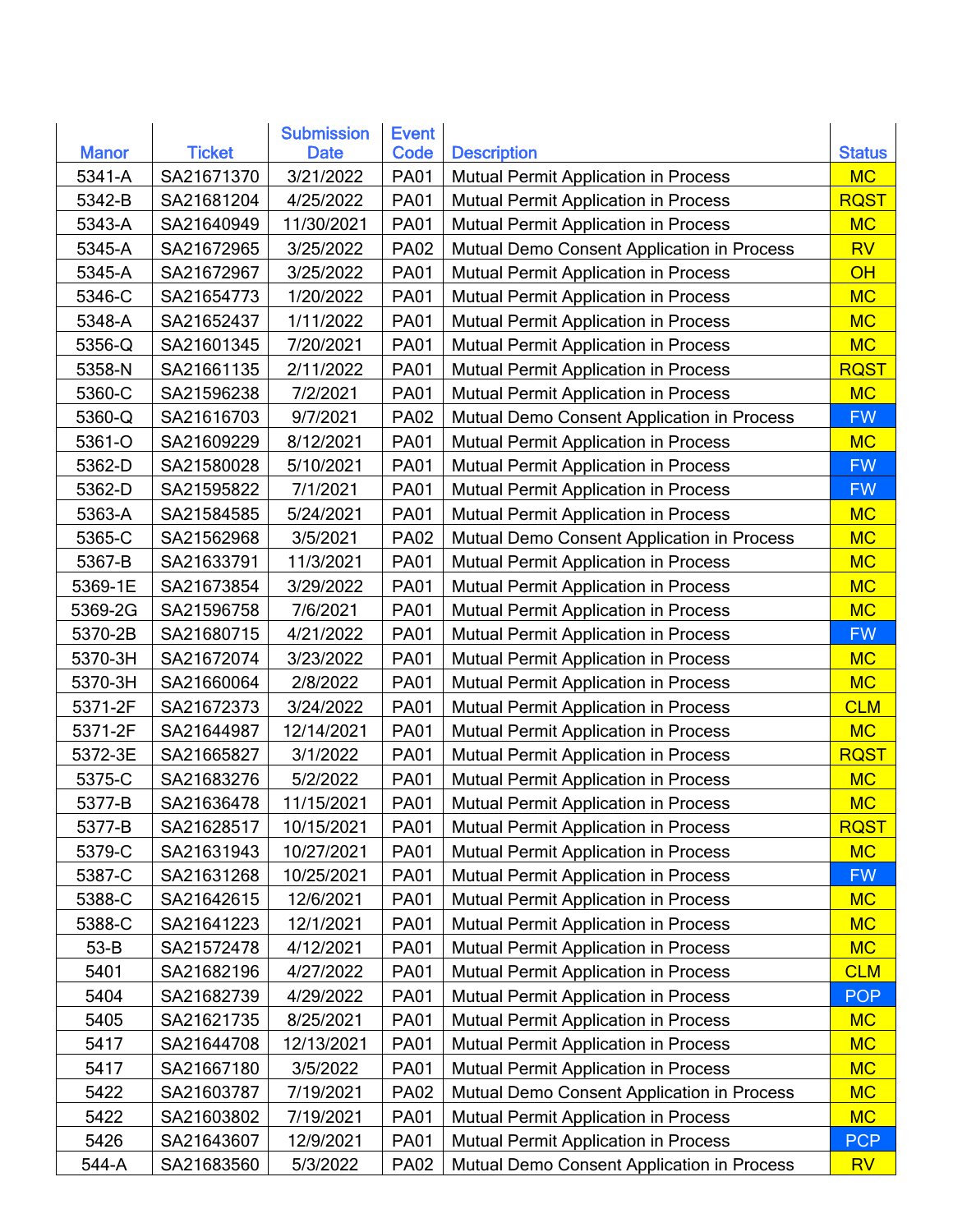| <b>Manor</b><br><b>Ticket</b><br>Code<br><b>Description</b><br><b>Status</b><br><b>Date</b><br>544-A<br>SA21683563<br>5/3/2022<br><b>RV</b><br><b>PA01</b><br>Mutual Permit Application in Process<br>SA21680290<br>544-H<br>4/20/2022<br><b>PA01</b><br><b>RQST</b><br><b>Mutual Permit Application in Process</b><br>5459<br>SA21622404<br>9/24/2021<br><b>PA02</b><br><b>MC</b><br>Mutual Demo Consent Application in Process |
|----------------------------------------------------------------------------------------------------------------------------------------------------------------------------------------------------------------------------------------------------------------------------------------------------------------------------------------------------------------------------------------------------------------------------------|
|                                                                                                                                                                                                                                                                                                                                                                                                                                  |
|                                                                                                                                                                                                                                                                                                                                                                                                                                  |
|                                                                                                                                                                                                                                                                                                                                                                                                                                  |
|                                                                                                                                                                                                                                                                                                                                                                                                                                  |
| 5459<br>SA21668710<br>3/10/2022<br><b>PA01</b><br><b>MC</b><br>Mutual Permit Application in Process                                                                                                                                                                                                                                                                                                                              |
| SA21622405<br>5459<br>9/24/2021<br><b>PA01</b><br>OH<br><b>Mutual Permit Application in Process</b>                                                                                                                                                                                                                                                                                                                              |
| <b>PA01</b><br><b>MC</b><br>5461-A<br>SA21668724<br>3/10/2022<br>Mutual Permit Application in Process                                                                                                                                                                                                                                                                                                                            |
| <b>MC</b><br>5464-A<br>SA21576597<br>4/27/2021<br><b>PA02</b><br>Mutual Demo Consent Application in Process                                                                                                                                                                                                                                                                                                                      |
| <b>MC</b><br>5464-A<br>SA21576598<br>4/27/2021<br><b>PA01</b><br><b>Mutual Permit Application in Process</b>                                                                                                                                                                                                                                                                                                                     |
| 5468-A<br>SA21677137<br><b>FW</b><br>4/8/2022<br><b>PA01</b><br>Mutual Permit Application in Process                                                                                                                                                                                                                                                                                                                             |
| 5471-B<br>SA21684011<br>5/4/2022<br><b>PA01</b><br><b>Mutual Permit Application in Process</b><br><b>PCP</b>                                                                                                                                                                                                                                                                                                                     |
| 5473-B<br>SA21648214<br>12/27/2021<br><b>PA01</b><br><b>MC</b><br>Mutual Permit Application in Process                                                                                                                                                                                                                                                                                                                           |
| 5475-A<br>SA21582332<br>5/17/2021<br><b>PA01</b><br><b>MC</b><br>Mutual Permit Application in Process                                                                                                                                                                                                                                                                                                                            |
| SA21656881<br><b>PA01</b><br><b>MC</b><br>5477-A<br>1/27/2022<br>Mutual Permit Application in Process                                                                                                                                                                                                                                                                                                                            |
| SA21581266<br>5/12/2021<br>5477-A<br><b>PA01</b><br>Mutual Permit Application in Process<br><b>MC</b>                                                                                                                                                                                                                                                                                                                            |
| <b>MC</b><br>SA21678546<br>4/13/2022<br><b>PA02</b><br>5478-A<br>Mutual Demo Consent Application in Process                                                                                                                                                                                                                                                                                                                      |
| 5478-A<br>SA21678547<br>4/13/2022<br><b>PCP</b><br><b>PA01</b><br>Mutual Permit Application in Process                                                                                                                                                                                                                                                                                                                           |
| SA21571263<br>4/7/2021<br><b>MC</b><br>547-D<br><b>PA01</b><br>Mutual Permit Application in Process                                                                                                                                                                                                                                                                                                                              |
| <b>MC</b><br>5483-A<br>SA21594863<br>6/28/2021<br><b>PA01</b><br>Mutual Permit Application in Process                                                                                                                                                                                                                                                                                                                            |
| 5488-C<br>SA21563553<br>3/8/2021<br><b>RQST</b><br><b>PA01</b><br>Mutual Permit Application in Process                                                                                                                                                                                                                                                                                                                           |
| <b>MC</b><br>5488-N<br>SA21574658<br>4/19/2021<br><b>PA01</b><br><b>Mutual Permit Application in Process</b>                                                                                                                                                                                                                                                                                                                     |
| 5490-B<br>SA21561748<br>3/1/2021<br><b>MC</b><br><b>PA02</b><br>Mutual Demo Consent Application in Process                                                                                                                                                                                                                                                                                                                       |
| 5490-B<br>3/1/2021<br><b>MC</b><br>SA21561750<br><b>PA01</b><br><b>Mutual Permit Application in Process</b>                                                                                                                                                                                                                                                                                                                      |
| 5497-B<br>SA21645428<br>12/14/2021<br><b>FW</b><br><b>PA01</b><br>Mutual Permit Application in Process                                                                                                                                                                                                                                                                                                                           |
| 5499-2E<br>SA21602852<br>7/23/2021<br><b>PA01</b><br><b>MC</b><br><b>Mutual Permit Application in Process</b>                                                                                                                                                                                                                                                                                                                    |
| 5499-2E<br>3/22/2022<br><b>MC</b><br>SA21671628<br><b>PA01</b><br>Mutual Permit Application in Process                                                                                                                                                                                                                                                                                                                           |
| SA21684043<br>5499-3A<br>5/4/2022<br><b>PA01</b><br>Mutual Permit Application in Process<br><b>RV</b>                                                                                                                                                                                                                                                                                                                            |
| 5504-A<br>SA21643584<br>12/9/2021<br><b>PA02</b><br><b>MC</b><br>Mutual Demo Consent Application in Process                                                                                                                                                                                                                                                                                                                      |
| 5504-A<br>SA21643582<br>12/9/2021<br><b>PA01</b><br>Mutual Permit Application in Process<br><b>MC</b>                                                                                                                                                                                                                                                                                                                            |
| 5504-A<br>SA21593622<br>6/24/2021<br><b>PA01</b><br>Mutual Permit Application in Process<br><b>MC</b>                                                                                                                                                                                                                                                                                                                            |
| 5505-C<br>SA21630293<br><b>PA01</b><br>Mutual Permit Application in Process<br><b>MC</b><br>10/21/2021                                                                                                                                                                                                                                                                                                                           |
| SA21569514<br>3/31/2021<br>5506-N<br><b>PA01</b><br><b>Mutual Permit Application in Process</b><br><b>MC</b>                                                                                                                                                                                                                                                                                                                     |
| 5506-P<br>SA21632735<br>10/29/2021<br><b>PA01</b><br><b>Mutual Permit Application in Process</b><br>OH                                                                                                                                                                                                                                                                                                                           |
| 5509-C<br>SA21571227<br>4/7/2021<br><b>PA01</b><br><b>Mutual Permit Application in Process</b><br><b>MC</b>                                                                                                                                                                                                                                                                                                                      |
| 5510-1C<br><b>MC</b><br>SA21653558<br>1/17/2022<br>Mutual Permit Application in Process<br><b>PA01</b>                                                                                                                                                                                                                                                                                                                           |
| SA21566143<br>5510-1H<br>3/18/2021<br><b>PA01</b><br><b>FW</b><br>Mutual Permit Application in Process                                                                                                                                                                                                                                                                                                                           |
| <b>Mutual Permit Application in Process</b><br>5511-2A<br>SA21589174<br>6/9/2021<br><b>PA01</b><br><b>MC</b>                                                                                                                                                                                                                                                                                                                     |
| 5511-3A<br>SA21644301<br>12/11/2021<br><b>PA01</b><br>Mutual Permit Application in Process<br><b>FW</b>                                                                                                                                                                                                                                                                                                                          |
| 5514-B<br>SA21671523<br>3/21/2022<br>Mutual Permit Application in Process<br>OH<br><b>PA01</b>                                                                                                                                                                                                                                                                                                                                   |
| SA21597040<br>5515-1A<br>7/7/2021<br><b>PA01</b><br><b>Mutual Permit Application in Process</b><br><b>FW</b>                                                                                                                                                                                                                                                                                                                     |
| 5515-3B<br>SA21562597<br>3/3/2021<br><b>PA01</b><br>Mutual Permit Application in Process<br><b>MC</b>                                                                                                                                                                                                                                                                                                                            |
| 5516-B<br>SA21675117<br>4/1/2022<br><b>PA02</b><br>Mutual Demo Consent Application in Process<br><b>MC</b>                                                                                                                                                                                                                                                                                                                       |
| 5516-B<br>SA21675118<br>4/1/2022<br><b>PA01</b><br>Mutual Permit Application in Process<br>OH                                                                                                                                                                                                                                                                                                                                    |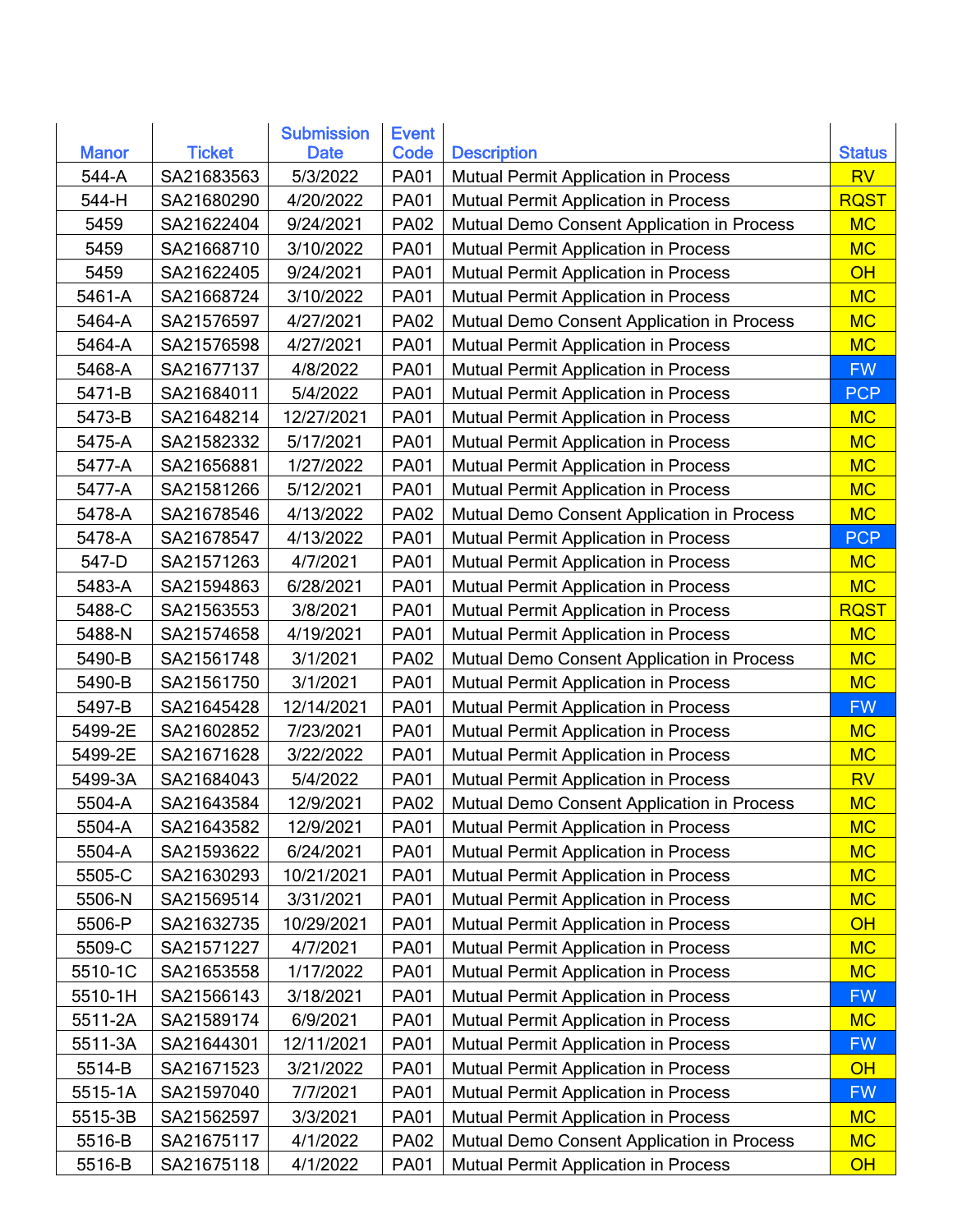| <b>Ticket</b><br><b>Code</b><br><b>Manor</b><br><b>Description</b><br><b>Status</b><br><b>Date</b><br>5517-2C<br>SA21670405<br>3/17/2022<br><b>RQST</b><br><b>PA01</b><br>Mutual Permit Application in Process<br>5517-2D<br>SA21627160<br>10/11/2021<br><b>PA01</b><br>Mutual Permit Application in Process<br><b>MC</b> |
|---------------------------------------------------------------------------------------------------------------------------------------------------------------------------------------------------------------------------------------------------------------------------------------------------------------------------|
|                                                                                                                                                                                                                                                                                                                           |
|                                                                                                                                                                                                                                                                                                                           |
|                                                                                                                                                                                                                                                                                                                           |
| <b>MC</b><br>5517-3E<br>SA21564959<br>3/12/2021<br><b>PA01</b><br><b>Mutual Permit Application in Process</b>                                                                                                                                                                                                             |
| SA21680330<br>5518-1H<br>4/20/2022<br><b>PA01</b><br><b>MC</b><br>Mutual Permit Application in Process                                                                                                                                                                                                                    |
| 5519-1C<br>SA21560747<br>2/25/2021<br><b>MC</b><br><b>PA01</b><br>Mutual Permit Application in Process                                                                                                                                                                                                                    |
| <b>MC</b><br>5519-1E<br>12/20/2021<br><b>PA01</b><br>SA21647017<br>Mutual Permit Application in Process                                                                                                                                                                                                                   |
| 5519-1E<br>SA21647449<br>12/21/2021<br><b>MC</b><br><b>PA01</b><br><b>Mutual Permit Application in Process</b>                                                                                                                                                                                                            |
| <b>MC</b><br>5519-2E<br>SA21638108<br>11/16/2021<br><b>PA01</b><br>Mutual Permit Application in Process                                                                                                                                                                                                                   |
| 551-A<br>SA21568809<br>3/29/2021<br><b>MC</b><br><b>PA01</b><br>Mutual Permit Application in Process                                                                                                                                                                                                                      |
| 5526-C<br>SA21668883<br>3/11/2022<br><b>MC</b><br><b>PA02</b><br>Mutual Demo Consent Application in Process                                                                                                                                                                                                               |
| 5526-C<br>3/11/2022<br>SA21668885<br><b>PA01</b><br>Mutual Permit Application in Process<br>OH                                                                                                                                                                                                                            |
| 5529-C<br>SA21682221<br>4/28/2022<br><b>POP</b><br><b>PA01</b><br><b>Mutual Permit Application in Process</b>                                                                                                                                                                                                             |
| 5531-N<br>SA21568011<br>3/25/2021<br><b>PA01</b><br><b>MC</b><br><b>Mutual Permit Application in Process</b>                                                                                                                                                                                                              |
| 5534-B<br>SA21679045<br>4/15/2022<br><b>PA01</b><br><b>MC</b><br><b>Mutual Permit Application in Process</b>                                                                                                                                                                                                              |
| 5540-A<br>SA21605822<br>8/3/2021<br><b>MC</b><br><b>PA01</b><br><b>Mutual Permit Application in Process</b>                                                                                                                                                                                                               |
| SA21586022<br>5544-A<br>5/28/2021<br><b>MC</b><br><b>PA01</b><br>Mutual Permit Application in Process                                                                                                                                                                                                                     |
| 5545-B<br>SA21671014<br>3/19/2022<br><b>MC</b><br><b>PA01</b><br>Mutual Permit Application in Process                                                                                                                                                                                                                     |
| 5545-B<br>6/17/2021<br><b>RQST</b><br>SA21591678<br><b>PA01</b><br>Mutual Permit Application in Process                                                                                                                                                                                                                   |
| 5551-A<br>SA21599373<br>7/14/2021<br><b>PA01</b><br>OH<br><b>Mutual Permit Application in Process</b>                                                                                                                                                                                                                     |
| 5552-B<br>SA21563126<br>3/5/2021<br><b>PA01</b><br><b>MC</b><br><b>Mutual Permit Application in Process</b>                                                                                                                                                                                                               |
| SA21668689<br>3/10/2022<br><b>PCP</b><br>5555-A<br><b>PA01</b><br><b>Mutual Permit Application in Process</b>                                                                                                                                                                                                             |
| SA21591388<br>6/16/2021<br><b>MC</b><br>5557-B<br><b>PA01</b><br><b>Mutual Permit Application in Process</b>                                                                                                                                                                                                              |
| 5558-A<br>SA21571501<br>4/7/2021<br><b>PA01</b><br><b>MC</b><br>Mutual Permit Application in Process                                                                                                                                                                                                                      |
| SA21679832<br>4/19/2022<br><b>POP</b><br>5559-B<br><b>PA01</b><br><b>Mutual Permit Application in Process</b>                                                                                                                                                                                                             |
| <b>MC</b><br>5560-A<br>SA21579476<br>5/6/2021<br><b>PA01</b><br>Mutual Permit Application in Process                                                                                                                                                                                                                      |
| SA21667176<br>3/5/2022<br>5565-B<br><b>PA01</b><br>Mutual Permit Application in Process<br><b>MC</b>                                                                                                                                                                                                                      |
| 5569-B<br>6/8/2021<br><b>MC</b><br>SA21588835<br><b>PA01</b><br>Mutual Permit Application in Process                                                                                                                                                                                                                      |
| 5571-A<br>SA21668681<br>3/10/2022<br><b>PA01</b><br>Mutual Permit Application in Process<br><b>MC</b>                                                                                                                                                                                                                     |
| 557-A<br>SA21661758<br>2/14/2022<br><b>PA01</b><br>Mutual Permit Application in Process<br><b>MC</b>                                                                                                                                                                                                                      |
| SA21572437<br><b>PA01</b><br>Mutual Permit Application in Process<br><b>RV</b><br>5580-A<br>4/12/2021                                                                                                                                                                                                                     |
| 5580-B<br>SA21674267<br>3/30/2022<br><b>PA01</b><br>Mutual Permit Application in Process<br><b>PCP</b>                                                                                                                                                                                                                    |
| 558-B<br>SA21595827<br>7/1/2021<br><b>PA02</b><br>Mutual Demo Consent Application in Process<br><b>MC</b>                                                                                                                                                                                                                 |
| SA21595831<br>7/1/2021<br>558-B<br><b>PA01</b><br><b>Mutual Permit Application in Process</b><br><b>FW</b>                                                                                                                                                                                                                |
| SA21674418<br>55-O<br>3/30/2022<br><b>PA01</b><br><b>Mutual Permit Application in Process</b><br><b>MC</b>                                                                                                                                                                                                                |
| $55-S$<br>SA21684380<br>5/5/2022<br>Mutual Demo Consent Application in Process<br><b>POP</b><br><b>PA02</b>                                                                                                                                                                                                               |
| $55-S$<br>SA21684386<br>5/5/2022<br><b>PA01</b><br><b>Mutual Permit Application in Process</b><br><b>RQST</b>                                                                                                                                                                                                             |
| 560-Q<br>SA21575547<br>Mutual Permit Application in Process<br><b>FW</b><br>4/22/2021<br><b>PA01</b>                                                                                                                                                                                                                      |
| 56-O<br>SA21564253<br>3/10/2021<br><b>PA01</b><br>Mutual Permit Application in Process<br><b>CLM</b>                                                                                                                                                                                                                      |
| SA21660308<br>2/8/2022<br><b>MC</b><br>570-D<br><b>PA01</b><br><b>Mutual Permit Application in Process</b>                                                                                                                                                                                                                |
| SA21653641<br>1/17/2022<br>575-D<br><b>PA01</b><br>Mutual Permit Application in Process<br><b>RQST</b>                                                                                                                                                                                                                    |
| Mutual Permit Application in Process<br>578-B<br>SA21667184<br>3/5/2022<br><b>PA01</b><br><b>MC</b>                                                                                                                                                                                                                       |
| <b>CLM</b><br>578-O<br>SA21562753<br>3/4/2021<br><b>PA01</b><br>Mutual Permit Application in Process                                                                                                                                                                                                                      |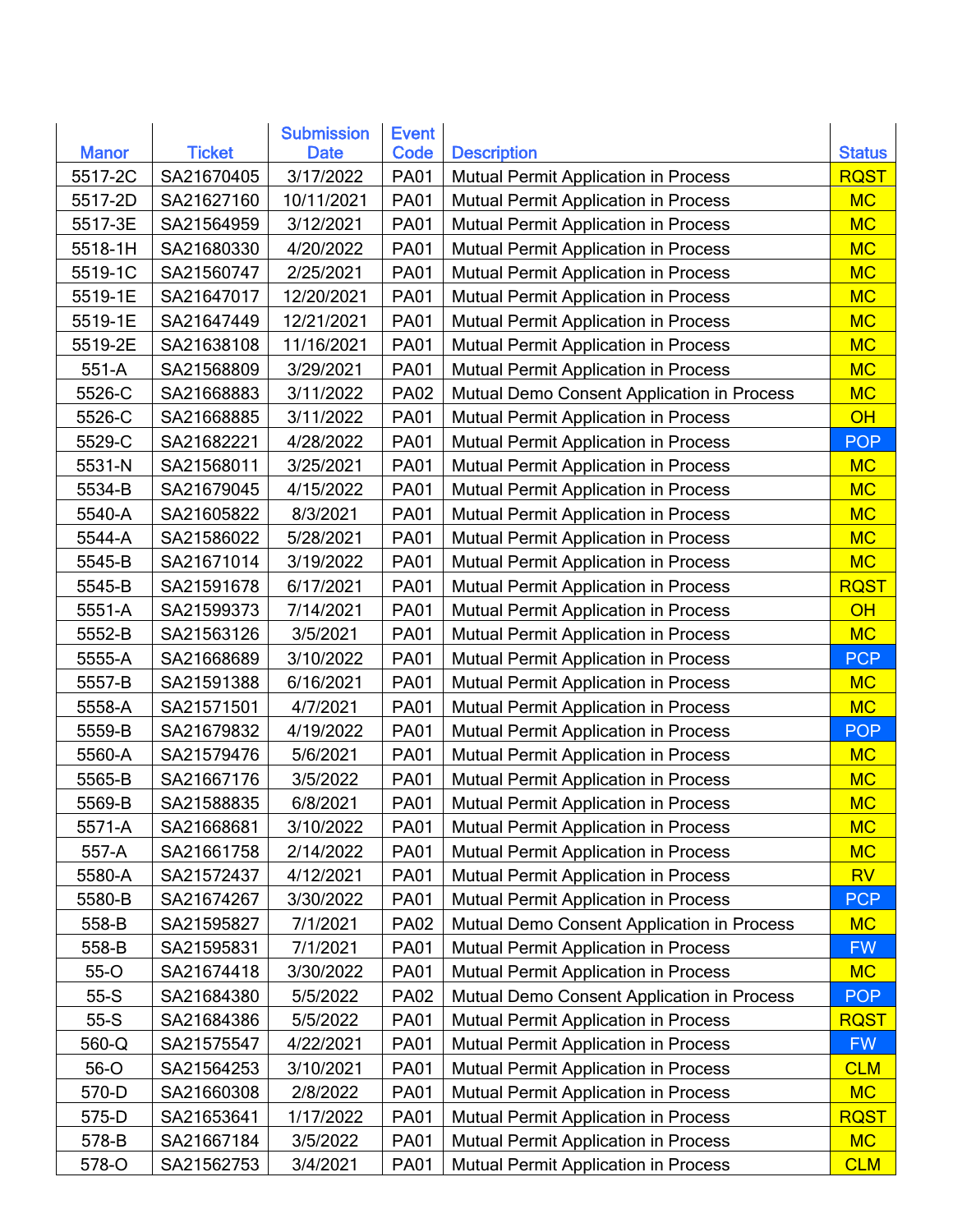| <b>Manor</b><br><b>Ticket</b><br>Code<br><b>Description</b><br><b>Status</b><br><b>Date</b><br>579-O<br>SA21585243<br>5/26/2021<br><b>MC</b><br><b>PA01</b><br>Mutual Permit Application in Process<br>580-O<br>SA21619878<br>9/16/2021<br><b>MC</b><br><b>PA02</b><br>Mutual Demo Consent Application in Process<br>SA21654233<br>1/18/2022<br><b>PA01</b><br><b>FW</b><br>581-A<br>Mutual Permit Application in Process<br>590-B<br>SA21667421<br>3/7/2022<br><b>PA01</b><br><b>MC</b><br>Mutual Permit Application in Process<br><b>CLM</b><br>591-N<br>SA21683796<br>5/4/2022<br><b>PA01</b><br><b>Mutual Permit Application in Process</b><br>591-Q<br>SA21622587<br>9/24/2021<br><b>PA01</b><br><b>RQST</b><br>Mutual Permit Application in Process<br><b>MC</b><br>594-B<br>SA21602729<br>7/23/2021<br><b>PA01</b><br>Mutual Permit Application in Process<br>597-C<br><b>PA01</b><br><b>MC</b><br>SA21604894<br>7/30/2021<br>Mutual Permit Application in Process<br>598-C<br>SA21595843<br>7/1/2021<br><b>PA01</b><br>Mutual Permit Application in Process<br><b>MC</b><br>599-B<br>SA21653111<br>1/13/2022<br><b>PA01</b><br><b>MC</b><br>Mutual Permit Application in Process<br>$59-A$<br>SA21626979<br>10/11/2021<br><b>MC</b><br><b>PA02</b><br>Mutual Demo Consent Application in Process<br>SA21626993<br>OH<br>59-A<br>10/11/2021<br><b>PA01</b><br>Mutual Permit Application in Process<br>600-E<br>SA21572960<br>4/13/2021<br><b>PA02</b><br><b>MC</b><br>Mutual Demo Consent Application in Process<br>600-E<br>SA21572962<br>4/13/2021<br><b>PA01</b><br><b>MC</b><br>Mutual Permit Application in Process<br>603-D<br>SA21638733<br>11/22/2021<br><b>PA01</b><br><b>MC</b><br>Mutual Permit Application in Process |
|------------------------------------------------------------------------------------------------------------------------------------------------------------------------------------------------------------------------------------------------------------------------------------------------------------------------------------------------------------------------------------------------------------------------------------------------------------------------------------------------------------------------------------------------------------------------------------------------------------------------------------------------------------------------------------------------------------------------------------------------------------------------------------------------------------------------------------------------------------------------------------------------------------------------------------------------------------------------------------------------------------------------------------------------------------------------------------------------------------------------------------------------------------------------------------------------------------------------------------------------------------------------------------------------------------------------------------------------------------------------------------------------------------------------------------------------------------------------------------------------------------------------------------------------------------------------------------------------------------------------------------------------------------------------------------------------------------------------------------------|
|                                                                                                                                                                                                                                                                                                                                                                                                                                                                                                                                                                                                                                                                                                                                                                                                                                                                                                                                                                                                                                                                                                                                                                                                                                                                                                                                                                                                                                                                                                                                                                                                                                                                                                                                          |
|                                                                                                                                                                                                                                                                                                                                                                                                                                                                                                                                                                                                                                                                                                                                                                                                                                                                                                                                                                                                                                                                                                                                                                                                                                                                                                                                                                                                                                                                                                                                                                                                                                                                                                                                          |
|                                                                                                                                                                                                                                                                                                                                                                                                                                                                                                                                                                                                                                                                                                                                                                                                                                                                                                                                                                                                                                                                                                                                                                                                                                                                                                                                                                                                                                                                                                                                                                                                                                                                                                                                          |
|                                                                                                                                                                                                                                                                                                                                                                                                                                                                                                                                                                                                                                                                                                                                                                                                                                                                                                                                                                                                                                                                                                                                                                                                                                                                                                                                                                                                                                                                                                                                                                                                                                                                                                                                          |
|                                                                                                                                                                                                                                                                                                                                                                                                                                                                                                                                                                                                                                                                                                                                                                                                                                                                                                                                                                                                                                                                                                                                                                                                                                                                                                                                                                                                                                                                                                                                                                                                                                                                                                                                          |
|                                                                                                                                                                                                                                                                                                                                                                                                                                                                                                                                                                                                                                                                                                                                                                                                                                                                                                                                                                                                                                                                                                                                                                                                                                                                                                                                                                                                                                                                                                                                                                                                                                                                                                                                          |
|                                                                                                                                                                                                                                                                                                                                                                                                                                                                                                                                                                                                                                                                                                                                                                                                                                                                                                                                                                                                                                                                                                                                                                                                                                                                                                                                                                                                                                                                                                                                                                                                                                                                                                                                          |
|                                                                                                                                                                                                                                                                                                                                                                                                                                                                                                                                                                                                                                                                                                                                                                                                                                                                                                                                                                                                                                                                                                                                                                                                                                                                                                                                                                                                                                                                                                                                                                                                                                                                                                                                          |
|                                                                                                                                                                                                                                                                                                                                                                                                                                                                                                                                                                                                                                                                                                                                                                                                                                                                                                                                                                                                                                                                                                                                                                                                                                                                                                                                                                                                                                                                                                                                                                                                                                                                                                                                          |
|                                                                                                                                                                                                                                                                                                                                                                                                                                                                                                                                                                                                                                                                                                                                                                                                                                                                                                                                                                                                                                                                                                                                                                                                                                                                                                                                                                                                                                                                                                                                                                                                                                                                                                                                          |
|                                                                                                                                                                                                                                                                                                                                                                                                                                                                                                                                                                                                                                                                                                                                                                                                                                                                                                                                                                                                                                                                                                                                                                                                                                                                                                                                                                                                                                                                                                                                                                                                                                                                                                                                          |
|                                                                                                                                                                                                                                                                                                                                                                                                                                                                                                                                                                                                                                                                                                                                                                                                                                                                                                                                                                                                                                                                                                                                                                                                                                                                                                                                                                                                                                                                                                                                                                                                                                                                                                                                          |
|                                                                                                                                                                                                                                                                                                                                                                                                                                                                                                                                                                                                                                                                                                                                                                                                                                                                                                                                                                                                                                                                                                                                                                                                                                                                                                                                                                                                                                                                                                                                                                                                                                                                                                                                          |
|                                                                                                                                                                                                                                                                                                                                                                                                                                                                                                                                                                                                                                                                                                                                                                                                                                                                                                                                                                                                                                                                                                                                                                                                                                                                                                                                                                                                                                                                                                                                                                                                                                                                                                                                          |
|                                                                                                                                                                                                                                                                                                                                                                                                                                                                                                                                                                                                                                                                                                                                                                                                                                                                                                                                                                                                                                                                                                                                                                                                                                                                                                                                                                                                                                                                                                                                                                                                                                                                                                                                          |
|                                                                                                                                                                                                                                                                                                                                                                                                                                                                                                                                                                                                                                                                                                                                                                                                                                                                                                                                                                                                                                                                                                                                                                                                                                                                                                                                                                                                                                                                                                                                                                                                                                                                                                                                          |
| 603-D<br>SA21684273<br>5/5/2022<br><b>PA01</b><br>Mutual Permit Application in Process<br><b>RQST</b>                                                                                                                                                                                                                                                                                                                                                                                                                                                                                                                                                                                                                                                                                                                                                                                                                                                                                                                                                                                                                                                                                                                                                                                                                                                                                                                                                                                                                                                                                                                                                                                                                                    |
| 603-G<br>SA21634173<br>11/4/2021<br><b>PA01</b><br>OH<br><b>Mutual Permit Application in Process</b>                                                                                                                                                                                                                                                                                                                                                                                                                                                                                                                                                                                                                                                                                                                                                                                                                                                                                                                                                                                                                                                                                                                                                                                                                                                                                                                                                                                                                                                                                                                                                                                                                                     |
| 605-B<br><b>MC</b><br>SA21614807<br>8/31/2021<br><b>PA01</b><br>Mutual Permit Application in Process                                                                                                                                                                                                                                                                                                                                                                                                                                                                                                                                                                                                                                                                                                                                                                                                                                                                                                                                                                                                                                                                                                                                                                                                                                                                                                                                                                                                                                                                                                                                                                                                                                     |
| 60-D<br>SA21677375<br>4/9/2022<br><b>CLM</b><br><b>PA01</b><br>Mutual Permit Application in Process                                                                                                                                                                                                                                                                                                                                                                                                                                                                                                                                                                                                                                                                                                                                                                                                                                                                                                                                                                                                                                                                                                                                                                                                                                                                                                                                                                                                                                                                                                                                                                                                                                      |
| 612-B<br>SA21654228<br>1/18/2022<br><b>PA02</b><br><b>MC</b><br>Mutual Demo Consent Application in Process                                                                                                                                                                                                                                                                                                                                                                                                                                                                                                                                                                                                                                                                                                                                                                                                                                                                                                                                                                                                                                                                                                                                                                                                                                                                                                                                                                                                                                                                                                                                                                                                                               |
| 1/25/2022<br>OH<br>612-B<br>SA21656318<br><b>PA01</b><br>Mutual Permit Application in Process                                                                                                                                                                                                                                                                                                                                                                                                                                                                                                                                                                                                                                                                                                                                                                                                                                                                                                                                                                                                                                                                                                                                                                                                                                                                                                                                                                                                                                                                                                                                                                                                                                            |
| 614-B<br>SA21573450<br>4/14/2021<br><b>PA01</b><br><b>FW</b><br>Mutual Permit Application in Process                                                                                                                                                                                                                                                                                                                                                                                                                                                                                                                                                                                                                                                                                                                                                                                                                                                                                                                                                                                                                                                                                                                                                                                                                                                                                                                                                                                                                                                                                                                                                                                                                                     |
| 614-B<br>SA21638415<br>11/19/2021<br><b>MC</b><br><b>PA01</b><br>Mutual Permit Application in Process                                                                                                                                                                                                                                                                                                                                                                                                                                                                                                                                                                                                                                                                                                                                                                                                                                                                                                                                                                                                                                                                                                                                                                                                                                                                                                                                                                                                                                                                                                                                                                                                                                    |
| 615-D<br>SA21566266<br>3/18/2021<br><b>MC</b><br><b>PA02</b><br>Mutual Demo Consent Application in Process                                                                                                                                                                                                                                                                                                                                                                                                                                                                                                                                                                                                                                                                                                                                                                                                                                                                                                                                                                                                                                                                                                                                                                                                                                                                                                                                                                                                                                                                                                                                                                                                                               |
| 615-D<br>3/18/2021<br><b>PA01</b><br><b>MC</b><br>SA21566261<br>Mutual Permit Application in Process                                                                                                                                                                                                                                                                                                                                                                                                                                                                                                                                                                                                                                                                                                                                                                                                                                                                                                                                                                                                                                                                                                                                                                                                                                                                                                                                                                                                                                                                                                                                                                                                                                     |
| 620-N<br>SA21632670<br>10/29/2021<br><b>RQST</b><br><b>PA01</b><br>Mutual Permit Application in Process                                                                                                                                                                                                                                                                                                                                                                                                                                                                                                                                                                                                                                                                                                                                                                                                                                                                                                                                                                                                                                                                                                                                                                                                                                                                                                                                                                                                                                                                                                                                                                                                                                  |
| SA21634046<br>625-O<br>11/4/2021<br><b>PA01</b><br>OH<br>Mutual Permit Application in Process                                                                                                                                                                                                                                                                                                                                                                                                                                                                                                                                                                                                                                                                                                                                                                                                                                                                                                                                                                                                                                                                                                                                                                                                                                                                                                                                                                                                                                                                                                                                                                                                                                            |
| 630-O<br>SA21578964<br>5/5/2021<br><b>PA02</b><br>Mutual Demo Consent Application in Process<br>O <sub>H</sub>                                                                                                                                                                                                                                                                                                                                                                                                                                                                                                                                                                                                                                                                                                                                                                                                                                                                                                                                                                                                                                                                                                                                                                                                                                                                                                                                                                                                                                                                                                                                                                                                                           |
| 630-O<br>SA21583647<br>5/20/2021<br><b>PA01</b><br>OH<br><b>Mutual Permit Application in Process</b>                                                                                                                                                                                                                                                                                                                                                                                                                                                                                                                                                                                                                                                                                                                                                                                                                                                                                                                                                                                                                                                                                                                                                                                                                                                                                                                                                                                                                                                                                                                                                                                                                                     |
| <b>MC</b><br>631-A<br>SA21661599<br>2/14/2022<br><b>PA02</b><br>Mutual Demo Consent Application in Process                                                                                                                                                                                                                                                                                                                                                                                                                                                                                                                                                                                                                                                                                                                                                                                                                                                                                                                                                                                                                                                                                                                                                                                                                                                                                                                                                                                                                                                                                                                                                                                                                               |
| 631-A<br>SA21678579<br>4/13/2022<br><b>PA01</b><br>Mutual Permit Application in Process<br><b>RQST</b>                                                                                                                                                                                                                                                                                                                                                                                                                                                                                                                                                                                                                                                                                                                                                                                                                                                                                                                                                                                                                                                                                                                                                                                                                                                                                                                                                                                                                                                                                                                                                                                                                                   |
| 632-P<br>SA21653780<br>1/17/2022<br><b>PA01</b><br><b>MC</b><br>Mutual Permit Application in Process                                                                                                                                                                                                                                                                                                                                                                                                                                                                                                                                                                                                                                                                                                                                                                                                                                                                                                                                                                                                                                                                                                                                                                                                                                                                                                                                                                                                                                                                                                                                                                                                                                     |
| 638-B<br>SA21682506<br>4/28/2022<br><b>PA01</b><br><b>Mutual Permit Application in Process</b><br><b>POP</b>                                                                                                                                                                                                                                                                                                                                                                                                                                                                                                                                                                                                                                                                                                                                                                                                                                                                                                                                                                                                                                                                                                                                                                                                                                                                                                                                                                                                                                                                                                                                                                                                                             |
| 638-P<br>SA21671692<br><b>RQST</b><br>3/22/2022<br><b>PA01</b><br>Mutual Permit Application in Process                                                                                                                                                                                                                                                                                                                                                                                                                                                                                                                                                                                                                                                                                                                                                                                                                                                                                                                                                                                                                                                                                                                                                                                                                                                                                                                                                                                                                                                                                                                                                                                                                                   |
| 63-B<br>SA21667187<br>3/5/2022<br><b>PA01</b><br><b>MC</b><br><b>Mutual Permit Application in Process</b>                                                                                                                                                                                                                                                                                                                                                                                                                                                                                                                                                                                                                                                                                                                                                                                                                                                                                                                                                                                                                                                                                                                                                                                                                                                                                                                                                                                                                                                                                                                                                                                                                                |
| 63-B<br>SA21660306<br>2/8/2022<br><b>PA01</b><br>Mutual Permit Application in Process<br><b>MC</b>                                                                                                                                                                                                                                                                                                                                                                                                                                                                                                                                                                                                                                                                                                                                                                                                                                                                                                                                                                                                                                                                                                                                                                                                                                                                                                                                                                                                                                                                                                                                                                                                                                       |
| 642-A<br>SA21626934<br>10/11/2021<br>Mutual Demo Consent Application in Process<br><b>PCP</b><br><b>PA02</b>                                                                                                                                                                                                                                                                                                                                                                                                                                                                                                                                                                                                                                                                                                                                                                                                                                                                                                                                                                                                                                                                                                                                                                                                                                                                                                                                                                                                                                                                                                                                                                                                                             |
| 642-A<br>SA21626943<br>10/11/2021<br>Mutual Permit Application in Process<br><b>PA01</b><br><b>PCP</b>                                                                                                                                                                                                                                                                                                                                                                                                                                                                                                                                                                                                                                                                                                                                                                                                                                                                                                                                                                                                                                                                                                                                                                                                                                                                                                                                                                                                                                                                                                                                                                                                                                   |
| SA21681512<br>643-A<br>4/26/2022<br><b>PA02</b><br>Mutual Demo Consent Application in Process<br><b>MC</b>                                                                                                                                                                                                                                                                                                                                                                                                                                                                                                                                                                                                                                                                                                                                                                                                                                                                                                                                                                                                                                                                                                                                                                                                                                                                                                                                                                                                                                                                                                                                                                                                                               |
| 644-P<br>SA21592539<br>6/21/2021<br><b>PA01</b><br>Mutual Permit Application in Process<br><b>MC</b>                                                                                                                                                                                                                                                                                                                                                                                                                                                                                                                                                                                                                                                                                                                                                                                                                                                                                                                                                                                                                                                                                                                                                                                                                                                                                                                                                                                                                                                                                                                                                                                                                                     |
| 645-B<br>SA21669924<br>3/16/2022<br>Mutual Permit Application in Process<br><b>MC</b><br><b>PA01</b>                                                                                                                                                                                                                                                                                                                                                                                                                                                                                                                                                                                                                                                                                                                                                                                                                                                                                                                                                                                                                                                                                                                                                                                                                                                                                                                                                                                                                                                                                                                                                                                                                                     |
| 646-C<br>SA21655806<br>1/24/2022<br><b>PA02</b><br>Mutual Demo Consent Application in Process<br><b>RQST</b>                                                                                                                                                                                                                                                                                                                                                                                                                                                                                                                                                                                                                                                                                                                                                                                                                                                                                                                                                                                                                                                                                                                                                                                                                                                                                                                                                                                                                                                                                                                                                                                                                             |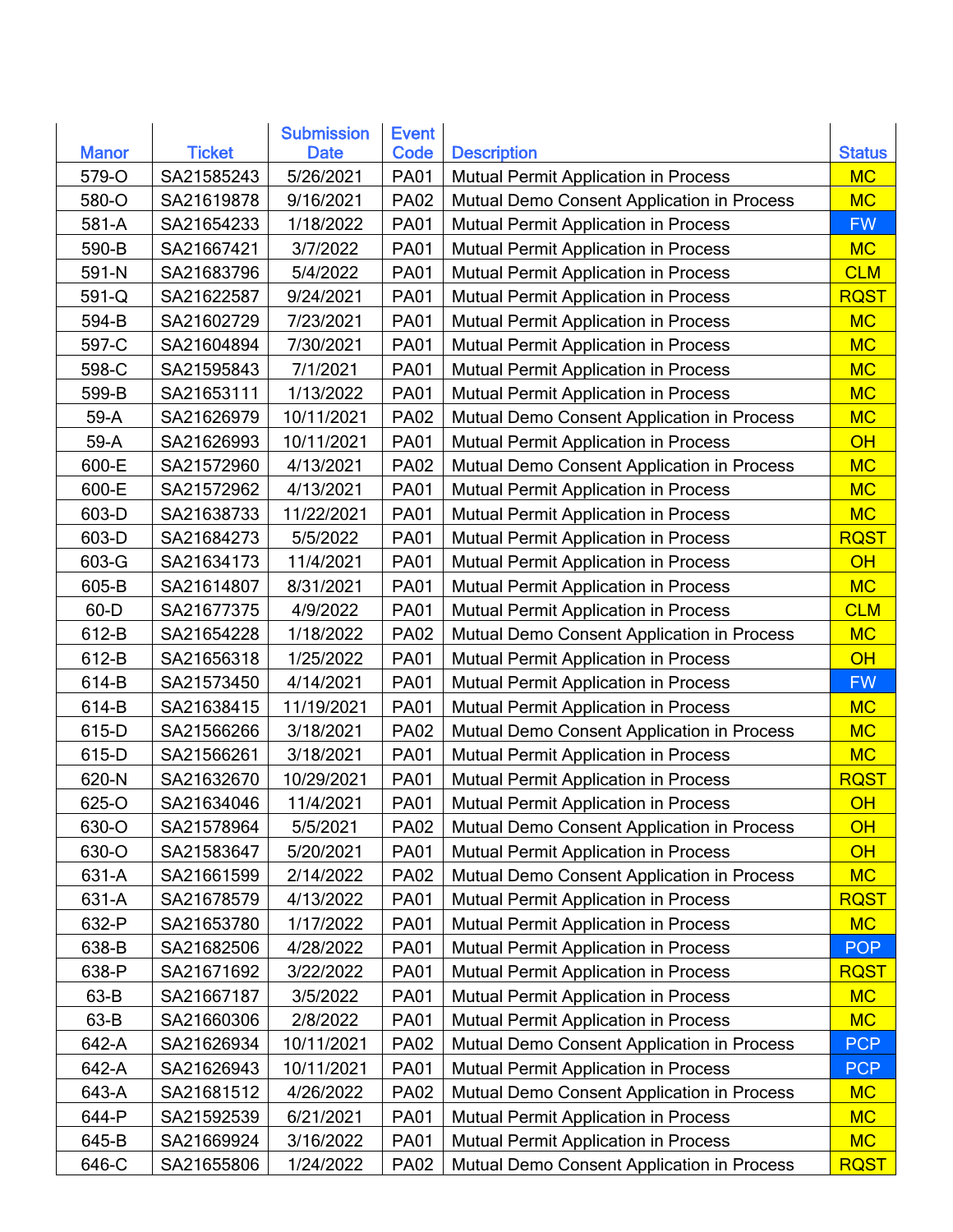|              |               | <b>Submission</b> | <b>Event</b> |                                             |               |
|--------------|---------------|-------------------|--------------|---------------------------------------------|---------------|
| <b>Manor</b> | <b>Ticket</b> | <b>Date</b>       | Code         | <b>Description</b>                          | <b>Status</b> |
| 646-C        | SA21583881    | 5/21/2021         | <b>PA01</b>  | Mutual Permit Application in Process        | <b>FW</b>     |
| 646-C        | SA21655812    | 1/24/2022         | <b>PA01</b>  | <b>Mutual Permit Application in Process</b> | <b>RQST</b>   |
| 64-F         | SA21567213    | 3/23/2021         | <b>PA01</b>  | Mutual Permit Application in Process        | <b>MC</b>     |
| 654-C        | SA21564414    | 3/11/2021         | <b>PA02</b>  | Mutual Demo Consent Application in Process  | <b>MC</b>     |
| 654-C        | SA21608009    | 8/9/2021          | <b>PA01</b>  | Mutual Permit Application in Process        | <b>MC</b>     |
| 655-C        | SA21624374    | 10/1/2021         | <b>PA01</b>  | Mutual Permit Application in Process        | <b>FW</b>     |
| 65-A         | SA21630528    | 10/21/2021        | <b>PA01</b>  | Mutual Permit Application in Process        | <b>MC</b>     |
| 668-B        | SA21667726    | 3/4/2022          | <b>PA01</b>  | <b>Mutual Permit Application in Process</b> | <b>MC</b>     |
| 668-P        | SA21639259    | 11/23/2021        | <b>PA01</b>  | <b>Mutual Permit Application in Process</b> | <b>MC</b>     |
| 678-A        | SA21603516    | 7/27/2021         | <b>PA01</b>  | <b>Mutual Permit Application in Process</b> | <b>FW</b>     |
| 67-C         | SA21613686    | 8/26/2021         | <b>PA01</b>  | Mutual Permit Application in Process        | <b>MC</b>     |
| 680-N        | SA21571344    | 4/7/2021          | <b>PA01</b>  | Mutual Permit Application in Process        | <b>MC</b>     |
| 683-A        | SA21609766    | 8/13/2021         | <b>PA01</b>  | <b>Mutual Permit Application in Process</b> | <b>MC</b>     |
| 683-N        | SA21645997    | 12/16/2021        | <b>PA01</b>  | <b>Mutual Permit Application in Process</b> | <b>FW</b>     |
| 683-N        | SA21628705    | 10/15/2021        | <b>PA01</b>  | <b>Mutual Permit Application in Process</b> | <b>MC</b>     |
| 684-A        | SA21611756    | 8/19/2021         | <b>PA02</b>  | Mutual Demo Consent Application in Process  | <b>MC</b>     |
| 684-A        | SA21611758    | 8/19/2021         | <b>PA01</b>  | Mutual Permit Application in Process        | <b>MC</b>     |
| 685-C        | SA21592416    | 6/21/2021         | <b>PA01</b>  | Mutual Permit Application in Process        | <b>MC</b>     |
| 686-D        | SA21621906    | 9/23/2021         | <b>PA01</b>  | <b>Mutual Permit Application in Process</b> | <b>MC</b>     |
| 695-C        | SA21572000    | 4/9/2021          | <b>PA01</b>  | Mutual Permit Application in Process        | <b>RV</b>     |
| 695-N        | SA21652305    | 1/11/2022         | <b>PA01</b>  | <b>Mutual Permit Application in Process</b> | <b>FW</b>     |
| 698-D        | SA21596666    | 7/6/2021          | <b>PA01</b>  | <b>Mutual Permit Application in Process</b> | <b>MC</b>     |
| $711 - B$    | SA21628855    | 10/15/2021        | <b>PA01</b>  | Mutual Permit Application in Process        | <b>FW</b>     |
| 711-C        | SA21567033    | 3/22/2021         | <b>PA01</b>  | Mutual Permit Application in Process        | <b>MC</b>     |
| 713-B        | SA21589032    | 6/9/2021          | <b>PA01</b>  | <b>Mutual Permit Application in Process</b> | <b>MC</b>     |
| 722-A        | SA21570696    | 4/5/2021          | <b>PA02</b>  | Mutual Demo Consent Application in Process  | <b>MC</b>     |
| 726-B        | SA21664883    | 2/25/2022         | <b>PA01</b>  | <b>Mutual Permit Application in Process</b> | <b>MC</b>     |
| 727-G        | SA21668090    | 3/9/2022          | <b>PA01</b>  | Mutual Permit Application in Process        | <b>MC</b>     |
| 728-D        | SA21685387    | 5/10/2022         | <b>PA01</b>  | Mutual Permit Application in Process        | <b>POP</b>    |
| 730-P        | SA21672375    | 3/24/2022         | <b>PA01</b>  | Mutual Permit Application in Process        | <b>POP</b>    |
| 730-P        | SA21680233    | 4/20/2022         | <b>PA01</b>  | Mutual Permit Application in Process        | <b>POP</b>    |
| 730-P        | SA21672404    | 3/24/2022         | <b>PA01</b>  | Mutual Permit Application in Process        | <b>RV</b>     |
| 737-B        | SA21629806    | 10/19/2021        | <b>PA02</b>  | Mutual Demo Consent Application in Process  | <b>RQST</b>   |
| 737-B        | SA21629821    | 10/19/2021        | <b>PA01</b>  | Mutual Permit Application in Process        | <b>RQST</b>   |
| $73-B$       | SA21674336    | 3/30/2022         | <b>PA01</b>  | Mutual Permit Application in Process        | <b>MC</b>     |
| 744-A        | SA21674978    | 4/1/2022          | <b>PA01</b>  | Mutual Permit Application in Process        | <b>RV</b>     |
| 748-O        | SA21573103    | 4/13/2021         | <b>PA01</b>  | Mutual Permit Application in Process        | <b>MC</b>     |
| 74-F         | SA21680469    | 4/21/2022         | <b>PA01</b>  | Mutual Permit Application in Process        | <b>MC</b>     |
| 754-B        | SA21563755    | 3/9/2021          | <b>PA01</b>  | Mutual Permit Application in Process        | <b>MC</b>     |
| 755-A        | SA21644942    | 12/14/2021        | <b>PA01</b>  | Mutual Permit Application in Process        | <b>MC</b>     |
| 756-G        | SA21668272    | 3/9/2022          | <b>PA01</b>  | Mutual Permit Application in Process        | <b>MC</b>     |
| 75-U         | SA21682871    | 4/30/2022         | <b>PA02</b>  | Mutual Demo Consent Application in Process  | <b>PCP</b>    |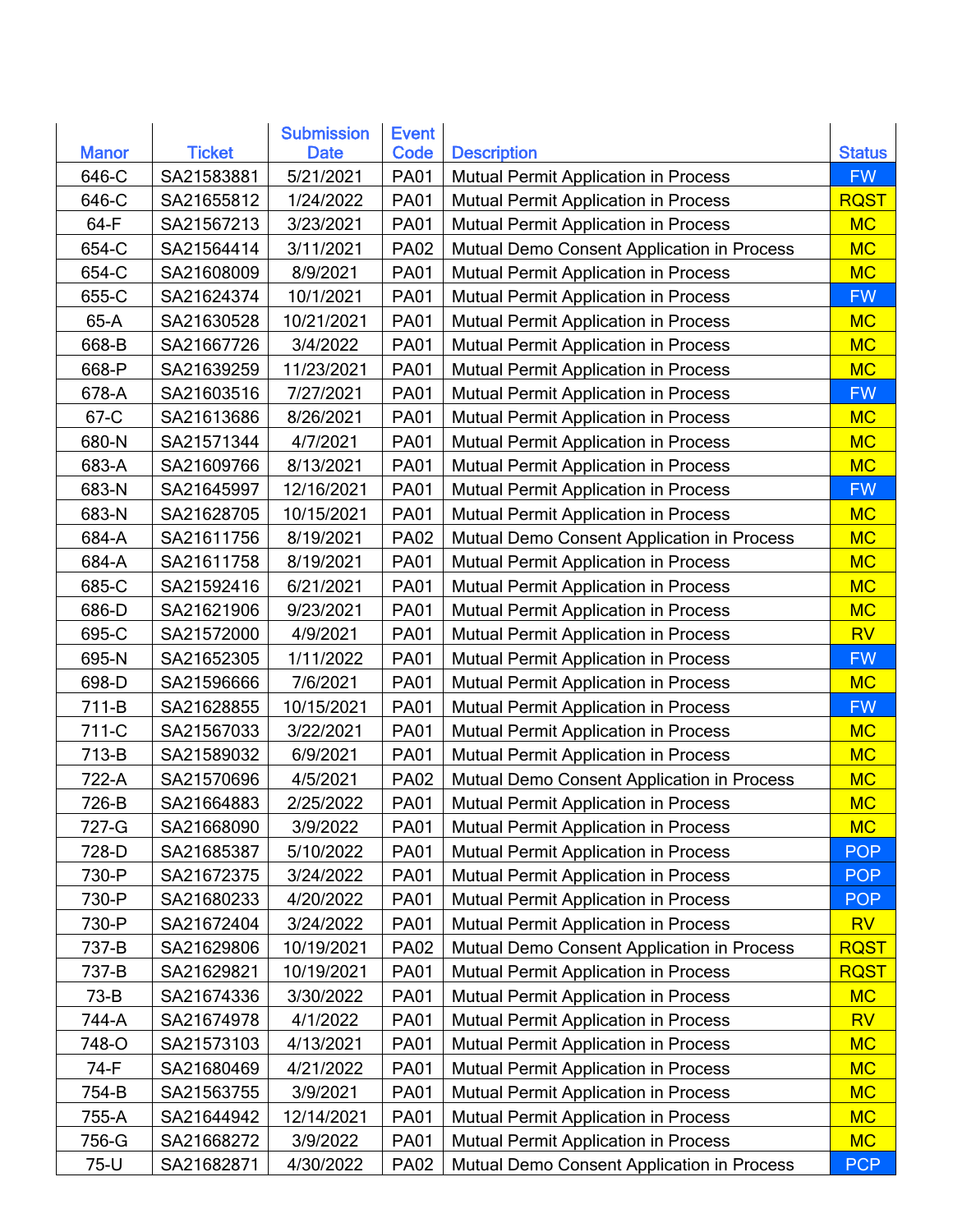|              |               | <b>Submission</b> | <b>Event</b> |                                             |               |
|--------------|---------------|-------------------|--------------|---------------------------------------------|---------------|
| <b>Manor</b> | <b>Ticket</b> | <b>Date</b>       | Code         | <b>Description</b>                          | <b>Status</b> |
| 75-U         | SA21668213    | 3/9/2022          | <b>PA01</b>  | Mutual Permit Application in Process        | <b>RQST</b>   |
| 762-D        | SA21631503    | 10/26/2021        | <b>PA01</b>  | <b>Mutual Permit Application in Process</b> | <b>FW</b>     |
| 764-O        | SA21565615    | 3/16/2021         | <b>PA01</b>  | <b>Mutual Permit Application in Process</b> | <b>MC</b>     |
| 765-C        | SA21675901    | 4/5/2022          | <b>PA01</b>  | Mutual Permit Application in Process        | <b>CLM</b>    |
| 768-C        | SA21632059    | 10/27/2021        | <b>PA02</b>  | Mutual Demo Consent Application in Process  | <b>RQST</b>   |
| 768-C        | SA21632072    | 10/27/2021        | <b>PA01</b>  | Mutual Permit Application in Process        | <b>RQST</b>   |
| 769-C        | SA21684058    | 5/4/2022          | <b>PA02</b>  | Mutual Demo Consent Application in Process  | <b>RQST</b>   |
| 769-C        | SA21684059    | 5/4/2022          | <b>PA01</b>  | <b>Mutual Permit Application in Process</b> | <b>RQST</b>   |
| 773-C        | SA21635785    | 11/10/2021        | <b>PA02</b>  | Mutual Demo Consent Application in Process  | <b>MC</b>     |
| 773-C        | SA21635790    | 11/10/2021        | <b>PA01</b>  | Mutual Permit Application in Process        | <b>RQST</b>   |
| 783-O        | SA21590938    | 6/15/2021         | <b>PA01</b>  | Mutual Permit Application in Process        | <b>MC</b>     |
| 783-P        | SA21682533    | 4/28/2022         | <b>PA01</b>  | Mutual Permit Application in Process        | <b>CLM</b>    |
| 788-B        | SA21618402    | 9/13/2021         | <b>PA01</b>  | <b>Mutual Permit Application in Process</b> | <b>FW</b>     |
| 788-B        | SA21617997    | 9/10/2021         | <b>PA01</b>  | Mutual Permit Application in Process        | <b>MC</b>     |
| 788-O        | SA21586588    | 6/1/2021          | <b>PA01</b>  | <b>Mutual Permit Application in Process</b> | <b>MC</b>     |
| 790-O        | SA21622912    | 9/27/2021         | <b>PA01</b>  | Mutual Permit Application in Process        | <b>FW</b>     |
| 790-O        | SA21599304    | 7/14/2021         | <b>PA01</b>  | Mutual Permit Application in Process        | <b>MC</b>     |
| 790-O        | SA21667594    | 3/7/2022          | <b>PA01</b>  | <b>Mutual Permit Application in Process</b> | <b>MC</b>     |
| 790-O        | SA21670037    | 3/16/2022         | <b>PA01</b>  | <b>Mutual Permit Application in Process</b> | <b>RQST</b>   |
| 793-B        | SA21582367    | 5/17/2021         | <b>PA02</b>  | Mutual Demo Consent Application in Process  | <b>MC</b>     |
| 793-B        | SA21582358    | 5/17/2021         | <b>PA01</b>  | <b>Mutual Permit Application in Process</b> | <b>MC</b>     |
| 798-B        | SA21619289    | 9/15/2021         | <b>PA02</b>  | Mutual Demo Consent Application in Process  | <b>MC</b>     |
| 798-B        | SA21619290    | 9/15/2021         | <b>PA01</b>  | Mutual Permit Application in Process        | OH            |
| 805-B        | SA21661049    | 2/10/2022         | <b>PA01</b>  | Mutual Permit Application in Process        | <b>MC</b>     |
| 805-P        | SA21633207    | 11/1/2021         | <b>PA01</b>  | Mutual Permit Application in Process        | <b>RV</b>     |
| 805-Q        | SA21633206    | 11/1/2021         | <b>PA01</b>  | Mutual Permit Application in Process        | <b>RV</b>     |
| 809-N        | SA21561823    | 3/1/2021          | <b>PA01</b>  | <b>Mutual Permit Application in Process</b> | <b>MC</b>     |
| 80-B         | SA21680528    | 4/21/2022         | <b>PA01</b>  | Mutual Permit Application in Process        | <b>MC</b>     |
| 81-C         | SA21607714    | 8/9/2021          | <b>PA01</b>  | Mutual Permit Application in Process        | <b>MC</b>     |
| 824-D        | SA21634538    | 11/5/2021         | <b>PA01</b>  | <b>Mutual Permit Application in Process</b> | <b>MC</b>     |
| 825-A        | SA21664349    | 2/4/2022          | <b>PA01</b>  | <b>Mutual Permit Application in Process</b> | <b>MC</b>     |
| 829-C        | SA21650349    | 1/4/2022          | <b>PA01</b>  | Mutual Permit Application in Process        | <b>FW</b>     |
| 829-D        | SA21564659    | 3/12/2021         | <b>PA02</b>  | Mutual Demo Consent Application in Process  | <b>RQST</b>   |
| 82-A         | SA21586472    | 6/1/2021          | <b>PA01</b>  | Mutual Permit Application in Process        | <b>MC</b>     |
| 82-S         | SA21670351    | 3/17/2022         | <b>PA01</b>  | Mutual Permit Application in Process        | <b>MC</b>     |
| 836-Q        | SA21587852    | 6/4/2021          | <b>PA01</b>  | Mutual Permit Application in Process        | <b>POP</b>    |
| 837-C        | SA21621951    | 9/23/2021         | <b>PA02</b>  | Mutual Demo Consent Application in Process  | <b>RQST</b>   |
| 837-C        | SA21621956    | 9/23/2021         | <b>PA01</b>  | Mutual Permit Application in Process        | <b>RQST</b>   |
| 839-A        | SA21649139    | 12/29/2021        | <b>PA02</b>  | Mutual Demo Consent Application in Process  | <b>RQST</b>   |
| 839-A        | SA21649140    | 12/29/2021        | <b>PA01</b>  | Mutual Permit Application in Process        | <b>OH</b>     |
| 843-B        | SA21677381    | 4/9/2022          | <b>PA01</b>  | Mutual Permit Application in Process        | <b>MC</b>     |
| 849-P        | SA21584284    | 5/24/2021         | <b>PA01</b>  | Mutual Permit Application in Process        | <b>MC</b>     |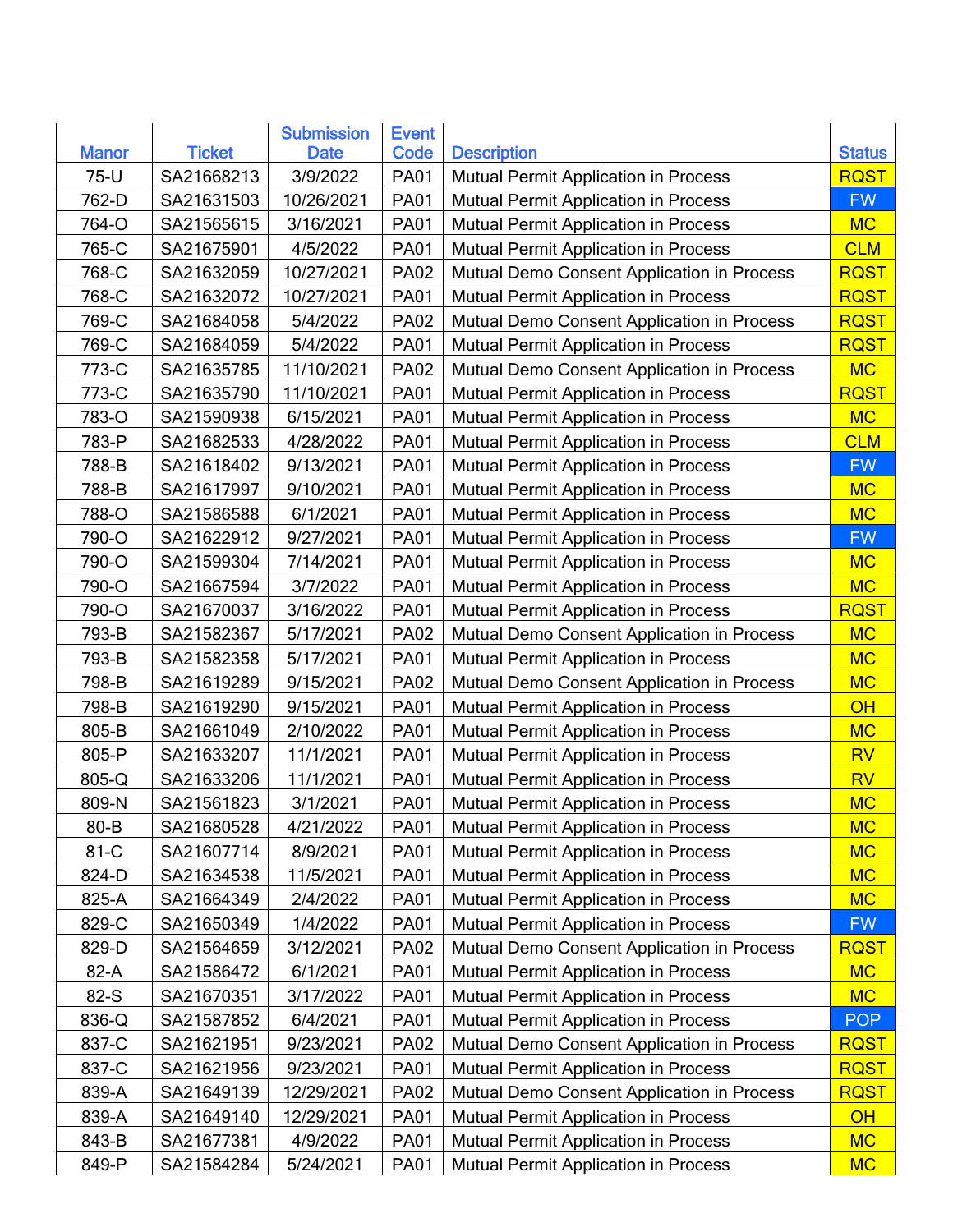| <b>Manor</b><br>Code<br><b>Status</b><br><b>Date</b><br>84-S<br>SA21669060<br>3/12/2022<br><b>POP</b><br><b>PA01</b><br>Mutual Permit Application in Process<br>$84 - T$<br>SA21568901<br>3/29/2021<br><b>PA01</b><br><b>RV</b><br><b>Mutual Permit Application in Process</b><br>853-O<br>SA21596004<br>7/1/2021<br><b>PA01</b><br><b>MC</b><br><b>Mutual Permit Application in Process</b><br>854-O<br>SA21683651<br>5/3/2022<br><b>PA01</b><br><b>RV</b><br>Mutual Permit Application in Process<br>SA21641893<br>12/3/2021<br><b>MC</b><br>858-N<br><b>PA01</b><br>Mutual Permit Application in Process<br>859-P<br>SA21609342<br>8/12/2021<br><b>PA01</b><br><b>MC</b><br>Mutual Permit Application in Process<br>861-Q<br>SA21619503<br>9/15/2021<br><b>RQST</b><br><b>PA01</b><br><b>Mutual Permit Application in Process</b><br><b>MC</b><br>863-N<br>SA21578517<br>5/4/2021<br><b>PA01</b><br><b>Mutual Permit Application in Process</b><br>865-N<br>SA21635478<br>11/9/2021<br><b>MC</b><br><b>PA01</b><br>Mutual Permit Application in Process<br>SA21578907<br>5/5/2021<br><b>MC</b><br>867-O<br><b>PA01</b><br><b>Mutual Permit Application in Process</b><br><b>MC</b><br>86-H<br>SA21596789<br>7/6/2021<br><b>PA01</b><br>Mutual Permit Application in Process<br>SA21643077<br>12/7/2021<br><b>MC</b><br>874-A<br><b>PA01</b><br>Mutual Permit Application in Process<br>SA21670191<br><b>MC</b><br>875-D<br>3/9/2022<br><b>PA01</b><br><b>Mutual Permit Application in Process</b><br>876-P<br>SA21618486<br>9/13/2021<br><b>MC</b><br><b>PA01</b><br>Mutual Permit Application in Process<br>877-P<br>SA21676926<br><b>MC</b><br>4/7/2022<br><b>PA02</b><br>Mutual Demo Consent Application in Process<br>877-P<br>SA21676953<br>4/7/2022<br><b>PA01</b><br>Mutual Permit Application in Process<br>OH<br>SA21676948<br>4/7/2022<br><b>MC</b><br>878-D<br><b>PA01</b><br>Mutual Permit Application in Process<br>883-N<br>SA21621935<br><b>MC</b><br>9/23/2021<br><b>PA01</b><br>Mutual Permit Application in Process<br>887-N<br>SA21574429<br>4/19/2021<br><b>MC</b><br><b>PA01</b><br><b>Mutual Permit Application in Process</b><br>887-N<br>SA21650695<br>1/5/2022<br><b>PA01</b><br><b>MC</b><br><b>Mutual Permit Application in Process</b><br>891-C<br>SA21598888<br>7/13/2021<br>OH<br><b>PA01</b><br><b>Mutual Permit Application in Process</b><br>SA21683026<br><b>MC</b><br>891-N<br>5/2/2022<br><b>PA01</b><br><b>Mutual Permit Application in Process</b><br>892-Q<br>SA21679687<br>4/19/2022<br><b>PA02</b><br><b>MC</b><br>Mutual Demo Consent Application in Process<br>892-Q<br>SA21679685<br>4/19/2022<br><b>PA01</b><br>OH<br>Mutual Permit Application in Process<br>893-A<br><b>RV</b><br>SA21578674<br>5/4/2021<br><b>PA02</b><br>Mutual Demo Consent Application in Process<br>893-A<br>SA21578680<br>5/4/2021<br><b>PA01</b><br>OH<br><b>Mutual Permit Application in Process</b><br>89-B<br>SA21668122<br>3/9/2022<br><b>PA01</b><br><b>RQST</b><br><b>Mutual Permit Application in Process</b><br>$8-N$<br>SA21660794<br>2/10/2022<br><b>PA01</b><br>Mutual Permit Application in Process<br><b>MC</b><br>SA21674200<br>903-N<br>3/30/2022<br><b>PA01</b><br>Mutual Permit Application in Process<br><b>POP</b><br>905-B<br><b>PA02</b><br>Mutual Demo Consent Application in Process<br><b>MC</b><br>SA21576181<br>4/26/2021<br>SA21576182<br>905-B<br>4/26/2021<br><b>PA01</b><br>Mutual Permit Application in Process<br><b>MC</b><br>$912-Q$<br>SA21624618<br>10/1/2021<br><b>PA01</b><br>Mutual Permit Application in Process<br><b>MC</b><br>917-C<br>SA21590878<br>6/15/2021<br><b>PA02</b><br>Mutual Demo Consent Application in Process<br><b>MC</b><br>SA21590883<br>917-C<br>6/15/2021<br><b>PA01</b><br><b>Mutual Permit Application in Process</b><br><b>MC</b><br>920-B<br>SA21648171<br>Mutual Demo Consent Application in Process<br><b>MC</b><br>12/27/2021<br><b>PA02</b><br>SA21580400<br>920-B<br>5/10/2021<br><b>PA01</b><br><b>Mutual Permit Application in Process</b><br><b>MC</b><br>922-A<br>SA21645675<br>12/15/2021<br>Mutual Permit Application in Process<br><b>MC</b><br><b>PA01</b><br>$925-Q$<br>SA21644713<br>12/13/2021<br>Mutual Permit Application in Process<br><b>MC</b><br><b>PA01</b><br>SA21679039<br><b>MC</b><br>926-O<br>4/15/2022<br><b>PA01</b><br><b>Mutual Permit Application in Process</b><br>SA21672556<br>928-A<br>3/24/2022<br><b>PA01</b><br>Mutual Permit Application in Process<br><b>RQST</b><br>SA21649490<br>Mutual Permit Application in Process<br>935-D<br>12/30/2021<br><b>PA01</b><br><b>MC</b> |       |               | <b>Submission</b> | <b>Event</b> |                                      |            |
|-----------------------------------------------------------------------------------------------------------------------------------------------------------------------------------------------------------------------------------------------------------------------------------------------------------------------------------------------------------------------------------------------------------------------------------------------------------------------------------------------------------------------------------------------------------------------------------------------------------------------------------------------------------------------------------------------------------------------------------------------------------------------------------------------------------------------------------------------------------------------------------------------------------------------------------------------------------------------------------------------------------------------------------------------------------------------------------------------------------------------------------------------------------------------------------------------------------------------------------------------------------------------------------------------------------------------------------------------------------------------------------------------------------------------------------------------------------------------------------------------------------------------------------------------------------------------------------------------------------------------------------------------------------------------------------------------------------------------------------------------------------------------------------------------------------------------------------------------------------------------------------------------------------------------------------------------------------------------------------------------------------------------------------------------------------------------------------------------------------------------------------------------------------------------------------------------------------------------------------------------------------------------------------------------------------------------------------------------------------------------------------------------------------------------------------------------------------------------------------------------------------------------------------------------------------------------------------------------------------------------------------------------------------------------------------------------------------------------------------------------------------------------------------------------------------------------------------------------------------------------------------------------------------------------------------------------------------------------------------------------------------------------------------------------------------------------------------------------------------------------------------------------------------------------------------------------------------------------------------------------------------------------------------------------------------------------------------------------------------------------------------------------------------------------------------------------------------------------------------------------------------------------------------------------------------------------------------------------------------------------------------------------------------------------------------------------------------------------------------------------------------------------------------------------------------------------------------------------------------------------------------------------------------------------------------------------------------------------------------------------------------------------------------------------------------------------------------------------------------------------------------------------------------------------------------------------------------------------------------------------------------------------------------------------------------------------------------------------------------------------------------------------------------------------------------------------------------------------------------------------------------------------------------------------------------------------------------------------------------------|-------|---------------|-------------------|--------------|--------------------------------------|------------|
|                                                                                                                                                                                                                                                                                                                                                                                                                                                                                                                                                                                                                                                                                                                                                                                                                                                                                                                                                                                                                                                                                                                                                                                                                                                                                                                                                                                                                                                                                                                                                                                                                                                                                                                                                                                                                                                                                                                                                                                                                                                                                                                                                                                                                                                                                                                                                                                                                                                                                                                                                                                                                                                                                                                                                                                                                                                                                                                                                                                                                                                                                                                                                                                                                                                                                                                                                                                                                                                                                                                                                                                                                                                                                                                                                                                                                                                                                                                                                                                                                                                                                                                                                                                                                                                                                                                                                                                                                                                                                                                                                                                                                 |       | <b>Ticket</b> |                   |              | <b>Description</b>                   |            |
|                                                                                                                                                                                                                                                                                                                                                                                                                                                                                                                                                                                                                                                                                                                                                                                                                                                                                                                                                                                                                                                                                                                                                                                                                                                                                                                                                                                                                                                                                                                                                                                                                                                                                                                                                                                                                                                                                                                                                                                                                                                                                                                                                                                                                                                                                                                                                                                                                                                                                                                                                                                                                                                                                                                                                                                                                                                                                                                                                                                                                                                                                                                                                                                                                                                                                                                                                                                                                                                                                                                                                                                                                                                                                                                                                                                                                                                                                                                                                                                                                                                                                                                                                                                                                                                                                                                                                                                                                                                                                                                                                                                                                 |       |               |                   |              |                                      |            |
|                                                                                                                                                                                                                                                                                                                                                                                                                                                                                                                                                                                                                                                                                                                                                                                                                                                                                                                                                                                                                                                                                                                                                                                                                                                                                                                                                                                                                                                                                                                                                                                                                                                                                                                                                                                                                                                                                                                                                                                                                                                                                                                                                                                                                                                                                                                                                                                                                                                                                                                                                                                                                                                                                                                                                                                                                                                                                                                                                                                                                                                                                                                                                                                                                                                                                                                                                                                                                                                                                                                                                                                                                                                                                                                                                                                                                                                                                                                                                                                                                                                                                                                                                                                                                                                                                                                                                                                                                                                                                                                                                                                                                 |       |               |                   |              |                                      |            |
|                                                                                                                                                                                                                                                                                                                                                                                                                                                                                                                                                                                                                                                                                                                                                                                                                                                                                                                                                                                                                                                                                                                                                                                                                                                                                                                                                                                                                                                                                                                                                                                                                                                                                                                                                                                                                                                                                                                                                                                                                                                                                                                                                                                                                                                                                                                                                                                                                                                                                                                                                                                                                                                                                                                                                                                                                                                                                                                                                                                                                                                                                                                                                                                                                                                                                                                                                                                                                                                                                                                                                                                                                                                                                                                                                                                                                                                                                                                                                                                                                                                                                                                                                                                                                                                                                                                                                                                                                                                                                                                                                                                                                 |       |               |                   |              |                                      |            |
|                                                                                                                                                                                                                                                                                                                                                                                                                                                                                                                                                                                                                                                                                                                                                                                                                                                                                                                                                                                                                                                                                                                                                                                                                                                                                                                                                                                                                                                                                                                                                                                                                                                                                                                                                                                                                                                                                                                                                                                                                                                                                                                                                                                                                                                                                                                                                                                                                                                                                                                                                                                                                                                                                                                                                                                                                                                                                                                                                                                                                                                                                                                                                                                                                                                                                                                                                                                                                                                                                                                                                                                                                                                                                                                                                                                                                                                                                                                                                                                                                                                                                                                                                                                                                                                                                                                                                                                                                                                                                                                                                                                                                 |       |               |                   |              |                                      |            |
|                                                                                                                                                                                                                                                                                                                                                                                                                                                                                                                                                                                                                                                                                                                                                                                                                                                                                                                                                                                                                                                                                                                                                                                                                                                                                                                                                                                                                                                                                                                                                                                                                                                                                                                                                                                                                                                                                                                                                                                                                                                                                                                                                                                                                                                                                                                                                                                                                                                                                                                                                                                                                                                                                                                                                                                                                                                                                                                                                                                                                                                                                                                                                                                                                                                                                                                                                                                                                                                                                                                                                                                                                                                                                                                                                                                                                                                                                                                                                                                                                                                                                                                                                                                                                                                                                                                                                                                                                                                                                                                                                                                                                 |       |               |                   |              |                                      |            |
|                                                                                                                                                                                                                                                                                                                                                                                                                                                                                                                                                                                                                                                                                                                                                                                                                                                                                                                                                                                                                                                                                                                                                                                                                                                                                                                                                                                                                                                                                                                                                                                                                                                                                                                                                                                                                                                                                                                                                                                                                                                                                                                                                                                                                                                                                                                                                                                                                                                                                                                                                                                                                                                                                                                                                                                                                                                                                                                                                                                                                                                                                                                                                                                                                                                                                                                                                                                                                                                                                                                                                                                                                                                                                                                                                                                                                                                                                                                                                                                                                                                                                                                                                                                                                                                                                                                                                                                                                                                                                                                                                                                                                 |       |               |                   |              |                                      |            |
|                                                                                                                                                                                                                                                                                                                                                                                                                                                                                                                                                                                                                                                                                                                                                                                                                                                                                                                                                                                                                                                                                                                                                                                                                                                                                                                                                                                                                                                                                                                                                                                                                                                                                                                                                                                                                                                                                                                                                                                                                                                                                                                                                                                                                                                                                                                                                                                                                                                                                                                                                                                                                                                                                                                                                                                                                                                                                                                                                                                                                                                                                                                                                                                                                                                                                                                                                                                                                                                                                                                                                                                                                                                                                                                                                                                                                                                                                                                                                                                                                                                                                                                                                                                                                                                                                                                                                                                                                                                                                                                                                                                                                 |       |               |                   |              |                                      |            |
|                                                                                                                                                                                                                                                                                                                                                                                                                                                                                                                                                                                                                                                                                                                                                                                                                                                                                                                                                                                                                                                                                                                                                                                                                                                                                                                                                                                                                                                                                                                                                                                                                                                                                                                                                                                                                                                                                                                                                                                                                                                                                                                                                                                                                                                                                                                                                                                                                                                                                                                                                                                                                                                                                                                                                                                                                                                                                                                                                                                                                                                                                                                                                                                                                                                                                                                                                                                                                                                                                                                                                                                                                                                                                                                                                                                                                                                                                                                                                                                                                                                                                                                                                                                                                                                                                                                                                                                                                                                                                                                                                                                                                 |       |               |                   |              |                                      |            |
|                                                                                                                                                                                                                                                                                                                                                                                                                                                                                                                                                                                                                                                                                                                                                                                                                                                                                                                                                                                                                                                                                                                                                                                                                                                                                                                                                                                                                                                                                                                                                                                                                                                                                                                                                                                                                                                                                                                                                                                                                                                                                                                                                                                                                                                                                                                                                                                                                                                                                                                                                                                                                                                                                                                                                                                                                                                                                                                                                                                                                                                                                                                                                                                                                                                                                                                                                                                                                                                                                                                                                                                                                                                                                                                                                                                                                                                                                                                                                                                                                                                                                                                                                                                                                                                                                                                                                                                                                                                                                                                                                                                                                 |       |               |                   |              |                                      |            |
|                                                                                                                                                                                                                                                                                                                                                                                                                                                                                                                                                                                                                                                                                                                                                                                                                                                                                                                                                                                                                                                                                                                                                                                                                                                                                                                                                                                                                                                                                                                                                                                                                                                                                                                                                                                                                                                                                                                                                                                                                                                                                                                                                                                                                                                                                                                                                                                                                                                                                                                                                                                                                                                                                                                                                                                                                                                                                                                                                                                                                                                                                                                                                                                                                                                                                                                                                                                                                                                                                                                                                                                                                                                                                                                                                                                                                                                                                                                                                                                                                                                                                                                                                                                                                                                                                                                                                                                                                                                                                                                                                                                                                 |       |               |                   |              |                                      |            |
|                                                                                                                                                                                                                                                                                                                                                                                                                                                                                                                                                                                                                                                                                                                                                                                                                                                                                                                                                                                                                                                                                                                                                                                                                                                                                                                                                                                                                                                                                                                                                                                                                                                                                                                                                                                                                                                                                                                                                                                                                                                                                                                                                                                                                                                                                                                                                                                                                                                                                                                                                                                                                                                                                                                                                                                                                                                                                                                                                                                                                                                                                                                                                                                                                                                                                                                                                                                                                                                                                                                                                                                                                                                                                                                                                                                                                                                                                                                                                                                                                                                                                                                                                                                                                                                                                                                                                                                                                                                                                                                                                                                                                 |       |               |                   |              |                                      |            |
|                                                                                                                                                                                                                                                                                                                                                                                                                                                                                                                                                                                                                                                                                                                                                                                                                                                                                                                                                                                                                                                                                                                                                                                                                                                                                                                                                                                                                                                                                                                                                                                                                                                                                                                                                                                                                                                                                                                                                                                                                                                                                                                                                                                                                                                                                                                                                                                                                                                                                                                                                                                                                                                                                                                                                                                                                                                                                                                                                                                                                                                                                                                                                                                                                                                                                                                                                                                                                                                                                                                                                                                                                                                                                                                                                                                                                                                                                                                                                                                                                                                                                                                                                                                                                                                                                                                                                                                                                                                                                                                                                                                                                 |       |               |                   |              |                                      |            |
|                                                                                                                                                                                                                                                                                                                                                                                                                                                                                                                                                                                                                                                                                                                                                                                                                                                                                                                                                                                                                                                                                                                                                                                                                                                                                                                                                                                                                                                                                                                                                                                                                                                                                                                                                                                                                                                                                                                                                                                                                                                                                                                                                                                                                                                                                                                                                                                                                                                                                                                                                                                                                                                                                                                                                                                                                                                                                                                                                                                                                                                                                                                                                                                                                                                                                                                                                                                                                                                                                                                                                                                                                                                                                                                                                                                                                                                                                                                                                                                                                                                                                                                                                                                                                                                                                                                                                                                                                                                                                                                                                                                                                 |       |               |                   |              |                                      |            |
|                                                                                                                                                                                                                                                                                                                                                                                                                                                                                                                                                                                                                                                                                                                                                                                                                                                                                                                                                                                                                                                                                                                                                                                                                                                                                                                                                                                                                                                                                                                                                                                                                                                                                                                                                                                                                                                                                                                                                                                                                                                                                                                                                                                                                                                                                                                                                                                                                                                                                                                                                                                                                                                                                                                                                                                                                                                                                                                                                                                                                                                                                                                                                                                                                                                                                                                                                                                                                                                                                                                                                                                                                                                                                                                                                                                                                                                                                                                                                                                                                                                                                                                                                                                                                                                                                                                                                                                                                                                                                                                                                                                                                 |       |               |                   |              |                                      |            |
|                                                                                                                                                                                                                                                                                                                                                                                                                                                                                                                                                                                                                                                                                                                                                                                                                                                                                                                                                                                                                                                                                                                                                                                                                                                                                                                                                                                                                                                                                                                                                                                                                                                                                                                                                                                                                                                                                                                                                                                                                                                                                                                                                                                                                                                                                                                                                                                                                                                                                                                                                                                                                                                                                                                                                                                                                                                                                                                                                                                                                                                                                                                                                                                                                                                                                                                                                                                                                                                                                                                                                                                                                                                                                                                                                                                                                                                                                                                                                                                                                                                                                                                                                                                                                                                                                                                                                                                                                                                                                                                                                                                                                 |       |               |                   |              |                                      |            |
|                                                                                                                                                                                                                                                                                                                                                                                                                                                                                                                                                                                                                                                                                                                                                                                                                                                                                                                                                                                                                                                                                                                                                                                                                                                                                                                                                                                                                                                                                                                                                                                                                                                                                                                                                                                                                                                                                                                                                                                                                                                                                                                                                                                                                                                                                                                                                                                                                                                                                                                                                                                                                                                                                                                                                                                                                                                                                                                                                                                                                                                                                                                                                                                                                                                                                                                                                                                                                                                                                                                                                                                                                                                                                                                                                                                                                                                                                                                                                                                                                                                                                                                                                                                                                                                                                                                                                                                                                                                                                                                                                                                                                 |       |               |                   |              |                                      |            |
|                                                                                                                                                                                                                                                                                                                                                                                                                                                                                                                                                                                                                                                                                                                                                                                                                                                                                                                                                                                                                                                                                                                                                                                                                                                                                                                                                                                                                                                                                                                                                                                                                                                                                                                                                                                                                                                                                                                                                                                                                                                                                                                                                                                                                                                                                                                                                                                                                                                                                                                                                                                                                                                                                                                                                                                                                                                                                                                                                                                                                                                                                                                                                                                                                                                                                                                                                                                                                                                                                                                                                                                                                                                                                                                                                                                                                                                                                                                                                                                                                                                                                                                                                                                                                                                                                                                                                                                                                                                                                                                                                                                                                 |       |               |                   |              |                                      |            |
|                                                                                                                                                                                                                                                                                                                                                                                                                                                                                                                                                                                                                                                                                                                                                                                                                                                                                                                                                                                                                                                                                                                                                                                                                                                                                                                                                                                                                                                                                                                                                                                                                                                                                                                                                                                                                                                                                                                                                                                                                                                                                                                                                                                                                                                                                                                                                                                                                                                                                                                                                                                                                                                                                                                                                                                                                                                                                                                                                                                                                                                                                                                                                                                                                                                                                                                                                                                                                                                                                                                                                                                                                                                                                                                                                                                                                                                                                                                                                                                                                                                                                                                                                                                                                                                                                                                                                                                                                                                                                                                                                                                                                 |       |               |                   |              |                                      |            |
|                                                                                                                                                                                                                                                                                                                                                                                                                                                                                                                                                                                                                                                                                                                                                                                                                                                                                                                                                                                                                                                                                                                                                                                                                                                                                                                                                                                                                                                                                                                                                                                                                                                                                                                                                                                                                                                                                                                                                                                                                                                                                                                                                                                                                                                                                                                                                                                                                                                                                                                                                                                                                                                                                                                                                                                                                                                                                                                                                                                                                                                                                                                                                                                                                                                                                                                                                                                                                                                                                                                                                                                                                                                                                                                                                                                                                                                                                                                                                                                                                                                                                                                                                                                                                                                                                                                                                                                                                                                                                                                                                                                                                 |       |               |                   |              |                                      |            |
|                                                                                                                                                                                                                                                                                                                                                                                                                                                                                                                                                                                                                                                                                                                                                                                                                                                                                                                                                                                                                                                                                                                                                                                                                                                                                                                                                                                                                                                                                                                                                                                                                                                                                                                                                                                                                                                                                                                                                                                                                                                                                                                                                                                                                                                                                                                                                                                                                                                                                                                                                                                                                                                                                                                                                                                                                                                                                                                                                                                                                                                                                                                                                                                                                                                                                                                                                                                                                                                                                                                                                                                                                                                                                                                                                                                                                                                                                                                                                                                                                                                                                                                                                                                                                                                                                                                                                                                                                                                                                                                                                                                                                 |       |               |                   |              |                                      |            |
|                                                                                                                                                                                                                                                                                                                                                                                                                                                                                                                                                                                                                                                                                                                                                                                                                                                                                                                                                                                                                                                                                                                                                                                                                                                                                                                                                                                                                                                                                                                                                                                                                                                                                                                                                                                                                                                                                                                                                                                                                                                                                                                                                                                                                                                                                                                                                                                                                                                                                                                                                                                                                                                                                                                                                                                                                                                                                                                                                                                                                                                                                                                                                                                                                                                                                                                                                                                                                                                                                                                                                                                                                                                                                                                                                                                                                                                                                                                                                                                                                                                                                                                                                                                                                                                                                                                                                                                                                                                                                                                                                                                                                 |       |               |                   |              |                                      |            |
|                                                                                                                                                                                                                                                                                                                                                                                                                                                                                                                                                                                                                                                                                                                                                                                                                                                                                                                                                                                                                                                                                                                                                                                                                                                                                                                                                                                                                                                                                                                                                                                                                                                                                                                                                                                                                                                                                                                                                                                                                                                                                                                                                                                                                                                                                                                                                                                                                                                                                                                                                                                                                                                                                                                                                                                                                                                                                                                                                                                                                                                                                                                                                                                                                                                                                                                                                                                                                                                                                                                                                                                                                                                                                                                                                                                                                                                                                                                                                                                                                                                                                                                                                                                                                                                                                                                                                                                                                                                                                                                                                                                                                 |       |               |                   |              |                                      |            |
|                                                                                                                                                                                                                                                                                                                                                                                                                                                                                                                                                                                                                                                                                                                                                                                                                                                                                                                                                                                                                                                                                                                                                                                                                                                                                                                                                                                                                                                                                                                                                                                                                                                                                                                                                                                                                                                                                                                                                                                                                                                                                                                                                                                                                                                                                                                                                                                                                                                                                                                                                                                                                                                                                                                                                                                                                                                                                                                                                                                                                                                                                                                                                                                                                                                                                                                                                                                                                                                                                                                                                                                                                                                                                                                                                                                                                                                                                                                                                                                                                                                                                                                                                                                                                                                                                                                                                                                                                                                                                                                                                                                                                 |       |               |                   |              |                                      |            |
|                                                                                                                                                                                                                                                                                                                                                                                                                                                                                                                                                                                                                                                                                                                                                                                                                                                                                                                                                                                                                                                                                                                                                                                                                                                                                                                                                                                                                                                                                                                                                                                                                                                                                                                                                                                                                                                                                                                                                                                                                                                                                                                                                                                                                                                                                                                                                                                                                                                                                                                                                                                                                                                                                                                                                                                                                                                                                                                                                                                                                                                                                                                                                                                                                                                                                                                                                                                                                                                                                                                                                                                                                                                                                                                                                                                                                                                                                                                                                                                                                                                                                                                                                                                                                                                                                                                                                                                                                                                                                                                                                                                                                 |       |               |                   |              |                                      |            |
|                                                                                                                                                                                                                                                                                                                                                                                                                                                                                                                                                                                                                                                                                                                                                                                                                                                                                                                                                                                                                                                                                                                                                                                                                                                                                                                                                                                                                                                                                                                                                                                                                                                                                                                                                                                                                                                                                                                                                                                                                                                                                                                                                                                                                                                                                                                                                                                                                                                                                                                                                                                                                                                                                                                                                                                                                                                                                                                                                                                                                                                                                                                                                                                                                                                                                                                                                                                                                                                                                                                                                                                                                                                                                                                                                                                                                                                                                                                                                                                                                                                                                                                                                                                                                                                                                                                                                                                                                                                                                                                                                                                                                 |       |               |                   |              |                                      |            |
|                                                                                                                                                                                                                                                                                                                                                                                                                                                                                                                                                                                                                                                                                                                                                                                                                                                                                                                                                                                                                                                                                                                                                                                                                                                                                                                                                                                                                                                                                                                                                                                                                                                                                                                                                                                                                                                                                                                                                                                                                                                                                                                                                                                                                                                                                                                                                                                                                                                                                                                                                                                                                                                                                                                                                                                                                                                                                                                                                                                                                                                                                                                                                                                                                                                                                                                                                                                                                                                                                                                                                                                                                                                                                                                                                                                                                                                                                                                                                                                                                                                                                                                                                                                                                                                                                                                                                                                                                                                                                                                                                                                                                 |       |               |                   |              |                                      |            |
|                                                                                                                                                                                                                                                                                                                                                                                                                                                                                                                                                                                                                                                                                                                                                                                                                                                                                                                                                                                                                                                                                                                                                                                                                                                                                                                                                                                                                                                                                                                                                                                                                                                                                                                                                                                                                                                                                                                                                                                                                                                                                                                                                                                                                                                                                                                                                                                                                                                                                                                                                                                                                                                                                                                                                                                                                                                                                                                                                                                                                                                                                                                                                                                                                                                                                                                                                                                                                                                                                                                                                                                                                                                                                                                                                                                                                                                                                                                                                                                                                                                                                                                                                                                                                                                                                                                                                                                                                                                                                                                                                                                                                 |       |               |                   |              |                                      |            |
|                                                                                                                                                                                                                                                                                                                                                                                                                                                                                                                                                                                                                                                                                                                                                                                                                                                                                                                                                                                                                                                                                                                                                                                                                                                                                                                                                                                                                                                                                                                                                                                                                                                                                                                                                                                                                                                                                                                                                                                                                                                                                                                                                                                                                                                                                                                                                                                                                                                                                                                                                                                                                                                                                                                                                                                                                                                                                                                                                                                                                                                                                                                                                                                                                                                                                                                                                                                                                                                                                                                                                                                                                                                                                                                                                                                                                                                                                                                                                                                                                                                                                                                                                                                                                                                                                                                                                                                                                                                                                                                                                                                                                 |       |               |                   |              |                                      |            |
|                                                                                                                                                                                                                                                                                                                                                                                                                                                                                                                                                                                                                                                                                                                                                                                                                                                                                                                                                                                                                                                                                                                                                                                                                                                                                                                                                                                                                                                                                                                                                                                                                                                                                                                                                                                                                                                                                                                                                                                                                                                                                                                                                                                                                                                                                                                                                                                                                                                                                                                                                                                                                                                                                                                                                                                                                                                                                                                                                                                                                                                                                                                                                                                                                                                                                                                                                                                                                                                                                                                                                                                                                                                                                                                                                                                                                                                                                                                                                                                                                                                                                                                                                                                                                                                                                                                                                                                                                                                                                                                                                                                                                 |       |               |                   |              |                                      |            |
|                                                                                                                                                                                                                                                                                                                                                                                                                                                                                                                                                                                                                                                                                                                                                                                                                                                                                                                                                                                                                                                                                                                                                                                                                                                                                                                                                                                                                                                                                                                                                                                                                                                                                                                                                                                                                                                                                                                                                                                                                                                                                                                                                                                                                                                                                                                                                                                                                                                                                                                                                                                                                                                                                                                                                                                                                                                                                                                                                                                                                                                                                                                                                                                                                                                                                                                                                                                                                                                                                                                                                                                                                                                                                                                                                                                                                                                                                                                                                                                                                                                                                                                                                                                                                                                                                                                                                                                                                                                                                                                                                                                                                 |       |               |                   |              |                                      |            |
|                                                                                                                                                                                                                                                                                                                                                                                                                                                                                                                                                                                                                                                                                                                                                                                                                                                                                                                                                                                                                                                                                                                                                                                                                                                                                                                                                                                                                                                                                                                                                                                                                                                                                                                                                                                                                                                                                                                                                                                                                                                                                                                                                                                                                                                                                                                                                                                                                                                                                                                                                                                                                                                                                                                                                                                                                                                                                                                                                                                                                                                                                                                                                                                                                                                                                                                                                                                                                                                                                                                                                                                                                                                                                                                                                                                                                                                                                                                                                                                                                                                                                                                                                                                                                                                                                                                                                                                                                                                                                                                                                                                                                 |       |               |                   |              |                                      |            |
|                                                                                                                                                                                                                                                                                                                                                                                                                                                                                                                                                                                                                                                                                                                                                                                                                                                                                                                                                                                                                                                                                                                                                                                                                                                                                                                                                                                                                                                                                                                                                                                                                                                                                                                                                                                                                                                                                                                                                                                                                                                                                                                                                                                                                                                                                                                                                                                                                                                                                                                                                                                                                                                                                                                                                                                                                                                                                                                                                                                                                                                                                                                                                                                                                                                                                                                                                                                                                                                                                                                                                                                                                                                                                                                                                                                                                                                                                                                                                                                                                                                                                                                                                                                                                                                                                                                                                                                                                                                                                                                                                                                                                 |       |               |                   |              |                                      |            |
|                                                                                                                                                                                                                                                                                                                                                                                                                                                                                                                                                                                                                                                                                                                                                                                                                                                                                                                                                                                                                                                                                                                                                                                                                                                                                                                                                                                                                                                                                                                                                                                                                                                                                                                                                                                                                                                                                                                                                                                                                                                                                                                                                                                                                                                                                                                                                                                                                                                                                                                                                                                                                                                                                                                                                                                                                                                                                                                                                                                                                                                                                                                                                                                                                                                                                                                                                                                                                                                                                                                                                                                                                                                                                                                                                                                                                                                                                                                                                                                                                                                                                                                                                                                                                                                                                                                                                                                                                                                                                                                                                                                                                 |       |               |                   |              |                                      |            |
|                                                                                                                                                                                                                                                                                                                                                                                                                                                                                                                                                                                                                                                                                                                                                                                                                                                                                                                                                                                                                                                                                                                                                                                                                                                                                                                                                                                                                                                                                                                                                                                                                                                                                                                                                                                                                                                                                                                                                                                                                                                                                                                                                                                                                                                                                                                                                                                                                                                                                                                                                                                                                                                                                                                                                                                                                                                                                                                                                                                                                                                                                                                                                                                                                                                                                                                                                                                                                                                                                                                                                                                                                                                                                                                                                                                                                                                                                                                                                                                                                                                                                                                                                                                                                                                                                                                                                                                                                                                                                                                                                                                                                 |       |               |                   |              |                                      |            |
|                                                                                                                                                                                                                                                                                                                                                                                                                                                                                                                                                                                                                                                                                                                                                                                                                                                                                                                                                                                                                                                                                                                                                                                                                                                                                                                                                                                                                                                                                                                                                                                                                                                                                                                                                                                                                                                                                                                                                                                                                                                                                                                                                                                                                                                                                                                                                                                                                                                                                                                                                                                                                                                                                                                                                                                                                                                                                                                                                                                                                                                                                                                                                                                                                                                                                                                                                                                                                                                                                                                                                                                                                                                                                                                                                                                                                                                                                                                                                                                                                                                                                                                                                                                                                                                                                                                                                                                                                                                                                                                                                                                                                 |       |               |                   |              |                                      |            |
|                                                                                                                                                                                                                                                                                                                                                                                                                                                                                                                                                                                                                                                                                                                                                                                                                                                                                                                                                                                                                                                                                                                                                                                                                                                                                                                                                                                                                                                                                                                                                                                                                                                                                                                                                                                                                                                                                                                                                                                                                                                                                                                                                                                                                                                                                                                                                                                                                                                                                                                                                                                                                                                                                                                                                                                                                                                                                                                                                                                                                                                                                                                                                                                                                                                                                                                                                                                                                                                                                                                                                                                                                                                                                                                                                                                                                                                                                                                                                                                                                                                                                                                                                                                                                                                                                                                                                                                                                                                                                                                                                                                                                 |       |               |                   |              |                                      |            |
|                                                                                                                                                                                                                                                                                                                                                                                                                                                                                                                                                                                                                                                                                                                                                                                                                                                                                                                                                                                                                                                                                                                                                                                                                                                                                                                                                                                                                                                                                                                                                                                                                                                                                                                                                                                                                                                                                                                                                                                                                                                                                                                                                                                                                                                                                                                                                                                                                                                                                                                                                                                                                                                                                                                                                                                                                                                                                                                                                                                                                                                                                                                                                                                                                                                                                                                                                                                                                                                                                                                                                                                                                                                                                                                                                                                                                                                                                                                                                                                                                                                                                                                                                                                                                                                                                                                                                                                                                                                                                                                                                                                                                 |       |               |                   |              |                                      |            |
|                                                                                                                                                                                                                                                                                                                                                                                                                                                                                                                                                                                                                                                                                                                                                                                                                                                                                                                                                                                                                                                                                                                                                                                                                                                                                                                                                                                                                                                                                                                                                                                                                                                                                                                                                                                                                                                                                                                                                                                                                                                                                                                                                                                                                                                                                                                                                                                                                                                                                                                                                                                                                                                                                                                                                                                                                                                                                                                                                                                                                                                                                                                                                                                                                                                                                                                                                                                                                                                                                                                                                                                                                                                                                                                                                                                                                                                                                                                                                                                                                                                                                                                                                                                                                                                                                                                                                                                                                                                                                                                                                                                                                 |       |               |                   |              |                                      |            |
|                                                                                                                                                                                                                                                                                                                                                                                                                                                                                                                                                                                                                                                                                                                                                                                                                                                                                                                                                                                                                                                                                                                                                                                                                                                                                                                                                                                                                                                                                                                                                                                                                                                                                                                                                                                                                                                                                                                                                                                                                                                                                                                                                                                                                                                                                                                                                                                                                                                                                                                                                                                                                                                                                                                                                                                                                                                                                                                                                                                                                                                                                                                                                                                                                                                                                                                                                                                                                                                                                                                                                                                                                                                                                                                                                                                                                                                                                                                                                                                                                                                                                                                                                                                                                                                                                                                                                                                                                                                                                                                                                                                                                 |       |               |                   |              |                                      |            |
|                                                                                                                                                                                                                                                                                                                                                                                                                                                                                                                                                                                                                                                                                                                                                                                                                                                                                                                                                                                                                                                                                                                                                                                                                                                                                                                                                                                                                                                                                                                                                                                                                                                                                                                                                                                                                                                                                                                                                                                                                                                                                                                                                                                                                                                                                                                                                                                                                                                                                                                                                                                                                                                                                                                                                                                                                                                                                                                                                                                                                                                                                                                                                                                                                                                                                                                                                                                                                                                                                                                                                                                                                                                                                                                                                                                                                                                                                                                                                                                                                                                                                                                                                                                                                                                                                                                                                                                                                                                                                                                                                                                                                 |       |               |                   |              |                                      |            |
|                                                                                                                                                                                                                                                                                                                                                                                                                                                                                                                                                                                                                                                                                                                                                                                                                                                                                                                                                                                                                                                                                                                                                                                                                                                                                                                                                                                                                                                                                                                                                                                                                                                                                                                                                                                                                                                                                                                                                                                                                                                                                                                                                                                                                                                                                                                                                                                                                                                                                                                                                                                                                                                                                                                                                                                                                                                                                                                                                                                                                                                                                                                                                                                                                                                                                                                                                                                                                                                                                                                                                                                                                                                                                                                                                                                                                                                                                                                                                                                                                                                                                                                                                                                                                                                                                                                                                                                                                                                                                                                                                                                                                 |       |               |                   |              |                                      |            |
|                                                                                                                                                                                                                                                                                                                                                                                                                                                                                                                                                                                                                                                                                                                                                                                                                                                                                                                                                                                                                                                                                                                                                                                                                                                                                                                                                                                                                                                                                                                                                                                                                                                                                                                                                                                                                                                                                                                                                                                                                                                                                                                                                                                                                                                                                                                                                                                                                                                                                                                                                                                                                                                                                                                                                                                                                                                                                                                                                                                                                                                                                                                                                                                                                                                                                                                                                                                                                                                                                                                                                                                                                                                                                                                                                                                                                                                                                                                                                                                                                                                                                                                                                                                                                                                                                                                                                                                                                                                                                                                                                                                                                 | 940-C | SA21677366    | 4/9/2022          | <b>PA01</b>  | Mutual Permit Application in Process | <b>CLM</b> |